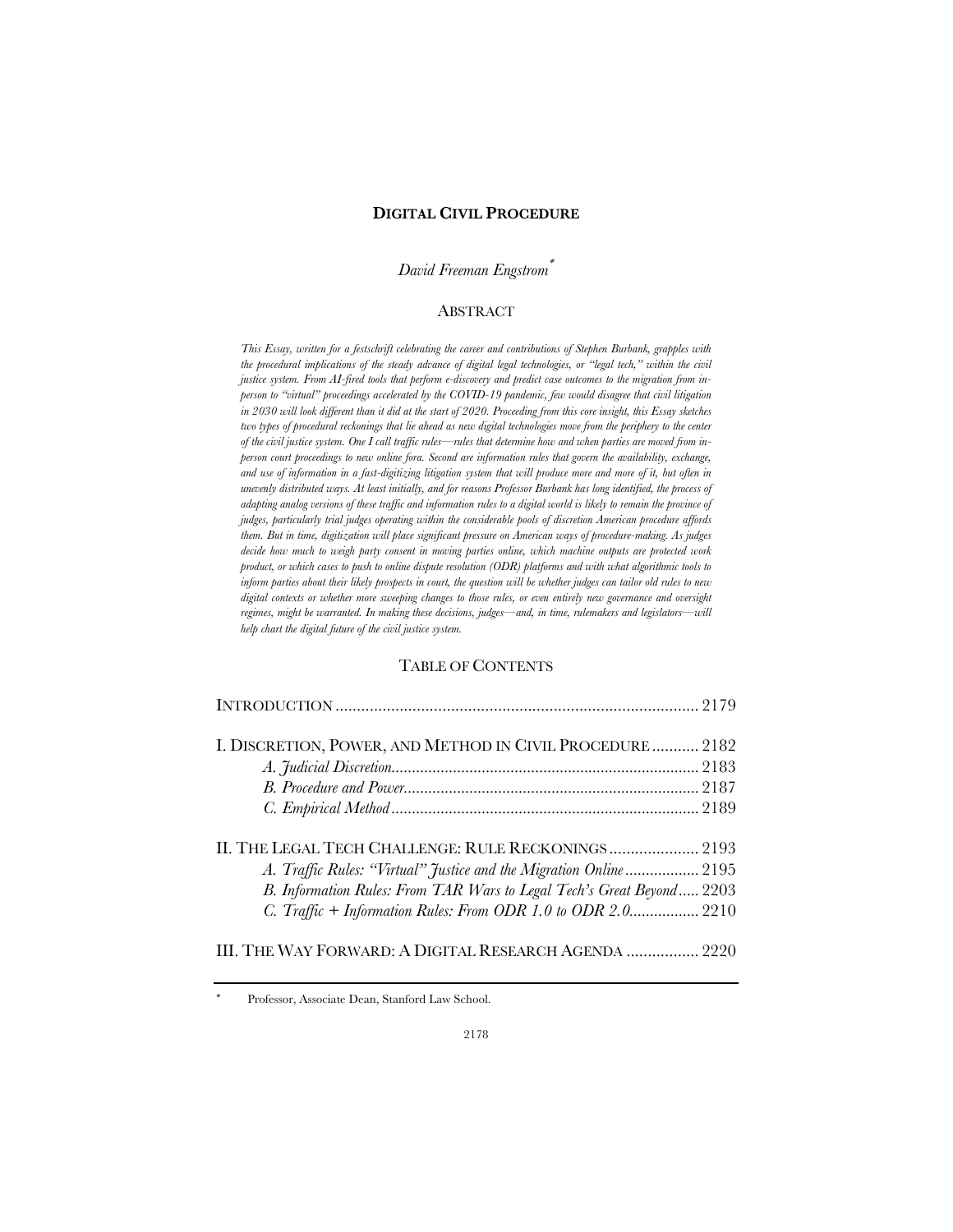#### **INTRODUCTION**

"Crisis rhetoric" has long pervaded debate over American civil procedure.1 But amidst the hue and cry, a small set of voices has broken through, rigorously but passionately excavating the deep structure of American procedure-making. That group's unrivaled leader is Steve Burbank. No scholar has done more to map the tectonics of the system—its explicit and implicit siting of discretion, its separation of powers subtleties, and its capacity (some would say *in*capacity) for empirically informed judgment about the consequences of rule choices. More importantly, no single scholarly voice offers a better springboard for thinking about what the *next* era of civil procedure might hold. And it is precisely clear-eyed thinking that is needed now, as a potent new force enters the stage: the steady advance of digital legal technologies, or "legal tech" for short, within the civil justice system. From AI-fired tools that perform e-discovery and predict case outcomes to the migration from in-person court proceedings to "virtual" ones accelerated by the COVID-19 pandemic, few would disagree that civil litigation in 2030 will look different from civil litigation at the start of 2020. Lawyers, judges, and academics should begin thinking about how the civil justice system will change—and how civil procedure and its study may need to adapt in response.

This Essay argues that the digitization of the civil justice system will be particularly fraught because of a dynamic that has come to preoccupy a new generation of procedure scholars, but one that Professor Burbank has articulated and analyzed for decades. In a procedural system committed to transsubstantive, "general" rules and run through with anxieties about substance-specific procedure, decision-making discretion that accounts for modern litigation's multitudinous forms must be injected back into the system *somewhere*. And that means judges, and more specifically *trial* judges, get to make it up as they go.2 Whether pervasive judicial discretion is a good

<sup>1</sup> Richard L. Marcus, *Of Babies and Bathwater: The Prospects for Procedural Progress*, 59 BROOK. L. REV. 762, 819–21 (1993).

The best overall statement, by Professor Burbank, is worth citing at length:

It is not surprising that, with some notable exceptions, the trend of modern procedural law has been away from rules that make policy choices towards those that confer on trial courts a substantial amount of normative discretion. For once one has settled upon transsubstantive rules as the best way of achieving uniformity, simplicity and predictability, and once one acknowledges the impact of procedure on the substantive law, concerns about either the legitimacy of the enterprise or its efficacy push in that direction. Moreover, in a system dominated, as modern American procedure has been dominated, by equity, the avoidance of prospective policy choices holds the promise that justice may be done, with procedure its servant rather than master.

Federal Rules that avoid policy choices and that in essence chart ad hoc decisionmaking by trial judges are uniform and hence trans-substantive in only the most trivial sense.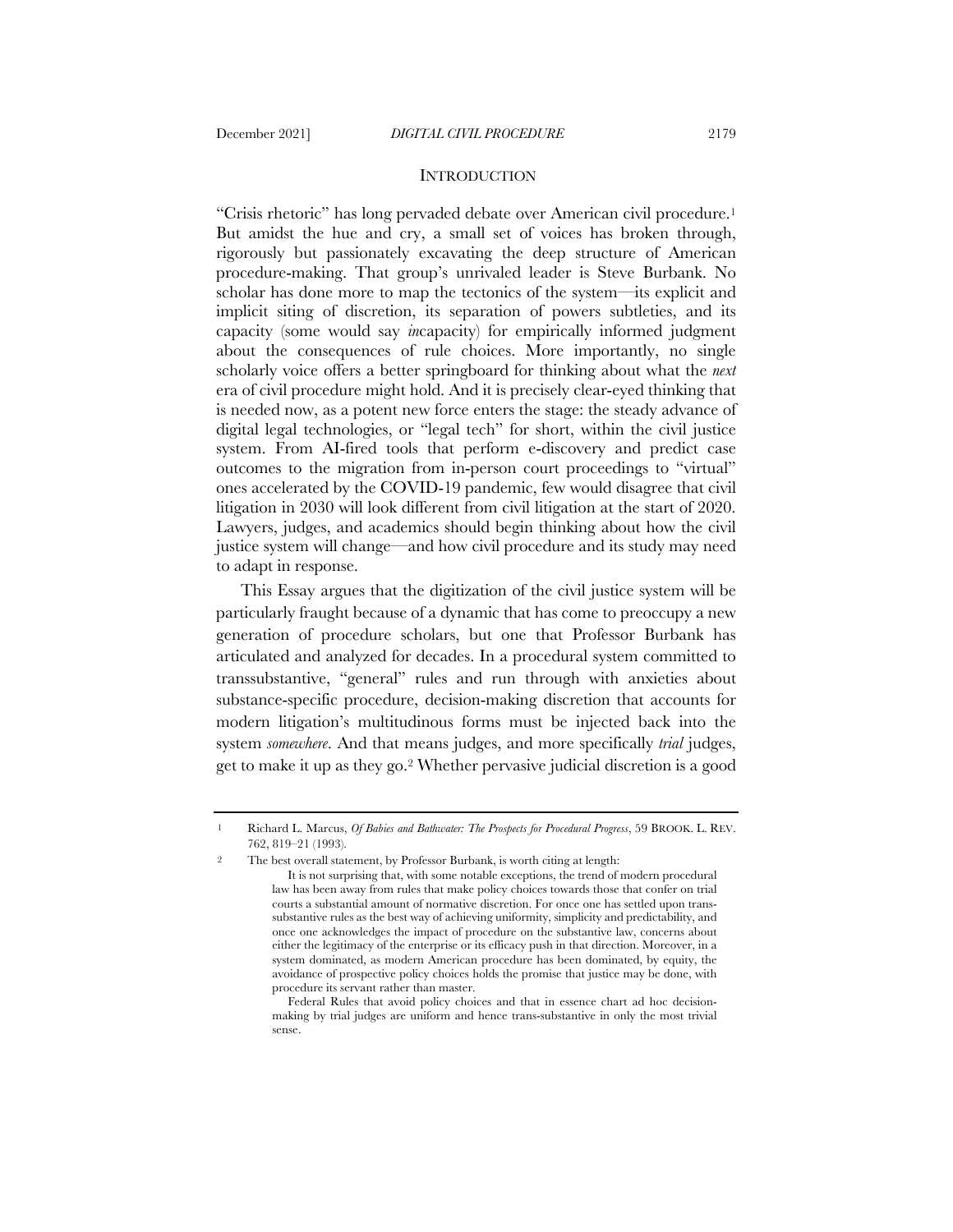thing or bad thing—and opinion runs the gamut<sup>3—</sup>large swathes of American procedure have become a common law enterprise or even improvisational and "ad hoc," fit to purpose for a particular case, with little appellate oversight at the back end.4

Proceeding from this core insight, this Essay sketches two types of rule reckonings that lie ahead as new digital technologies move from the periphery to the heart of the civil justice system. One I call *traffic rules*—rules that determine how and when parties are moved from in-person court proceedings to new online fora. Second are *information rules* that govern the exchange of information in a rapidly digitizing litigation system that will produce more and more of it, from e-discovery to case outcome predictions, but often in unevenly distributed ways. At least initially, and for reasons Professor Burbank has long identified, the process of adapting analog versions of these traffic and information rules to a digital world is likely to remain the province of judges, particularly trial judges, operating within the considerable pools of discretion afforded them by American procedure. But in time, digitization will place significant pressure on American ways of procedure-making. As judges decide how much to weigh party consent in moving parties online, which machine outputs are protected work product, or which cases to push to online dispute resolution (ODR) platforms and with what algorithmic tools to inform parties about their likely prospects in court to facilitate settlement, the question will be whether judges can tailor existing

Stephen B. Burbank, *Of Rules and Discretion: The Supreme Court, Federal Rules and Common Law*, 63 NOTRE DAME L. REV. 693, 715 (1988) (footnotes omitted).

<sup>3</sup> *Compare* Paul D. Carrington, *Making Rules to Dispose of Manifestly Unfounded Assertions: An Exorcism of the Bogy of Non-Trans-Substantive Rules of Civil Procedure*, 137 U. PA. L. REV. 2067, 2083–85 (1989) (defending judicial discretion), *with* Robert G. Bone, *Who Decides? A Critical Look at Procedural Discretion*, 28 CARDOZO L. REV. 1961, 1986 (2007) (noting judicial discretion's failings, from bounded rationality and information asymmetries to "strategic interaction effects"). For a classic account of judicial discretion, see generally Maurice Rosenberg, *Judicial Discretion of the Trial Court, Viewed from Above*, 22 SYRACUSE L. REV. 635 (1971).

<sup>4</sup> In addition to *Of Rules and Discretion*, see Stephen B. Burbank, *The Transformation of American Civil Procedure: The Example of Rule 11*, 137 U. PA. L. REV. 1925, 1929 (1989) [hereinafter Burbank, *The Transformation of Civil Procedure*] ("The Federal Rules may appear uniform, but many of them merely empower district judges to make ad hoc decisions."), and Stephen B. Burbank, *The Costs of Complexity*, 85 MICH. L. REV. 1463, 1474 (1987) (reviewing RICHARD L. MARCUS & EDWARD F. SHERMAN, COMPLEX LITIGATION: CASES AND MATERIALS ON ADVANCED CIVIL PROCEDURE (1st ed. 1985)) ("Many of the Federal Rules authorize essentially ad hoc decisions and therefore are trans-substantive in only the most trivial sense."). For a sampling of a newer generation of scholars navigating these waters, see Pamela K. Bookman & David L. Noll, *Ad Hoc Procedure*, 92 N.Y.U. L. REV. 767 (2017), Nora Freeman Engstrom, *The Lessons of* Lone Pine, 129 YALE L.J. 2 (2019), Shirin Sinnar, *Procedural Experimentation and National Security in the Courts*, 106 CALIF. L. REV. 991 (2018), Elizabeth G. Thornburg, *The Managerial Judge Goes to Trial*, 44 U. RICH. L. REV. 1261 (2010), and Alexandra D. Lahav, *Procedural Design*, 71 VAND. L. REV. 821 (2018).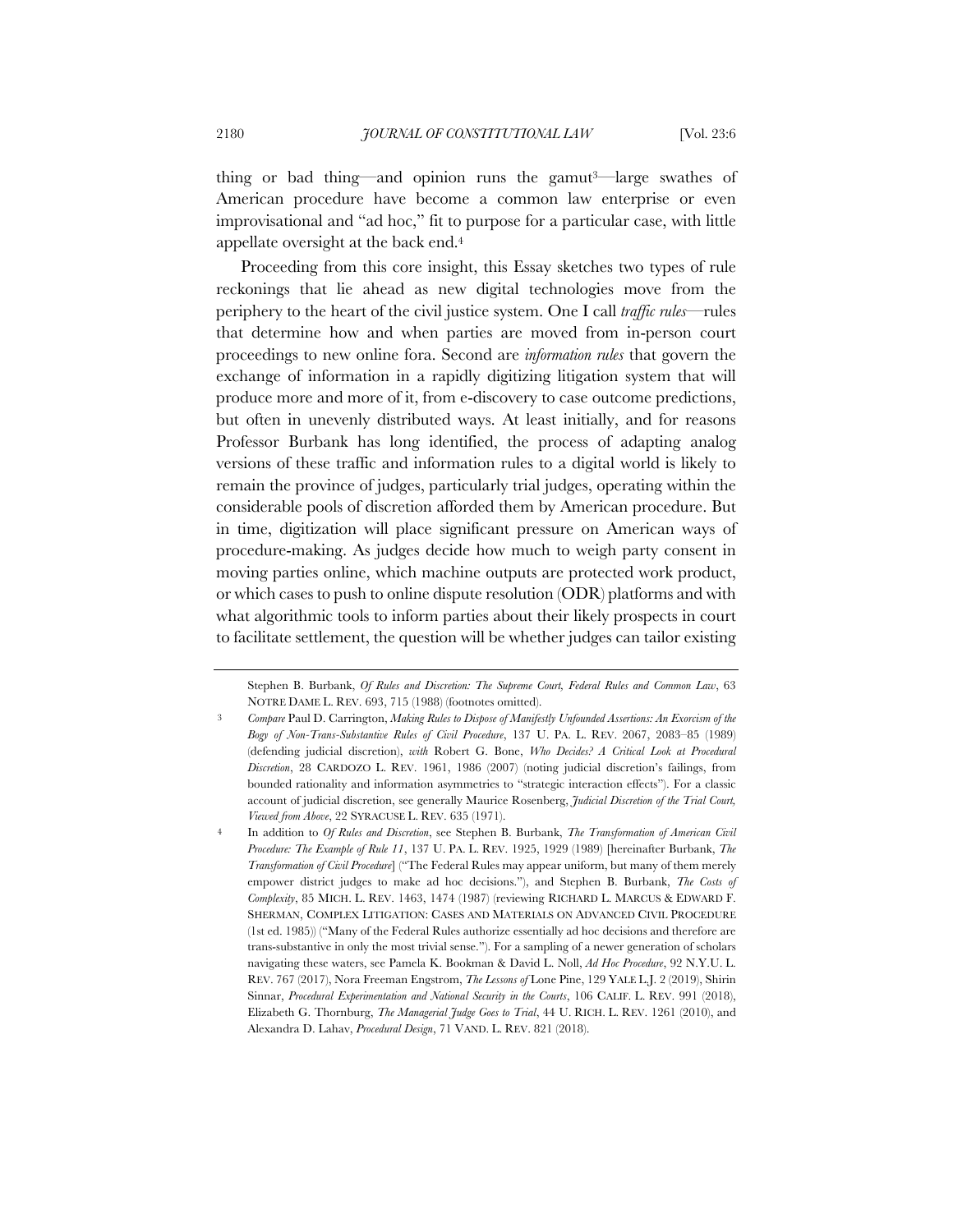rules to new digital contexts or whether more sweeping changes to the rules, or even entirely new governance and oversight regimes, might be warranted. In making these decisions, judges—and, in time, rulemakers and legislators—will help chart the digital future of the civil justice system.

As we contend with these rule reckonings and usher in a new digital civil procedure, there is no better guide than Professor Burbank and no better example than his magisterial body of scholarship. To read that work is to enroll in a master class in the great vectors of American procedure: discretion, power, complexity, and transsubstantivity. Those contributions alone would be the envy of any legal scholar. But to stop there would drastically shortchange the breadth and depth of his contributions. For one can also read his work as an extended methodological exhortation. Sometimes, this took the form of old-fashioned spadework in primary sources. Faced with a towering, elegant, and altogether Ely-esque account of the Rules Enabling Act,5 Burbank replied with a 180-page excavation of the Act's decades long gestation and decisively showed its primary purpose was to allocate power prospectively between Court and Congress, not to protect past lawmaking or state substantive law.6 Roll up your sleeves, his work announced, and you get to places that raw intellect and a powerful pen alone cannot. No less important has been his exemplary efforts, without formal methods training, to embrace harder-edged empiricism. Amidst growing but largely anecdotal concern about American procedure-making, Burbank, working with Sean Farhang, popped the hood and offered a superhumanly rigorous accounting of the engine of its three main institutional actors: Advisory Committee, Court, and Congress.7 Many proceduralists, of course, have called for an empirical turn in research, most famously Geoffrey Hazard back in 1963 as behavioralist social science gathered steam.8 But

<sup>5</sup> John Hart Ely, *The Irrepressible Myth of* Erie, 87 HARV. L. REV. 693 (1974).

<sup>6</sup> Stephen B. Burbank, *The Rules Enabling Act of 1934*, 130 U. PA. L. REV. 1015, 1025, 1106 (1982) (noting the Enabling Act's core "equable division" purpose) [hereinafter Burbank, *The Rules Enabling Act*].

<sup>7</sup> STEPHEN B. BURBANK & SEAN FARHANG, RIGHTS AND RETRENCHMENT: THE COUNTERREVOLUTION AGAINST FEDERAL LITIGATION 19 (2017).

<sup>8</sup> *See* GEOFFREY C. HAZARD, JR., RESEARCH IN CIVIL PROCEDURE 3 (1963) (describing the state of procedural research at the time as "groping in a fog"). Hazard, of course, is not the only example. The Pound Conference in 1906 featured such calls. *See* Roscoe Pound, *The Causes of Popular Dissatisfaction with the Administration of Justice*, *in* THE POUND CONFERENCE: PERSPECTIVES ON JUSTICE IN THE FUTURE 337 (A. Leo Levin & Russell R. Wheeler eds., 1979). And those calls have continued. *See* Richard A. Posner, *The Summary Jury Trial and Other Methods of Alternative Dispute Resolution: Some Cautionary Observations*, 53 U. CHI. L. REV. 366, 367 (1986) ("Lawyers, including judges and law professors, have been lazy about subjecting their hunches—which in honesty we should admit are often little better than prejudices—to systematic empirical testing."); Marc Galanter, *Real World Torts: An Antidote to Anecdote*, 55 MD. L. REV. 1093, 1155 (1996) ("A fund of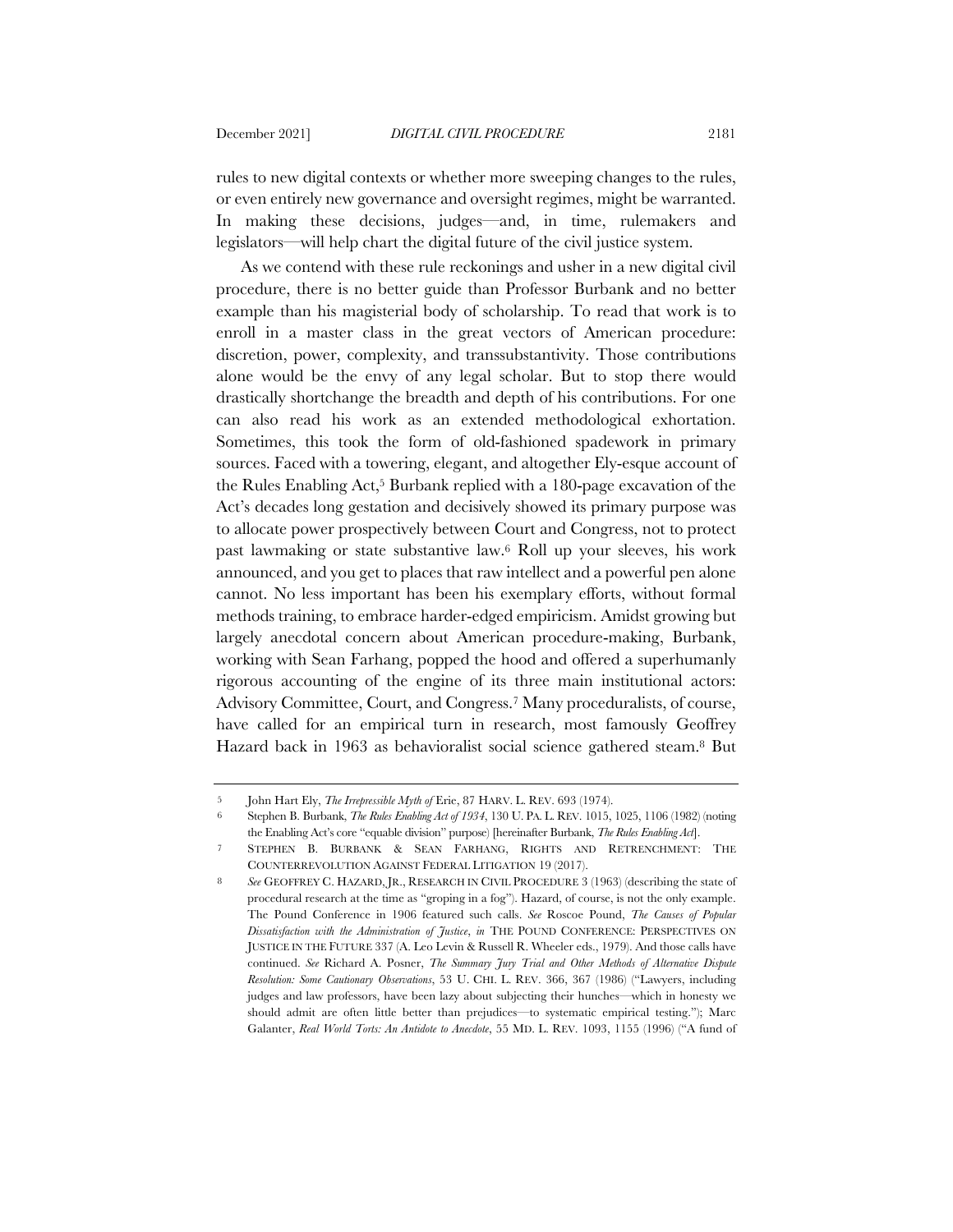Professor Burbank has done more than make empirical calls. Leading by example, he has embodied them. As with his work on the Enabling Act's origins, sweat equity, not cheap talk, defines his scholarship.

It's at that intersection—a deep understanding of power and discretion, on the one hand; methodological innovation, on the other—that rests the future of civil procedure as new technologies sweep into the system. Digitization of litigation will press on all of the tensions in American procedure-making that Professor Burbank has charted. It will enflame separation of powers conflict. It will open up new and worrying distributive dynamics. It will defy American procedure's claims to neutrality and its bracketing of resource asymmetries at the altar of adversarialism. It will generate litigation alternatives that further erode the monopoly position of judge and court and test our commitment to public deliberative exercises and reason giving. And it will test the system's ability to make empirical judgments even as it creates oceans of new data that require new methods to unpack and interrogate. Most important of all, it will bring sustained and powerful pressure on the key questions at the heart of Professor Burbank's scholarly work: not just *what* the rules should be, but *who* gets to make them. It is hard to imagine a more fitting forum, or a better way to begin to think through these questions as litigation enters the digital era, than a celebration of Professor Burbank's inspired leadership as a lawyer and legal scholar on each of these fronts.

The remainder of this Essay proceeds as follows. Part I describes where American procedure has been, as masterfully surveyed by Professor Burbank. Part II looks to the future and describes two types of rule reckonings, across three new contexts, that lie ahead in a rapidly digitizing litigation system. Part III steps back and asks what role procedure scholars might play as those reckonings sort out, returning once more to Professor Burbank's field-shaping leadership as a guide.

## I. DISCRETION, POWER, AND METHOD IN CIVIL PROCEDURE

To think about where American procedure might go in a fast-digitizing litigation system, one must first take stock of where it has been and where it currently sits. A trio of slow-moving but powerful tectonic trends—deepening

basic information about the working of our legal institutions, of a sort that we take for granted in discussions of the economy, or health care, or education, simply does not exist."); David Freeman Engstrom, *The* Twiqbal *Puzzle and Empirical Study of Civil Procedure*, 65 STAN. L. REV. 1203, 1204 (2013) (calling for more rigorous research about the effect of *Twombly's* plausibility pleading regime).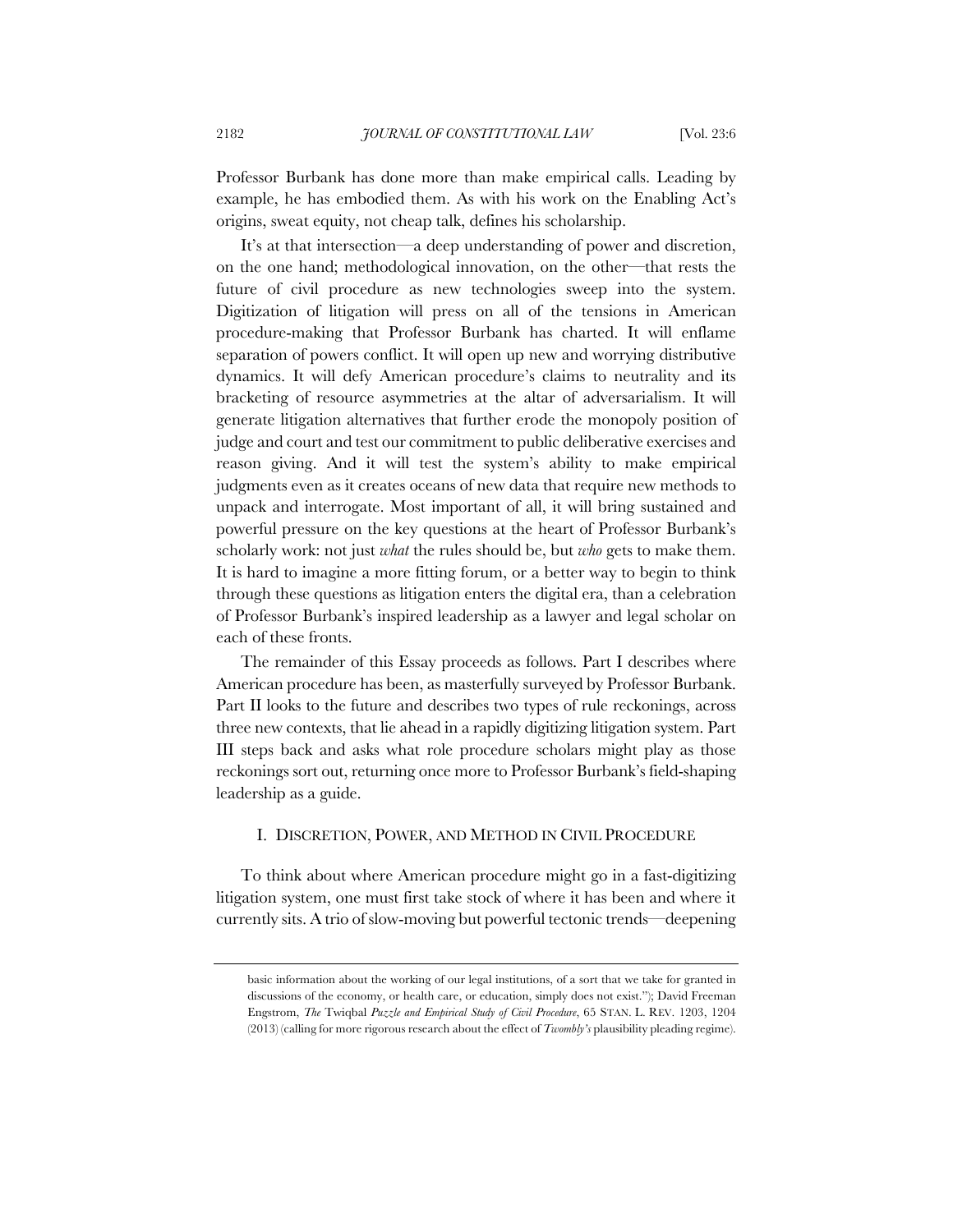judicial discretion, procedure's steady politicization, and increasing but still imperfect empirical transparency over the system's workings—have defined the last century of American procedure, and Professor Burbank has brilliantly mapped each.

### *A. Judicial Discretion*

First and foremost are growing pools of judicial discretion. Some of this expansion has come in the clear light of day, in marquee Supreme Court decisions expanding the role of dispositive motions: first summary judgment, blessed in the Court's 1986 *Celotex* trilogy,<sup>9</sup> then motions to dismiss via the advent of plausibility pleading in *Twombly* and *Iqbal*.10 Some of it has taken more diffuse and less tractable forms. Managerial judging, once bitterly debated, has become the norm in complex litigations, buoyed by amendments to Rule 16 and 26 giving judges substantial control over the pacing, sequencing, and settlement of litigation.11 Deepening pools of judicial discretion have also spilled into the exotic. Nearly all of the devices that have evolved in multidistrict litigation (MDL), from plaintiff steering committees to bellwether trials to *Lone Pine* orders, are nowhere authorized by rule or statute and rarely subject to meaningful appellate review.<sup>12</sup>

But the trend toward judicial discretion is no less evident beyond the elite precincts of mass torts MDLs or antitrust class actions, in the smaller-bore, workaday litigation contexts that make up the bulk of the work of American courts. A good example comes in judicial treatment of pro se litigants—a burning issue arising out the staggering fact that, in three-quarters of the

<sup>9</sup> Anderson v. Liberty Lobby, Inc., 477 U.S. 242, 254–55 (1986); Celotex Corp. v. Catrett, 477 U.S. 317, 327 (1986); and Matsushita Elec. Indus. Co. v. Zenith Radio Corp., 475 U.S. 574, 596–97 (1986).

<sup>10</sup> Bell Atlantic Corp. v. Twombly, 550 U.S. 544, 557 (2007); Ashcroft v. Iqbal, 556 U.S. 662, 678– 80 (2009).

<sup>11</sup> For a classic account, see Judith Resnik, *Managerial Judges*, 96 HARV. L. REV. 374 (1982). Managerial judgment has spilled over into trial too. *See* Thornburg, *supra* note 4, at 1261–62 ("[T]he philosophy underlying managerial judging has expanded into the trial phase . . . ."); Nora Freeman Engstrom, *The Trouble with Trial Time Limits*, 106 GEO. L.J. 933, 937 (2018) (arguing that Judith Resnick's "managerial thesis" has expanded to include the trial period).

<sup>12</sup> *See, e.g.*, Engstrom, *supra* note 4, at 44 ("A trial judge can use a *Lone Pine* order to terminate a case while insulating herself from meaningful appellate review."); David L. Noll, *MDL as Public Administration*, 118 MICH. L. REV. 403, 422 ("Many decisions in MDL are effectively immune from appellate review.") (2019); Abbe R. Gluck, *Unorthodox Civil Procedure: Modern Multidistrict Litigation's Place in the Textbook Understandings of Procedure*, 165 U. PA. L. REV. 1669, 1688–89 (2017) (noting that MDLs are an example of "procedural exceptionalism," as there is no Federal Rule of Civil Procedure specific to MDLs, and the MDL statute, 28 U.S.C. § 1407, concerns when MDLs are authorized but does not mention the procedures, from bellwether trials to plaintiff steering committees, that judges deploy for case management and resolution).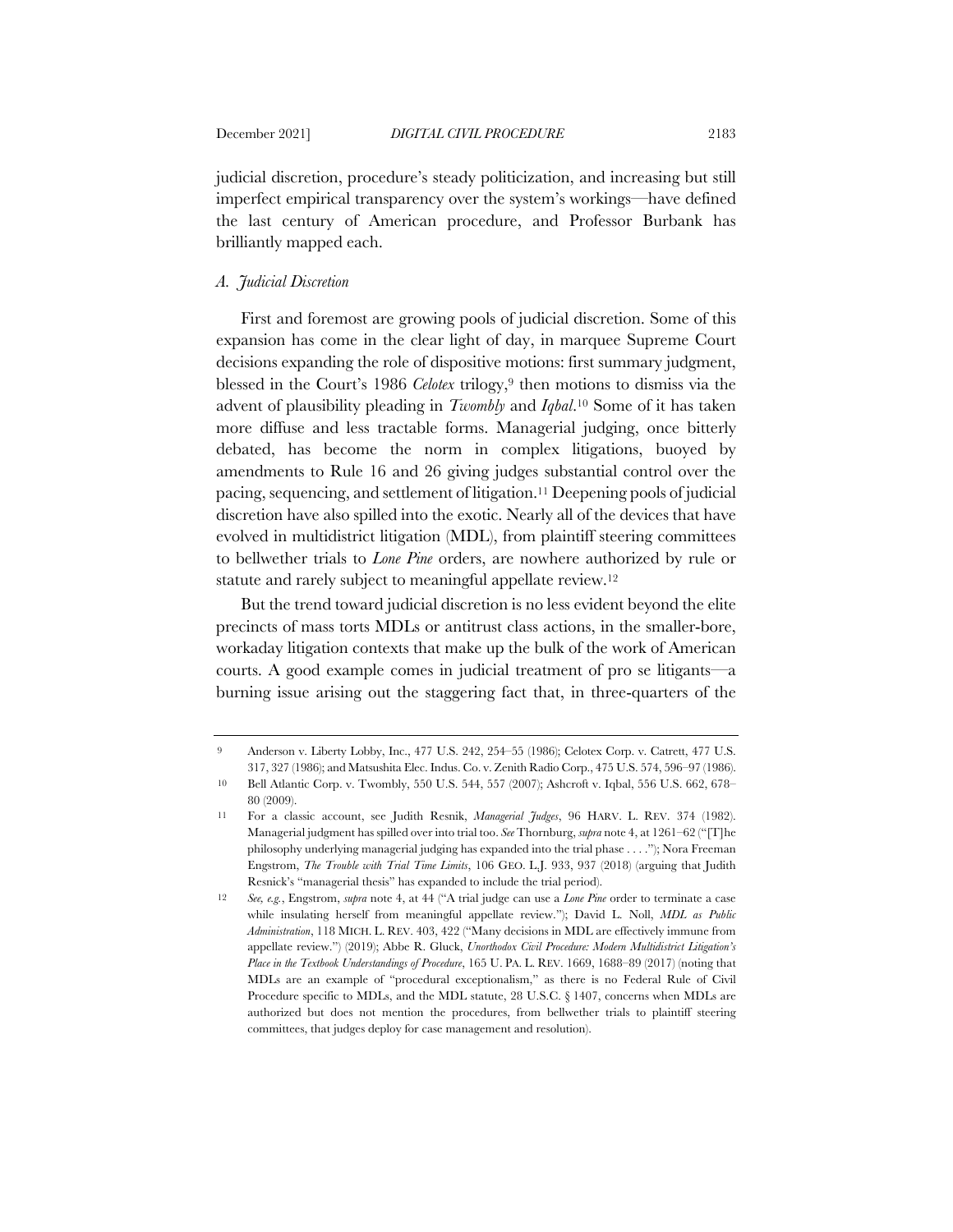millions of civil cases filed in state courts each year, at least one party is unrepresented.13 A growing literature catalogs the varying ways judges manage this *pro se* parade, particularly the degree to which they adopt a more active inquisitorial posture or a more passive and adversarial one, with little guidance or rules structuring that choice.14

Caveats apply. Judicial discretion's ascension has hardly been straight line. Going all the way back to 1938, the merger of equity and law constrained some of the open-ended discretion of the former.15 More recently, the rise of private procedural ordering has narrowed judicial discretion and power outside of a designated "core" of procedure said to sit beyond the power of parties to change.16 For instance, party control over forum selection has plainly increased, and judicial discretion curtailed, both inside the court system, via the presumptive validity of forum selection clauses,17 and outside of it, via the presumptive enforceability of arbitration clauses.18 Finally, key areas of procedure, particularly discovery, are perhaps best characterized as within mutual party control, with judicial discretion

<sup>13</sup> Paula Hannaford-Agor, Scott Graves, & Shelley Spacek Miller, THE LANDSCAPE OF CIVIL LITIGATION IN STATE COURTS, NAT'L CTR. FOR STATE CTS., at iv, vi, 32 (2015), https:// www.ncsc.org/\_\_data/assets/pdf\_file/0020/13376/civiljusticereport-2015.pdf [https:// perma.cc/E3CZ-HRJQ]. Pro se rates in federal court are roughly twenty-five to thirty percent. *See* Mark D. Gough & Emily S. Taylor Poppe, *(Un)Changing Rates of Pro Se Litigation in Federal Court*, 45 LAW & SOC. INQ. 567, 574–75 (2020).

<sup>14</sup> Anna E. Carpenter, Jessica K. Steinberg, Colleen F. Shanahan & Alyx Mark, *Studying the "New" Civil Judges*, 2018 WIS. L. REV. 249, 252–53 (2018); Jessica K. Steinberg, *Adversary Breakdown and Judicial Role Confusion in "Small Case" Civil Justice*, 2016 BYU L. REV. 899, 903 (2016); Anna E. Carpenter, *Active Judging and Access to Justice*, 93 NOTRE DAME L. REV. 647, 651, 655–56 (2017).

<sup>15</sup> Stephen N. Subrin, *How Equity Conquered Common Law: The Federal Rules of Procedure in Historical Perspective*, 135 U. PA. L. REV. 909, 975–82, 1000–03 (1987); AMALIA D. KESSLER, INVENTING AMERICAN EXCEPTIONALISM: THE ORIGINS OF AMERICAN ADVERSARIAL LEGAL CULTURE, 1800–1877, at 9 (2017).

<sup>16</sup> *See, e.g.*, Robert G. Bone, *Party Rulemaking: Making Procedural Rules Through Party Choice*, 90 TEX. L. REV. 1329, 1382 (2012); Jaime Dodge, *The Limits of Procedural Private Ordering*, 97 VA. L. REV. 723, 783–85 (2011); Michael L. Moffitt, *Customized Litigation: The Case for Making Civil Procedure Negotiable*, 75 GEO. WASH. L. REV. 461, 467–91 (2007); Scott Dodson, *Party Subordinance in Federal Litigation*, 83 GEO. WASH. L. REV. 1, 37 (2014); Robert J. Rhee, *Toward Procedural Optionality: Private Ordering of Public Adjudication*, 84 N.Y.U. L. REV. 514, 570 (2009). Interestingly, because the overwhelming majority of state court litigants are unrepresented, privatized procedure (beyond arbitration clauses) is more a federal-level phenomenon. *See* Anna E. Carpenter, Jessica Steinberg, Colleen F. Shanahan & Alyx Mark, *Judges and the Deregulation of the Lawyer's Monopoly*, 80 FORDHAM L. REV. 1315, 1315–17 (making this point).

<sup>17</sup> *See* Carnival Cruise Lines, Inc. v. Shute, 499 U.S. 585, 593–95 (1991); Atl. Marine Constr. Co. v. U.S. Dist. Ct., 571 U.S. 49, 63–66 (2013). For an analysis of how *Atlantic Marine* swept away judicial discretion to consider private interest factors under  $\S$  1404(a) in cases with forum selection clauses, see Scott Dodson, Atlantic Marine *and the Future of Party Preference*, 66 HASTINGS L.J. 675, 677 (2015).

<sup>18</sup> *See* AT&T Mobility LLC v. Concepcion, 563 U.S. 333, 344–45, 352 (2011); Epic Sys. Corp. v. Lewis, 138 S. Ct. 1612, 1619, 1621–22 (2018).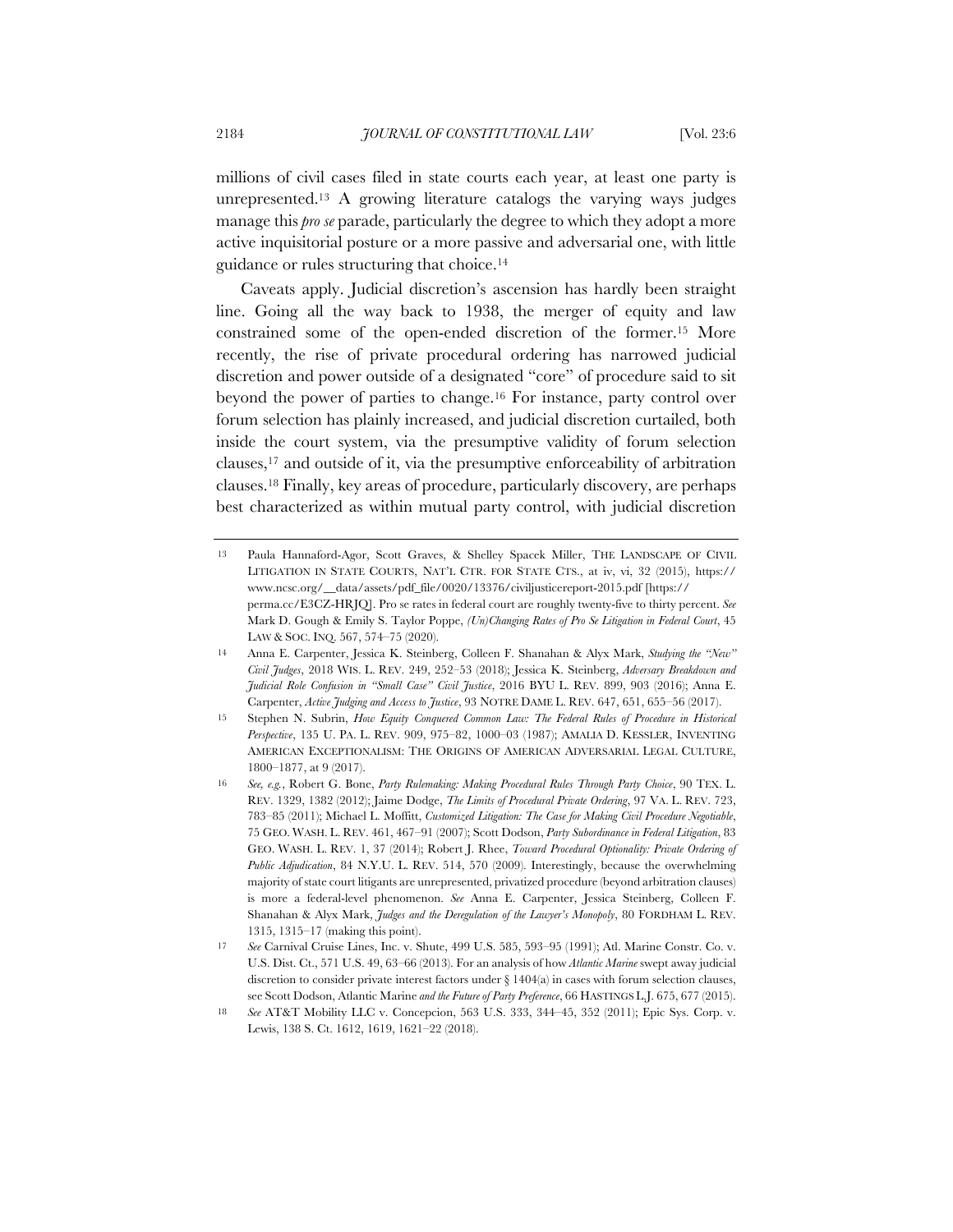entering the mix only episodically, when disputes arise.19 Still, each of these areas is dwarfed by the far more numerous procedures, beginning with dispositive motions and MDLs but extending well beyond, where judges have accrued vast authority as final procedural arbiters: service of process, filing deadlines, consolidation and separation of actions, attorney misconduct, interlocutory appeals, class settlements, new trials, and the core pacing and sequencing of litigation. Few could disagree that, on net, the story of nearly a century of American procedure has been the steady accretion of judicial discretion at the expense of lawyers, litigants, juries, and rulemakers.

*Why* this has happened is a harder question, but two explanations stand out. Some (including Professor Burbank) would say it was cooked from the start, the inevitable result of the system's foundational transprocedural commitments: that "general" rules should be uniformly applicable across courts and cases and that those rules can only be made or changed through the Enabling Act process.20 Of course, uniformly applied rules bring benefits, among them a stable backdrop against which Congress and President can legislate substance.21 But there are consequences. Because departures from general and uniform rules are disfavored or even prohibited and raise troubling questions of institutional power and legitimacy, the only way to account for modern litigation's many forms, and the only way around a hopeless and ineffectual formalism, is judicial discretion.

Institutional fragmentation has also contributed. In public choice terms, judges may be the least fragmented of the power players. As political polarization has plunged Congress into dysfunction and gridlock, and as the legal profession has become ever more specialized and balkanized,<sup>22</sup> only

<sup>19</sup> For a careful recent analysis and a review of this literature, see generally Robin J. Effron, *Ousted: The New Dynamics of Privatized Procedure and Judicial Discretion*, 98 B.U. L. REV. 127 (2018). For a classic statement of American adversarialism, see John H. Langbein, *The German Advantage in Civil Procedure*, 52 U. CHI. L. REV. 823, 830 (1985) that compares the German procedural system to an Anglo-American procedure built on "partisan presentation of evidence to a passive and ignorant trier."

<sup>20</sup> *See* Stephen B. Burbank, *Pleading the Dilemmas of "General Rules"*, 2009 WIS. L. REV. 535, 536 (2009) [Burbank, *"General Rules"*].

<sup>21</sup> David Marcus, *Trans-Substantivity and the Processes of American Law*, 2013 BYU L. REV. 1191, 1211, 1235 (2013).

<sup>22</sup> As Burbank showed, the diversification and specialization not only shrank the community of interest among lawyers, but also ensured that the views of bench and bar on key procedural matters would diverge as well. Stephen B. Burbank, *Procedure, Politics and Power: The Role of Congress*, 79 NOTRE DAME L. REV. 1677, 1720 (2004) [hereinafter Burbank, *Procedure, Politics and Power*] ("[T]he legal profession became less homogeneous, more competitive, and more specialized, and the communities of interest among lawyers and between lawyers and judges shrank."); Stephen B. Burbank, *Ignorance and Procedural Law Reform: A Call for a Moratorium*, 59 BROOK. L. REV. 841, 853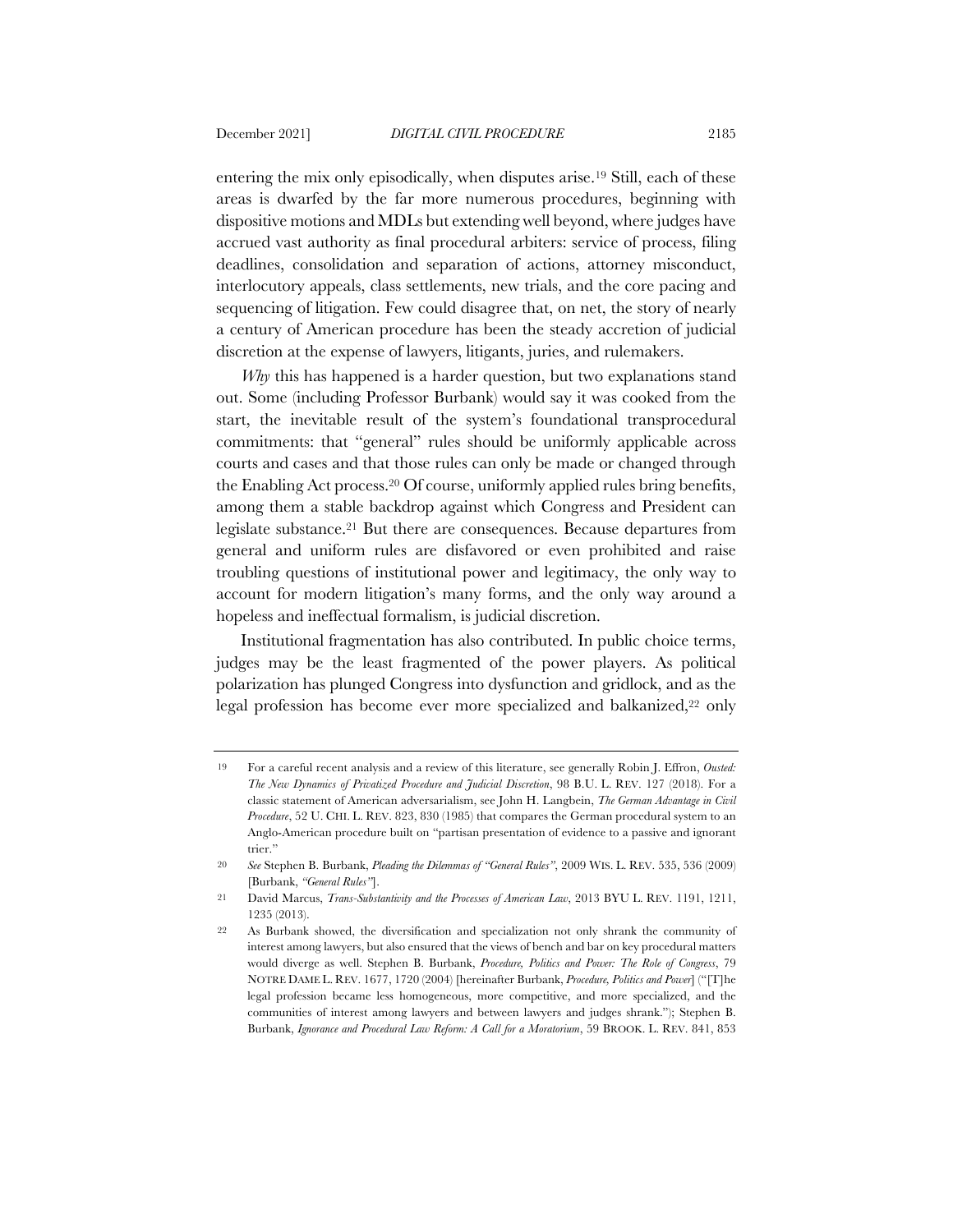judges, with their relative homogeneity, political insulation, and streamlined decision processes and simple majority rules, can put up something like a united front.23

Importantly, judges and judicial discretion win out even when other stakeholders rise up. In the great procedure battles of the 1980s and 1990s, Congress was wrested from its slumber on procedural matters when lawyers, enraged by the Advisory Committee's "cavalier" and unempirical "tinkerings"24 with Rule 11 and Rule 26, learned to pull legislative "fire alarms."25 In turn, legislators learned that procedure is power.26 The twin result has been increasing legislative pushback in the rulemaking process<sup>27</sup> and legislative incursions, from the silo-specific Prison Litigation Reform Act and Private Securities Litigation Reform to the more transsubstantive Civil Justice Reform Act and Class Action Fairness Act.28 To be sure, congressional meddling has at times cabined judicial discretion. But judges have, on net, benefitted from separation of powers struggles. Conflict between Congress and rulemakers led to the opening up of the rulemaking

<sup>(1993) [</sup>hereinafter Burbank, *Ignorance and Procedural Law Reform*] ("[I]t may no longer make sense to talk about *the* legal profession in connection with procedural reform."); Stephen B. Burbank, *Procedure and Power*, 46 J. LEGAL EDUC. 513, 514 (1996) [hereinafter Burbank, *Procedure and Power*] (noting legal profession at time of 1938 rules was "small and homogeneous, or at least was a recognizable profession").

<sup>23</sup> This is not to say that courts are entirely insulated. *See, e.g.*, BARRY FRIEDMAN, THE WILL OF THE PEOPLE: HOW PUBLIC OPINION HAS INFLUENCED THE SUPREME COURT AND SHAPED THE MEANING OF THE CONSTITUTION 367–68 (1st ed. 2009).

<sup>24</sup> Stephen B. Burbank & Linda J. Silberman, *Civil Procedure Reform in Comparative Context: The United States of America*, 45 AM. J. COMP. L. 675, 680 (1997).

<sup>25</sup> Burbank, *Procedure, Politics and Power*, *supra* note 22, at 1704 ("[L]awyers, members of an increasingly diverse and fragmented (through specialization and competition) profession, came to believe that the rulemakers (who had come to be dominated by judges) were not listening, and they turned to Congress for relief from proposals to which they objected."); *id.* at 1722 ("The risk of a rupture between federal judges and the bar was realized when, in response to a perceived crisis of expense and delay, judges pursued rulemaking strategies that either empowered them at the expense of lawyers and their clients (sanctions and active case management) or that simply disempowered lawyers (discovery reform).").

<sup>26</sup> In particular, Congress sought to reassert their authority and move the system toward one that more closely approximates delegated legislative power than "inherent" judicial power. *See id.* at 1705 ("[L]obbying by lawyers and others led members of Congress to perceive that some issues of court practice and procedure either could be used to generate political support among certain interest groups or in any event might require attention in order to preserve such support."); *id.* at 1679-89.

<sup>27</sup> Witness, for instance, Congress's pushback against the Federal Rules of Evidence or proposed procedural amendments in 1983 and 1993. *See* Stephen B. Burbank, *Implementing Procedural Change: Who, How, Why, and When?*, 49 ALA. L. REV. 221, 228 (1997) [hereinafter, Burbank, *Implementing Procedural Change*] (recounting growing "power struggles" around FRE, Rule 11, and CJRA).

<sup>28</sup> *See* Burbank, *Procedure, Politics and Power*, *supra* note 22, at 1693–1703.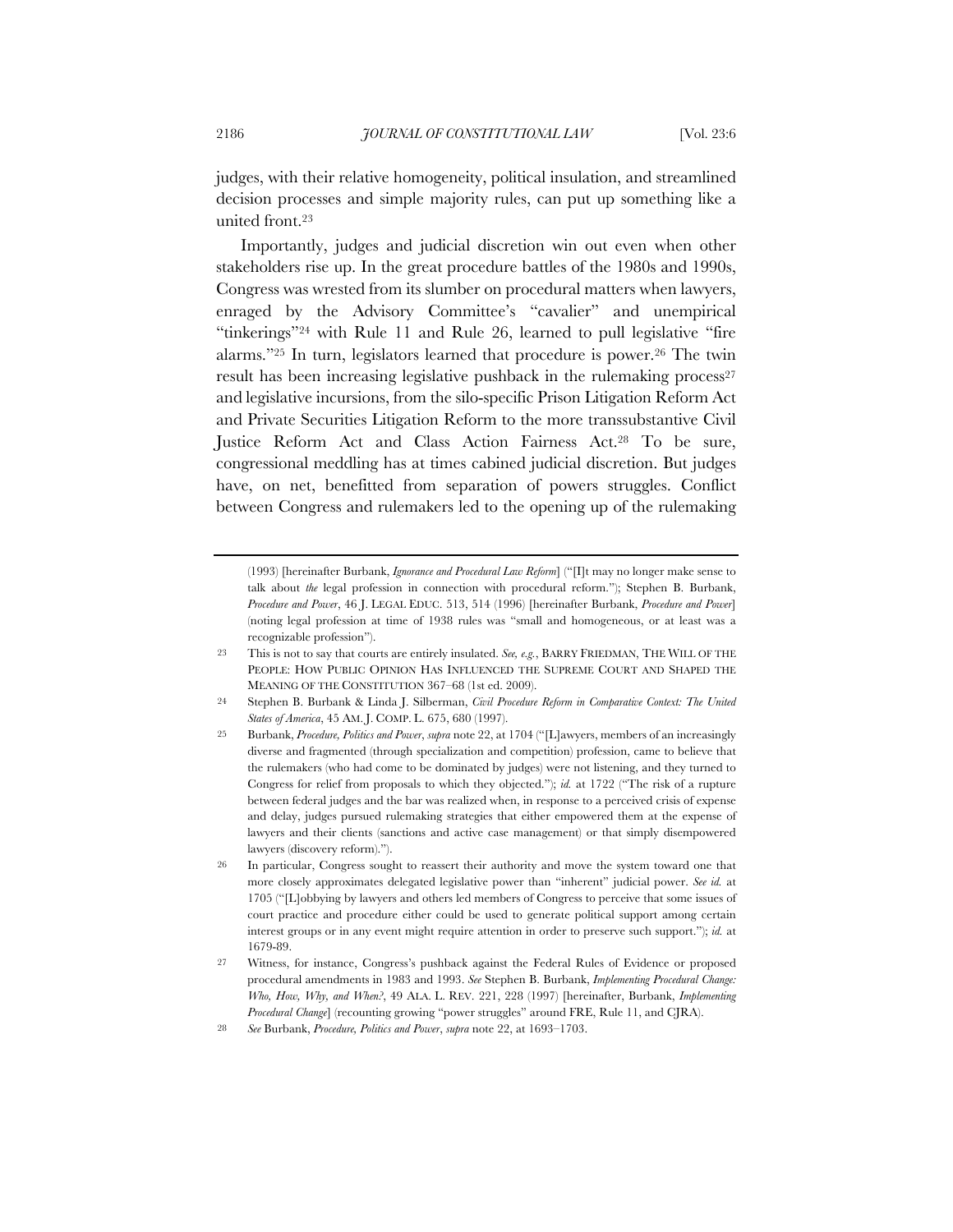process in 1988 and its assimilation to administrative law's notice-andcomment model.29 While some say this change pressed the rulemakers into narrower and more technocratic poses, it may have also had the larger effect of delegitimating rulemaking by rendering it little different, at least viewed from the outside, from the pull and haul of "normal" politics.30

## *B. Procedure and Power*

Underwriting each of these explanations for growing pools of judicial discretion is the second great tectonic trend of the last century of American procedure, and another one that has benefited from Professor Burbank's masterful analysis: a fundamental shift in the civil justice landscape, rooted in the growing American reliance on courts and litigation to make and implement social policies.

Once again, there are high and low precincts. The usual high precinct version of the story, anchored by the groundbreaking scholarly work of Robert Kagan, Sean Farhang, and Professor Burbank, is that the American political system has increasingly turned to private enforcement to compensate individuals for wrongs and enforce key social norms.31 The American reliance on litigation, on this account, is not a runaway result of lawyer avarice or a "victim society," as some would have it.<sup>32</sup> It is a deliberate legislative regulatory choice. Whatever the relative contribution of these various potential causes, note the effect: the deepening role of litigation as a vehicle of American social policymaking has steadily sharpened anxieties about substance-specific rulemaking by continually raising the specter that judicially chosen procedures are altering legislative bargains. Battles over

<sup>29</sup> *See* 28 U.S.C. §§ 2072–74.

<sup>30</sup> *See* Burbank, *Ignorance and Procedural Law Reform*, *supra* note 22, at 849–50 (1993) (arguing that, far from helping Congress to disengage on procedural matters, rulemaking's new guise may have encouraged legislators "to second-guess the product of that process or to preempt it"); *see also* Burbank, *Procedure, Politics and Power*, *supra* note 22, at 1724 ("[T]he changes in the rulemaking process in the 1980s that were designed to open it up to more and more diverse points of view, make it more transparent, and diminish the need for congressional involvement, may in fact have facilitated a process of redundancy wherein participants treat rulemaking that is at all controversial as merely the first act.").

<sup>31</sup> *See* ROBERT A. KAGAN, ADVERSARIAL LEGALISM: THE AMERICAN WAY OF LAW 39 (2d ed. 2019) (explaining the American penchant for court- and litigation-centered regulatory approaches). *See generally* SEAN FARHANG, THE LITIGATION STATE: PUBLIC REGULATION AND PRIVATE LAWSUITS IN THE U.S. (2010) (explaining the post-war American turn to litigation and its consequences).

<sup>32</sup> *See, e.g.*, WALTER OLSEN, THE EXCUSE FACTORY: HOW EMPLOYMENT LAW IS PARALYZING THE AMERICAN WORKPLACE (1997); KRISTIN BUMILLER, THE CIVIL RIGHTS SOCIETY: THE SOCIAL CONSTRUCTION OF VICTIMS (1992); LAWRENCE M. FRIEDMAN, TOTAL JUSTICE (1985).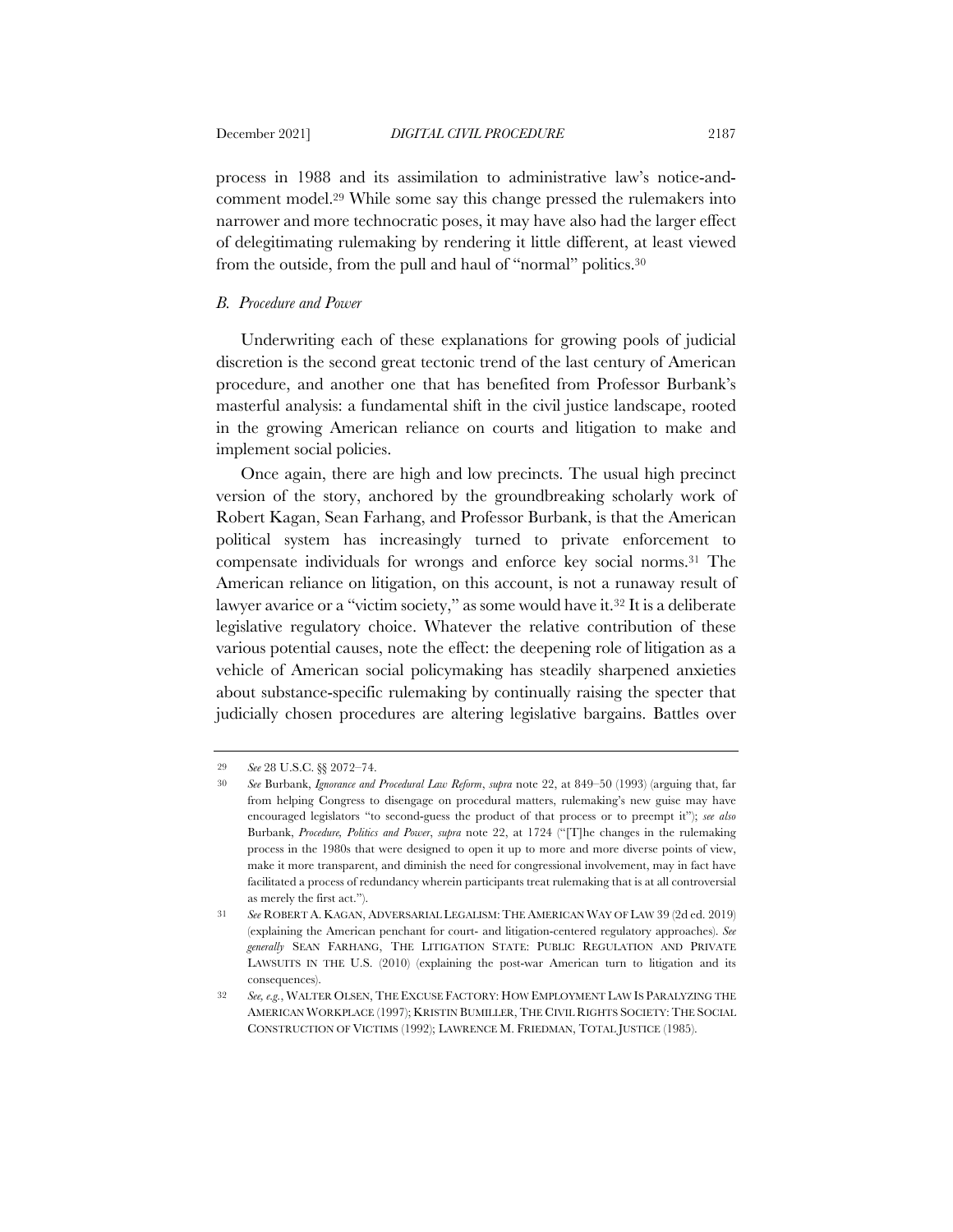Rule 11 and Rule 26 might have gotten lawyers' backs up and helped Congress to see political power and advantage in procedure. Beneath it all, however, is a slower burn of politicization of procedure born of the American turn to private attorneys general in key—hotly contested—regulatory battlegrounds.

The lower-precinct version of the story often gets lost in accounts of the postwar litigation turn, but it is no less important. As economic inequality has widened and poverty deepened, a different kind of social policymaking has been judicialized. American courts have become de facto social welfare bureaucracies—perennially flooded by a tsunami of consumer debt, eviction, and family law cases, but without the governance tools or staffs that agencies sitting in the other branches of government can tap to manage them.<sup>33</sup>

Importantly, this lower-precinct trend is connected to the higher-precinct one by more than just the judicialization of social policy. Indeed, judicialization of the high sort has helped create the conditions that afflict the low sort. In a system committed to general rules, the elaboration of a rich set of procedures to handle "complex" litigation in high-stakes policy areas has steadily priced many litigants out of the market for legal services elsewhere in the system. PeopleLaw—the segment of the legal services industry that represents individuals, as compared to BigLaw's entity-focused practice—has steadily shrunk.34 While access-to-justice advocates clamor for simplified procedures to lower the cost of legal representation and allow litigants to go it alone, the system's transprocedural impulse and the growing complexity of big-ticket litigation has pushed the system in the other direction, yielding a costly menu of Cadillac procedures that apply even in cases where a Ford might do.35

There remain, of course, important debates about the causes of the American resort to courts and litigation compared to other advanced democracies.36 Likewise there are hard questions about the shape and success

<sup>33</sup> For a powerful statement, see Colleen F. Shanahan & Anna E. Carpenter, *Simplified Courts Can't Solve Inequality*, 148 DAEDULUS 128, 128, 129–30 (2019). *See also* Colleen F. Shanahan, Alyx Mark, Jessica K. Steinberg & Anna E. Carpenter, *COVID, Crisis, and Courts*, 99 TEX. L. REV. ONLINE 10, 11 (2020) ("Even before the pandemic, as other branches of government failed to address inequality, state civil courts became the government actor of last resort for the tens of millions of American each year who suffer the consequences of these failures.").

<sup>34</sup> Bill Henderson, *The Decline of the PeopleLaw Sector (037)*, LEGAL EVOLUTION (Nov. 19, 2017), https://www.legalevolution.org/2017/11/decline-peoplelaw-sector-037 [https://perma.cc/JV7D-K2KN].

<sup>35</sup> *See* Burbank, *"General Rules"*, *supra* note 20, at 563.

<sup>36</sup> *See* David Freeman Engstrom & David Hausman, *Rights, Redistribution, and the Rise of the "Litigation State": The Case of Disability Discrimination*, 46 LAW & SOC. INQ. 788, 788–91 (2021).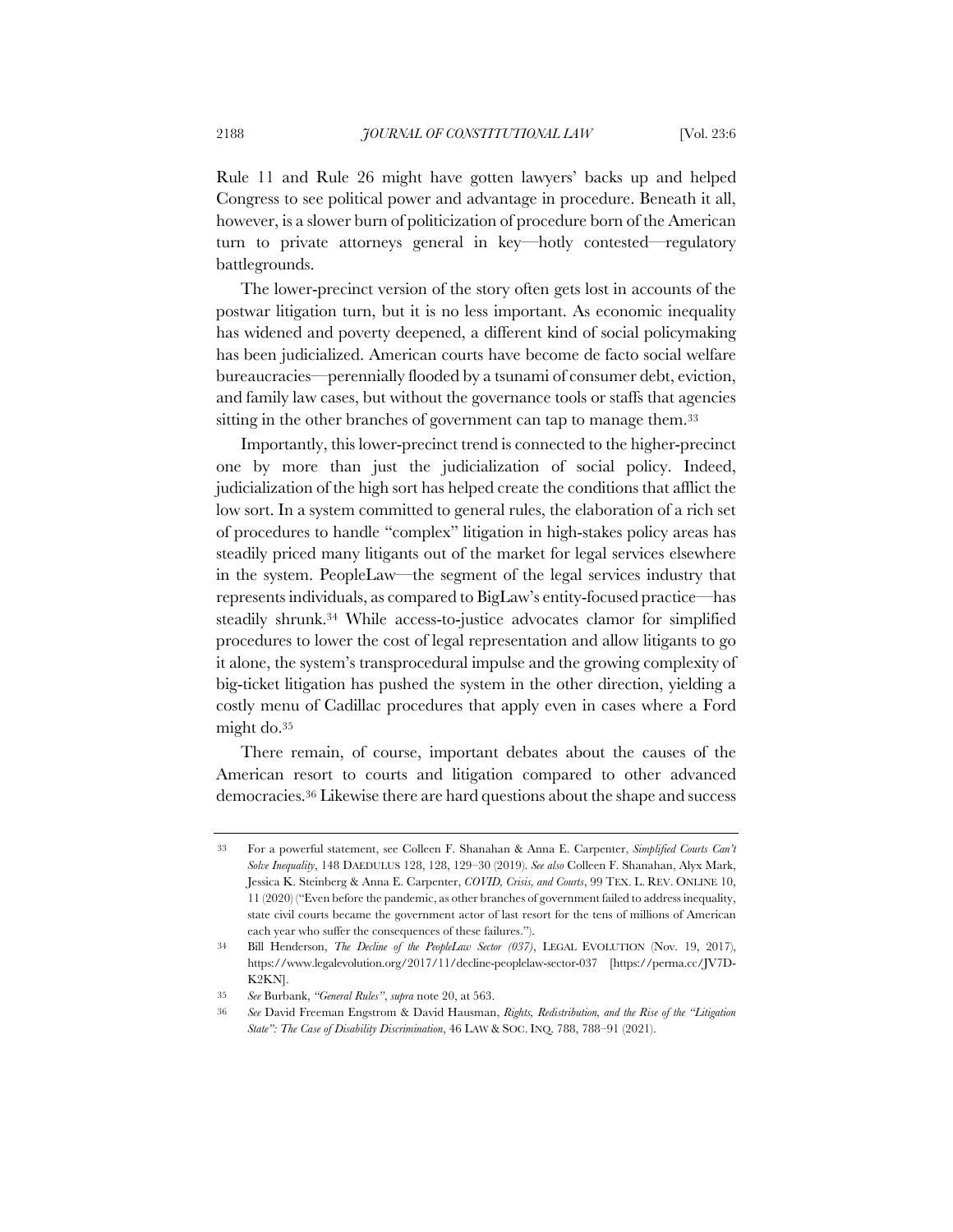of the more recent anti-litigation "counter-revolution" that has sought to reverse and retrench the American turn to litigation.37 For Professor Burbank, retrenchment efforts exhibit a baleful mix of abdication and fecklessness: credulous rulemakers who have bought into an empirically shaky narrative about "cost and delay" in litigation; feckless legislators who have caved to powerful incentives to submerge unpopular policies in litigation-squelching statutory procedures while refusing to provide alternative policy vehicles, be it social insurance or agency enforcement;38 and a cynical Supreme Court that uses decisional law to amend rules (though disclaims doing so) knowing that procedural arcana will fly below the public radar.39 While some might disagree with one or more of these Burbank-ian broadsides, a larger point seems undeniable: litigation's centrality in American policymaking means that procedure will, for the foreseeable future, remain a lightning rod—one of the foremost battlegrounds in America politics, even if many of the key battles play out behind the scenes.

## *C. Empirical Method*

A third and final tectonic change that is central to any high-level accounting of the past and present of American procedure—and yet another place where Professor Burbank has done invaluable, field-shaping work—is the growing store of empirical knowledge about the system's workings and effects. As with the other tectonic moves in American procedure, this trend has been jagged rather than straight. Indeed, perhaps more so than the others, it is as much a perennial challenge as a chartable trend. Still, the steady refinement of empirical methods, the flowering of "empirical legal studies," and the growing digitization and datafication of courts and litigation have generated ever-greater, though far from perfect, transparency over the workings of the system and the consequences of procedural choices.

Yet procedure's empirical turn has been a double-edged sword. Knowing forum shopping's effect on case outcomes,<sup>40</sup> or Rule 11's actual deployment

<sup>37</sup> *See generally* BURBANK & FARHANG, *supra* note 7 (2017); Stephen B. Burbank, *Reconsidering Judicial Independence: Forty–Five Years in the Trenches and in the Tower*, 168 U. PA. L. REV. ONLINE 18, 29–34 (2019) [hereinafter Burbank, *Reconsidering Judicial Independence*].

<sup>38</sup> *See* Burbank, *"General Rules," supra* note 20, at 560–64.

<sup>39</sup> BURBANK & FARHANG, *supra* note 7, at 22–23; *see also* Burbank, *Reconsidering Judicial Independence*, *supra* note 37, at 31–32.

<sup>40</sup> *See* William H.J. Hubbard, *An Empirical Study of the Effect of* Shady Grove v. Allstate *on Forum Shopping in the New York Courts*, 10 J.L. ECON. & POL'Y 151, 156–57 (2013) (reviewing empirical studies of forum shopping).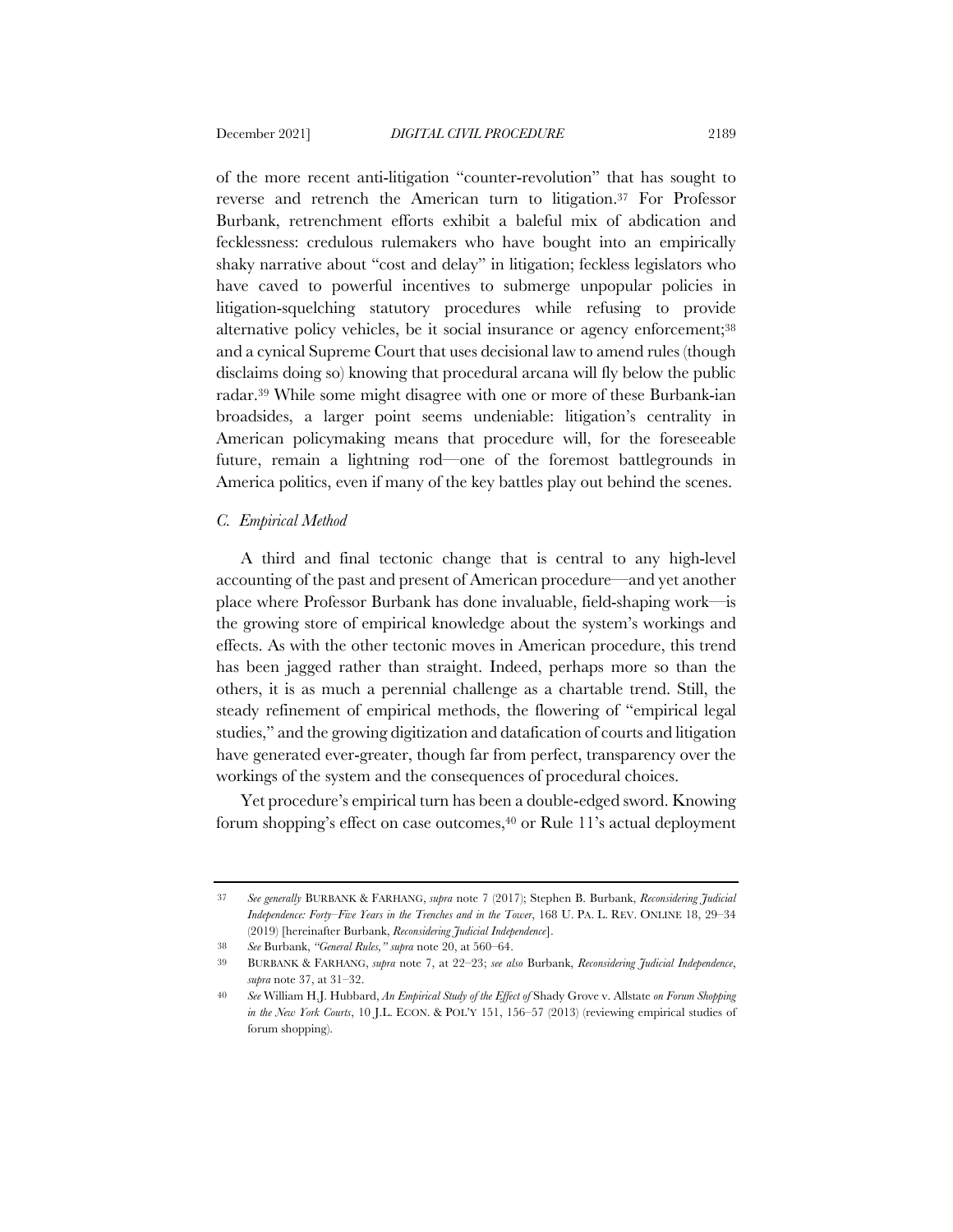rate, $41$  or that *Twombly* has affected certain cases more than others $42$  makes for better rules. Empirical validation of rule choices can also protect rulemakers from political incursions by allowing them to maintain the mantle of expertise and objectivity and avoid the perception, just noted, that their work is merely an extension of "normal" politics.<sup>43</sup>

Empiricism, however, brings as much peril as promise. Most obviously, a growing store of empirical knowledge creates problems when rulemakers ignore it.44 Litigation empirics are also just plain hard. Data is spotty.45 Pervasive selection dynamics mean that much of what passes for empiricism may not be worth the paper it is written on.<sup>46</sup> The stickiness of legal culture further complicates rigorous inferences even with water-tight research designs. The problem, as Professor Burbank once noted in the context of the CJRA, is the lengthy time-horizons of quality research, since a procedure's long-run effects cannot be captured until bench and bar have grown comfortable with the new way of doing things.47 Finally, litigation empiricism is hard in the American system because the commitment to general rules disfavors "bottom up" solutions and so forecloses robust local experimentation—perhaps the best source of variation on which to base rigorous causal inferences about the impacts of rule choices.48

<sup>41</sup> SAUL M. KASSIN, AN EMPIRICAL STUDY OF RULE 11 SANCTIONS, at ix–xi (1985); Carl Tobias, *Civil Rights Plaintiffs and The Proposed Revision of Rule 11*, 77 IOWA L. REV. 1775, 1776–77 (1992).

<sup>42</sup> *See* Jonah B. Gelbach, *Locking the Doors to Discovery? Assessing the Effects of* Twombly *and* Iqbal *on Access to Discovery*, 121 YALE L.J. 2270, 2273–78 (2012); Jonah B. Gelbach, *Material Facts in the Debate over*  Twombly *and* Iqbal, 68 STAN. L. REV. 369, 376 (2016). *See generally* Engstrom, *supra* note 8 (summarizing and critiquing the quantitative research scholars have completed on the effects of *Twiqbal*).

<sup>43</sup> Marc Galanter, Bryant Garth, Deborah Hensler & Frances Kahn Zemans, *How to Improve Civil Justice Policy*, 77 JUDICATURE 185, 185, 230 (1994).

<sup>44</sup> The Advisory Committee "studied indifference to empirical questions" in ramming through changes to Rule 11 and Rule 26 did more than wake Congress from its 50-year slumber on procedure. Burbank, *Ignorance and Procedural Law Reform*, *supra* note 22, at 841. The Advisory Committee also lost the policymaking high ground at a key moment, when the opening up of rulemaking to public view was already subtly eroding its legitimacy. Burbank, *The Transformation of American Civil Procedure*, *supra* note 4, at 1950.

<sup>45</sup> *See* Nora Freeman Engstrom, *The Diminished Trial*, 86 FORDHAM L. REV. 2131, 2139–40 (2018) (reviewing data issues); Herbert M. Kritzer, *The Trials and Tribulations of Counting "Trials"*, 62 DEPAUL L. REV. 415, 436 (2013).

<sup>46</sup> *See* Engstrom, *supra* note 8, at 1206; Gelbach, *Material Facts in the Debate over* Twombly *and* Iqbal, *supra* note 42, at 376.

<sup>47</sup> Burbank, *Implementing Procedural Change*, *supra* note 27, at 241.

<sup>48</sup> The best example is the CJRA, which committed to local, "bottom up" solutions rather than national, "top down" solutions as the best way to make progress on perceived problems of expense and delay, requiring each district to develop a plan. However, this created considerable tension between national and local rulemaking, pitting the promise of new and creative solutions against the perceived hit to uniformity and predictability. *See* Burbank & Silberman, *supra* note 24, at 680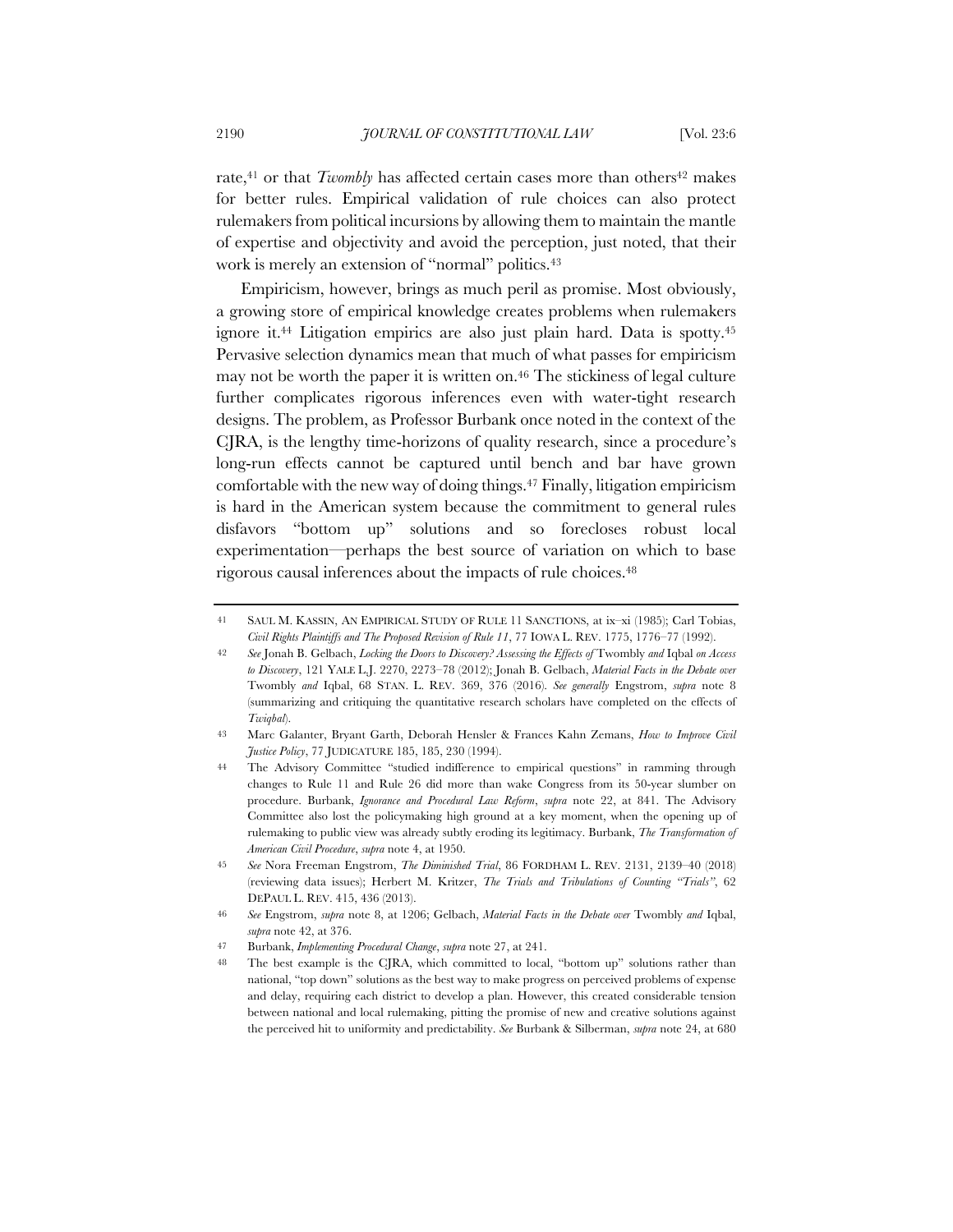There are, however, two further ways in which procedure's empirical turn has impacted American procedure-making. The first has come from Professor Burbank himself, in his impressive recent scholarly work, noted previously, laying bare the inner workings of federal-level rulemaking. That analysis showed that the rulemaker ranks have become increasingly heavy on Republican-nominated judges and defense lawyers and that the valence of the Advisory Committee's work—the amendments it proposes and pursues—has followed accordingly.49 Time will tell the impact of this unmasking of a process whose legitimacy was already taking hits, but it is unlikely to be good.

The second effect of procedure's empirical turn runs deeper and exposes a final peril in a system committed to general, substance-agnostic rules. However incomplete, increased empirical transparency over litigation brings with it an ability to gauge a rule's substantive effects, pressing the entire rulemaking enterprise into a perpetual, low-grade conflict with the system's transprocedural commitments and, more pointedly, the Enabling Act's antimodification mandate. As Professor Burbank's seminal excavation of the Enabling Act showed, its drafters imagined a line between Congress and Court that placed off-limits to court supervisory rulemaking anything that has a "predictable and identifiable effect" on the rights of person or property.50 Note, however, the catch-22 in an era of increasing empirical transparency: an allocation standard keyed to the predictability of a rule's impact would limit court supervisory rulemaking to zones of irrelevance or speculation, where the effects of rule changes are either negligible or empirically muddy. Once we know that the 1993 version of Rule 11 kneecaps particular types of plaintiffs, or that *Twombly* has a more robust effect on civil rights cases, both Rule 11 and *Twombly* become, in a sense, substance-specific. The myth of transsubstantivity and the legitimacy of American procedure-making, in other words, rests at least in part on the system's continuing opacity.

\* \* \*

<sup>(1997).</sup> Worse, the CJRA adopted a "bottom up" approach at the same time that the federal judiciary, with Congress's encouragement, was doing just the opposite: disciplining and narrowing local-level disuniformity. Burbank, *Implementing Procedural Change*, *supra* note 27, at 230. Burbank's warning about the "temptation to make [difficult] choices in local rules" reflected a more general unease with local experimentation that continues to haunt the system. Burbank, *Ignorance and Procedural Law Reform*, *supra* note 22, at 854. For an overview of the CJRA and its short-lived localist impulse, see Lauren Robel, *Fractured Procedure: The Civil Justice Reform Act of 1990*, 46 STAN. L. REV. 1447, 1450–54 (1994).

<sup>49</sup> *See* Burbank & Farhang, *supra* note 7, at 19–20.

<sup>50</sup> *See* Burbank, *The Rules Enabling Act*, *supra* note 6, at 1114; *see also* Hanna v. Plumer, 380 U.S. 460, 476 (1965) (Harlan, J., concurring) (defining substantive as affecting "primary conduct").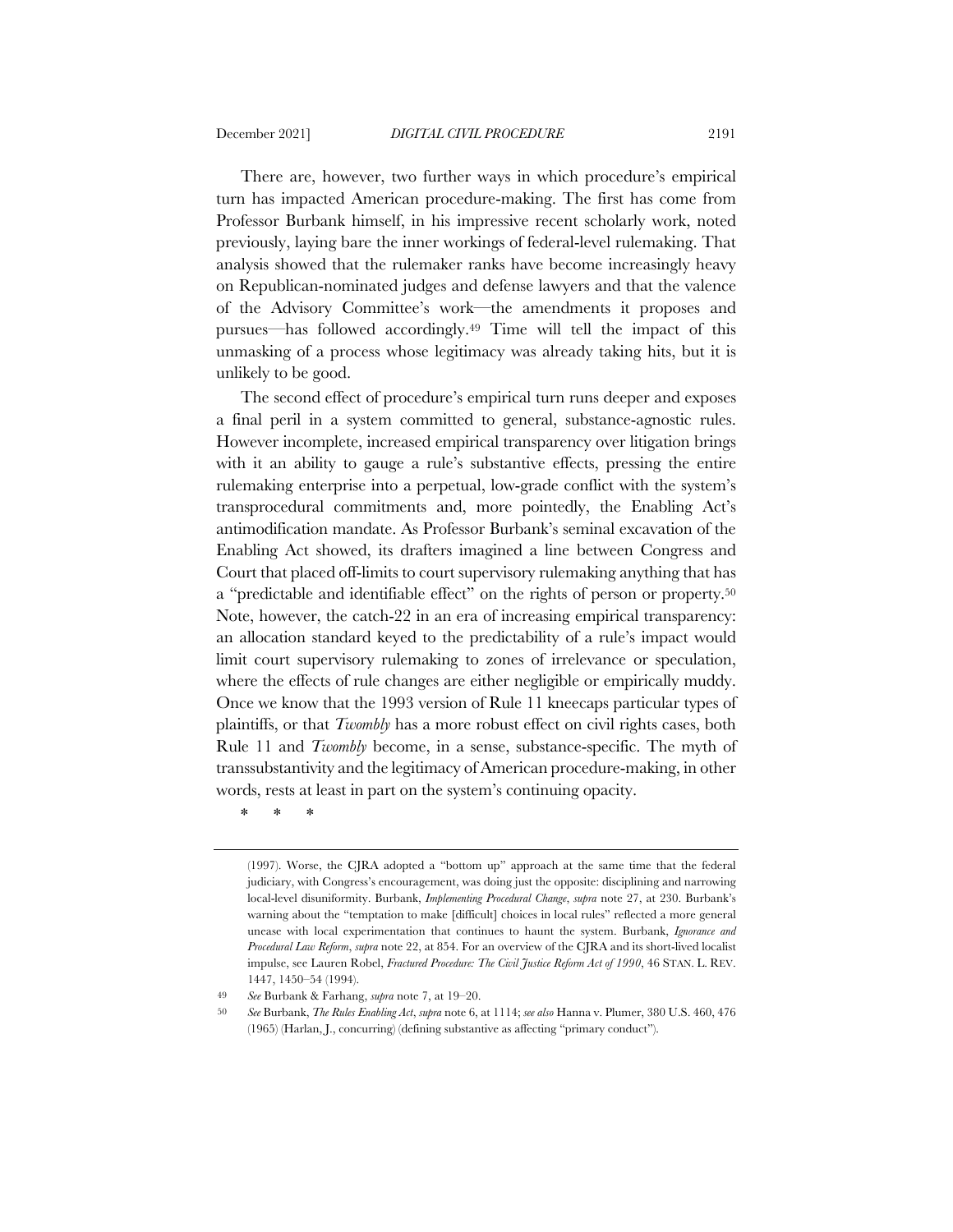Plenty will disagree with some of these particulars. Some will say it paints *too* morose a portrait of the state of American procedure-making. Sure, rulemakers have ignored empirical evidence. Sure, legislators have buried social policy choices in statutory procedure without providing substitute entitlements or enforcement capacity. And sure, courts have not always owned up to their use of decisional law to amend procedural rules outside of rulemaking. But all of this, one could argue, falls well short of abdication or fecklessness. Rather, it is the usual mix of principle and institutional selfinterest that characterizes any complex policymaking system.

Others, however, will say it is not morose enough. From the vantage of the 1990s, one could imagine Court and Congress, or Advisory Committee and congressional committees, carving out a healthy, interbranch cooperation on civil justice matters—a new "treaty" on procedure-making of the sort Professor Burbank and others once called for.51 From the vantage of 2021, however, appeals to "cooperation," "genuine dialogue," and "restraint in assertions about power, prerogatives, and competence"52 ring hollow and even naïve—a patrician's call for civility as revolutionaries build barricades. Far from a shared vision, nowadays it is all institutional fracture, with rules pushed to their "hardball" maximum, the norms that sanded down their sharp edges be damned, and a growing political polarization and nihilism that preclude serious lawmaking and, worse for courts, have yielded a dysfunctional and perhaps unsalvageable judicial selection process.53

But one need not be an apologist or alarmist to see the kernel of truth in the basic story just told. American law's transprocedural impulse, the narrowing and delegitimation of court supervisory rulemaking, a bitterly polarized and dysfunctional politics, and substantial shifts in the shape of the

<sup>51</sup> *See* Burbank, *Procedure and Power*, *supra* note 22, at 517 (calling for Rules Enabling Act of 1998 in which the judiciary would "resume its primacy in civil justice reform but contemplates that the branches will cooperate, with the judiciary taking the lead, in the formulation and promulgation of reforms that would necessarily and obviously affect substantive rights"; the Act would also make "a national commitment to civil justice research" and "tighten[] national control on local procedural experimentation"); Burbank & Silberman, *supra* note 24, at 703–04 (1997) (imagining a world in which "unilateral action [gives] way to pursuit of a shared vision, one that is informed by the fruits of empirical inquiry or an appropriate surrogate, disciplined by awareness of that which is politically feasible and crafted with technical expertise"). For other explorations, see Galanter et al., *supra* note 43, and Charles Gardner Geyh, *Paradise Lost, Paradigm Found: Redefining the Judiciary's Imperiled Role in Congress*, 71 N.Y.U. L. REV. 1165, 1234–40 (1996) (calling for an Interbranch Commission on Law Reform and the Judiciary).

<sup>52</sup> Burbank, *Implementing Procedural Change*, *supra* note 27, at 222.

<sup>53</sup> *See* Richard L. Hasen, *Polarization and the Judiciary*, 22 ANN. REV. POL. SCI. 261, 262 (2019) (arguing that increased polarization affects both judicial selection and litigation outcomes). *See generally* Joseph Fishkin & David E. Pozen, *Asymmetric Constitutional Hardball*, 118 COLUM. L. REV. 915 (2018).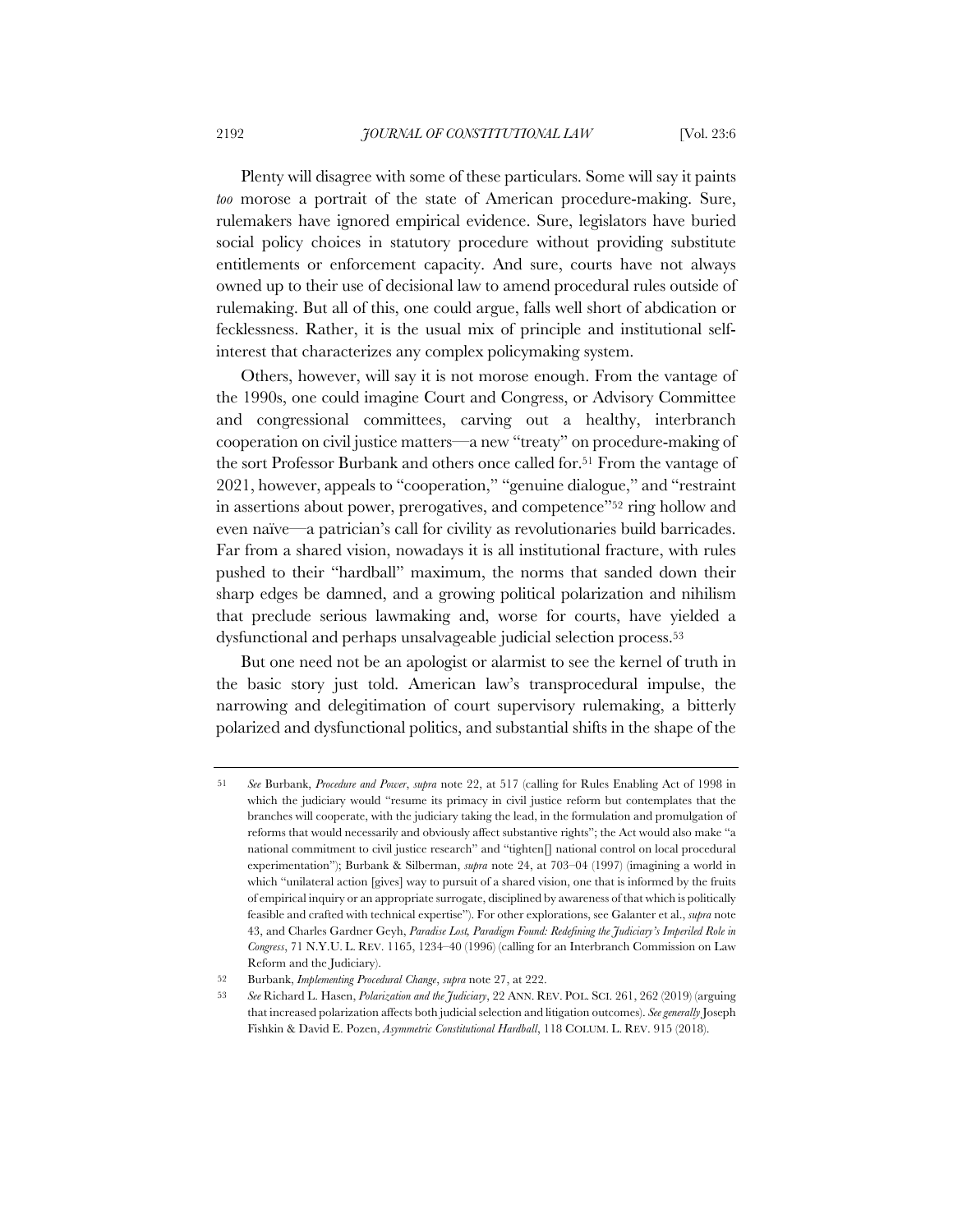civil justice system and the legal services industry that serves it have yielded ever deeper pools of judicial discretion in areas where justice is meted out in some of its most significant forms, from sprawling MDLs and class actions in federal courts to consumer debt collections and evictions at the state level. Add to these dynamics a tighter empirical bead on the system's workings and the impact of rule choices, and you get a procedure-making process that is at best embattled and at worst perpetually on the verge of crisis.

This, in turn, should be worrying because of the impending arrival of a new tectonic force that seems likely to be every bit as important as the ones that Professor Burbank has done so much to elucidate. A wave of digital legal technologies is on the way and, in the years to come, will progressively move to the center of the civil justice system. Tech is not something that Professor Burbank much considered in his prodigious body of scholarship. But his masterful mappings of the tectonics of a century of American procedure has helped lay the groundwork for thinking about how civil procedure will modulate legal tech's continued advance and how judges, lawyers, and, in particular, civil procedure scholars can help navigate that process.

## II. THE LEGAL TECH CHALLENGE: RULE RECKONINGS

Ours is a technological age, and courts and litigation are no exception. Indeed, lawyers, judges, academics, and entrepreneurs have begun to sketch a portrait of a legal system that will be increasingly permeated by new digital tools of various shapes and varieties—digitized litigation for a digitized era.

"Legal tech," as some call it, is growing fast, though these tools defy quick description.54 Various legal tech applications—e-discovery tools for managing documents, back-office tools that automate billing, and web-based marketing tools—have existed for decades. But legal tech's most potent current forms are unified by their reliance upon predictive analytics, particularly machine learning, and it is here that we can expect the greatest leaps forward as software increasingly performs advanced legal cognitions

<sup>54</sup> The very notion of "technology" in law is hard to corral. Litigation finance is a technology, though not a digital one, that is quietly remaking the civil justice system. So are alternative legal service providers. And digital technologies in law come in different flavors. Some are proximate to, but not "of," the legal system. A good example is the ways social media could re-engineer aggregate litigation by making possible a new, "participatory" class action founded upon voice, not exit. *See* Elizabeth J. Cabraser & Samuel Issacharoff, *The Participatory Class Action*, 92 N.Y.U. L. REV. 846, 854, 856–57 (2017). Others are more directly involved in the provision of legal services or the processing of cases. That is my focus in what follows.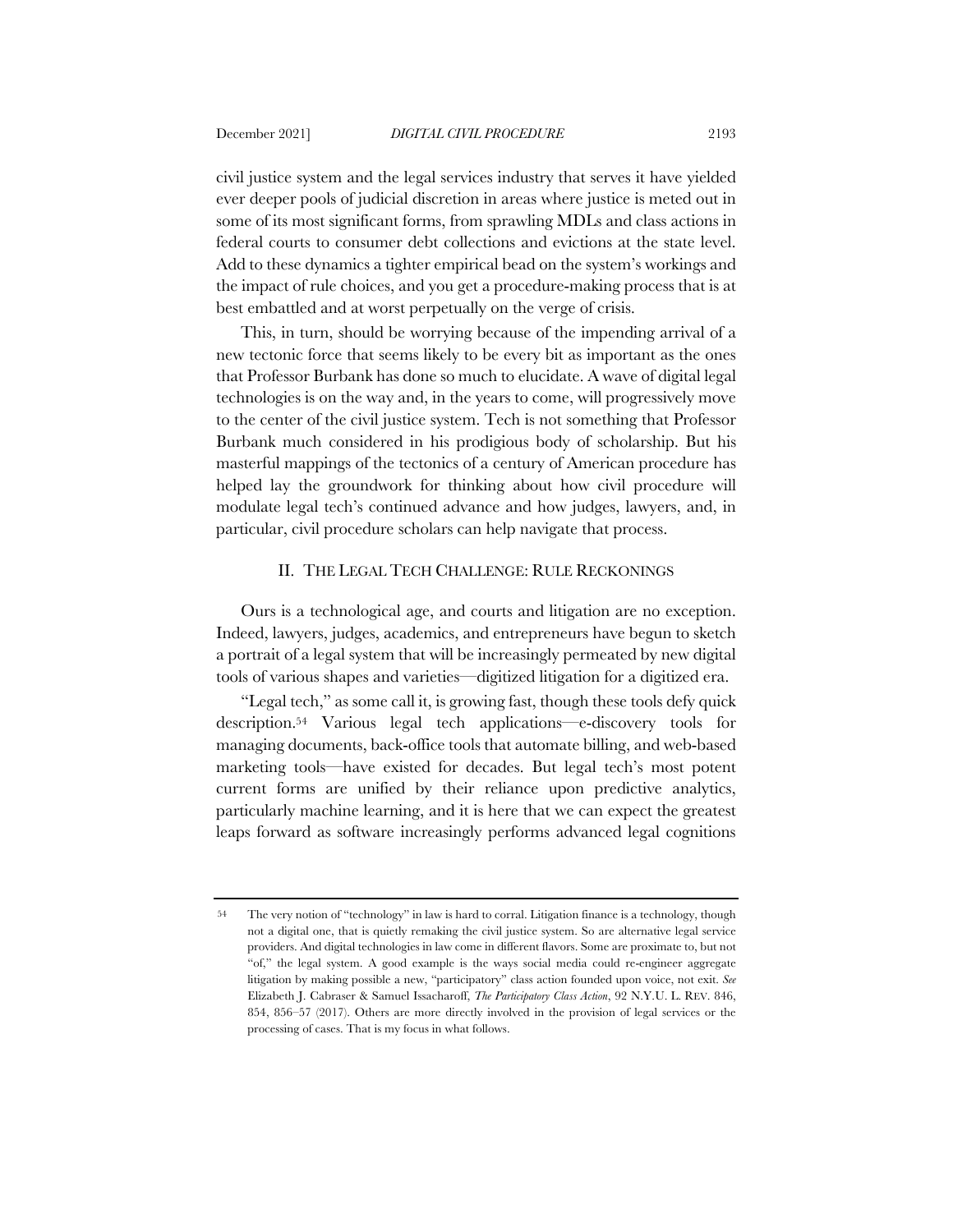that supplement and, at times, supplant lawyers' work.55 Lawyers will increasingly rely on legal tech to review documents and make privilege calls, predict case outcomes, and generate pleadings and papers. The unrepresented, too, will benefit from the diffusion of technologies, from Q/A systems offering legal advice to document assembly software, to help them go it alone in court or resolve their disputes without engaging courts at all.56 But legal tech also includes technologies that are, comparatively speaking, analog. The COVID-19 pandemic induced our normally hidebound courts to move a nontrivial portion of the system online. Even as courthouse reopen their doors in a post-COVID world, a significant amount of that digital migration will stick.

The precise contours of this newly digitized litigation system are as yet unclear. A lively debate has begun to sketch long-run concerns, many of them explored via thought experiments around "robojudges" and "robolawyers,"57 or even an eventual state of "legal singularity," when machines can perfectly predict the outcome of every case before it is filed.<sup>58</sup> Along the way, potent new legal tech tools, we are told, will change law itself by collapsing standards into rules and steadily shifting the jurisprudential foundation of the system away from "equitable justice" and toward "codified justice," crowding out judicial discretion and values such as mercy or extenuation.59 In its most bracing forms, speculation about the legal system's digital future holds that courthouses will cease to exist as physical places as adjudication moves from courtrooms and law offices to server farms.<sup>60</sup>

But if we lower our gaze to a more useful and tractable middle distance, and if we take healthy account of Professor Burbank's masterful mappings of

<sup>55</sup> *See* DANIEL SUSSKIND, A WORLD WITHOUT WORK:TECHNOLOGY,AUTOMATION, AND HOW WE SHOULD RESPOND 77–97 (2020) (describing "task encroachment" in the lawyering context).

<sup>56</sup> *See generally* REBECCA L. SANDEFUR, AM. BAR FOUND., LEGAL TECH FOR NON-LAWYERS: REPORT OF THE SURVEY OF U.S. LEGAL TECHNOLOGIES (2019).

<sup>57</sup> *See, e.g.*, Eugene Volokh, *Chief Justice Robots*, 68 DUKE L.J. 1135, 1137–42 (2019); Milan Markovic, *Rise of the Robot Lawyers?*, 61 ARIZ. L. REV. 325, 349–50 (2019).

<sup>58</sup> *See* Benjamin Alarie, *The Path of the Law: Towards Legal Singularity*, 66 U. TORONTO L.J. 443, 445–46 (2016).

<sup>59</sup> For a jurisprudential overview, see Richard M. Re & Alicia Solow-Niederman, *Developing Artificially Intelligent Justice*, 22 STAN. TECH. L. REV. 242 (2019). *See also* Anthony J. Casey & Anthony Niblett, *The Death of Rules and Standards*, 92 IND. L.J. 1401, 1403 (2017) (finding that technology removes the trade-off between rules and standards).

<sup>60</sup> *See* MICHAEL A. LIVERMORE & DANIEL N. ROCKMORE, *Introduction: From Analogue to Digital Legal Scholarship*, *in* LAW AS DATA: COMPUTATION, TEXT, & THE FUTURE OF LEGAL ANALYSIS, at xiv (Michael A. Livermore & Daniel N. Rockmore eds., 2019). The less grandiose version is Susskind's notion that adjudication will become a "service" rather than a "place." *See* RICHARD SUSSKIND, ONLINE COURTS AND THE FUTURE OF JUSTICE 95 (2019).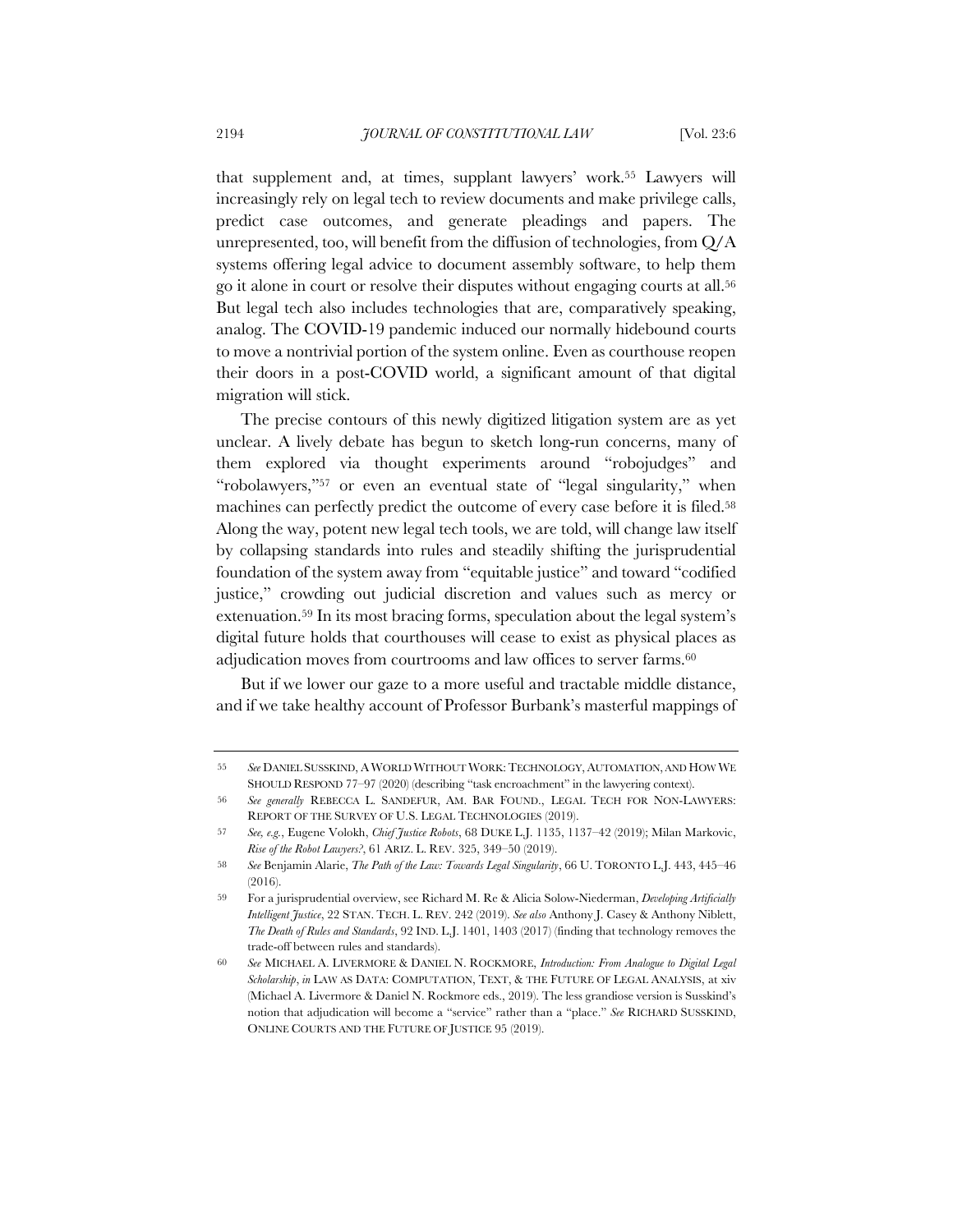the past century of American procedure, we can see a set of more concrete rule reckonings ahead, each a site of conflict where there will be substantial work for judges, rulemakers, lawyers, and procedure scholars to do. Some of these rule reckonings will be relatively straightforward. For instance, in the near term, we'll confront key questions about the technical specifications for online systems and rules prescribing how, precisely, online court proceedings will be made available to the public in order to cash out the "open court" provisions that pepper American constitutions, statutes, and rules.61

A pair of more challenging rule reckonings, however, will come in the deep pools of judicial discretion created by our equity based system of procedure. First are *traffic rules* that will govern entry into and exit from new virtual fora—for instance, rules determining whether a case is heard in person or online, and whether the judge, the parties, or neither get to make that decision. Second are *information rules* that will govern the availability, exchange, and use of the new troves of information generated by a rapidly digitizing legal system. Examples include the proportionality and work product rules that will govern the use of potent new software that performs legal tasks, from e-discovery to outcome prediction, or rules governing whether and how court-linked online dispute resolution (ODR) platforms should arm disputants with data-based predictions about their prospects in court to nudge them toward settlement.

Critical choices over this mix of traffic and information rules will inaugurate a new digital era of American civil procedure, pressing on each of the tectonic trends that have defined American procedure in recent decades and placing particular pressure on a system of procedure-making built around judicial discretion. This Part offers a taste of each.

## *A. Traffic Rules: "Virtual" Justice and the Migration Online*

Start with a sweeping technological change that was already in motion when the COVID-19 pandemic hit but exploded into view as infections

<sup>61</sup> *See, e.g.*, FED. R. CIV. P. 43(a) ("At trial, the witnesses' testimony must be taken in open court unless a federal statute, the Federal Rules of Evidence, these rules, or other rules adopted by the Supreme Court provide otherwise."); U.S. Const. amend. VI ("In all criminal prosecutions, the accused shall enjoy the right . . . to be confronted with the witnesses against him . . . ."). Numerous state constitutions have "open court" clauses. *See, e.g.*, Jonathan M. Hoffman, *By the Course of the Law: The Origins of the Open Courts Clause of State Constitutions*, 74 OR. L. REV. 1279, 1279 (1995) (canvassing the provisions). For a useful overview of the "open courts" doctrine, see Michael Pressman & Michael Shammas, *Memorandum: The Permissibility & Constitutionality of Jury Trial by Videoconference*, CIV. JURY PROJECT (May 4, 2020), https://civiljuryproject.law.nyu.edu/memorandum-the-permissibilityconstitutionality-of-jury-trial-by-videoconference [https://perma.cc/J9NC-SZB4].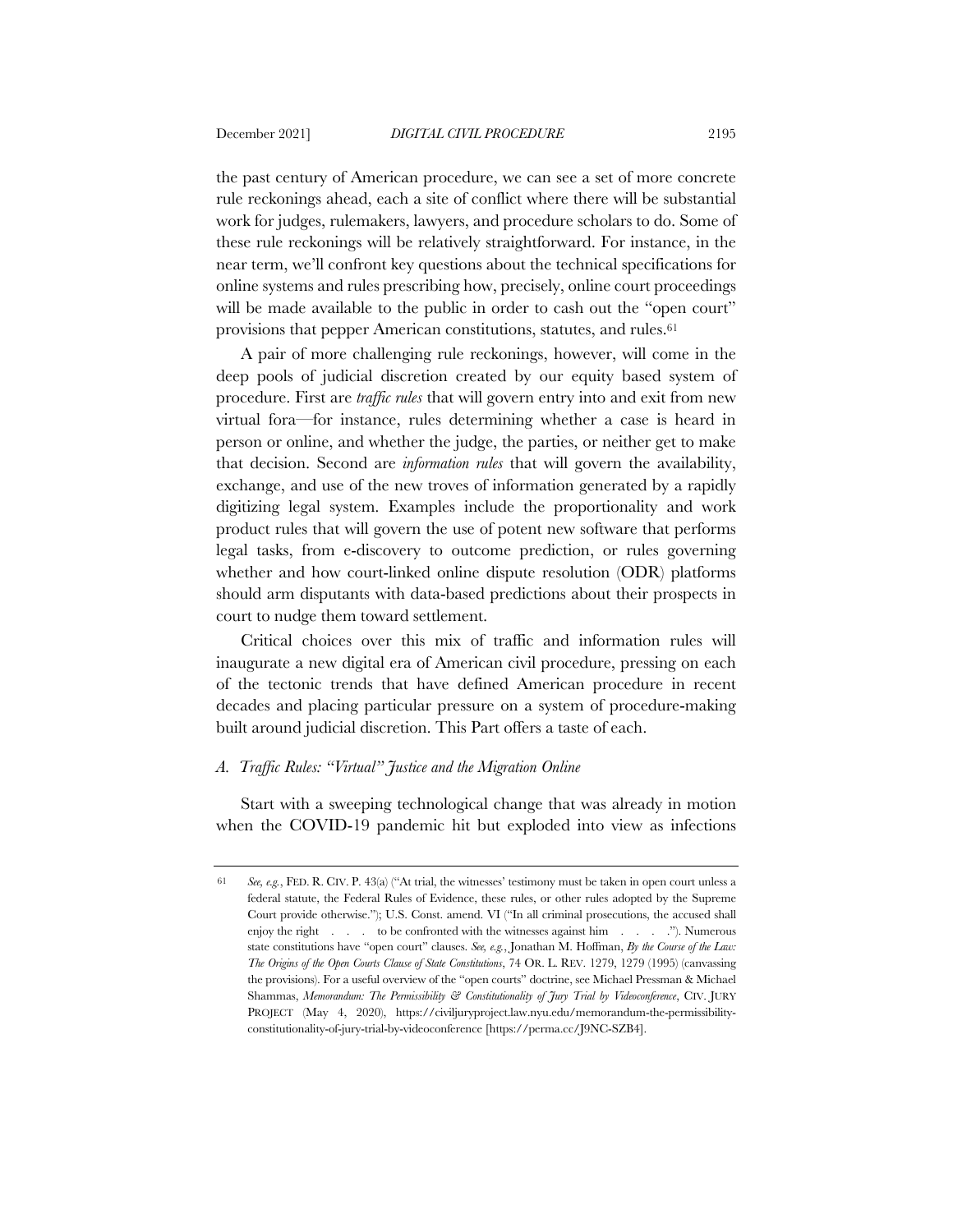spread and courthouses shuttered: the migration of formal court proceedings from in-person to online fora. The scale and scope of that process has been stunning: since the pandemic began in March 2020, federal and state courts alike have hosted *millions* of hours of proceedings online.62 Hundreds of thousands of judges, lawyers, and court staff have now paid the "switching costs" that everyone else, in workplaces and schools the world over, have also paid: downloading Zoom, buying laptops and webcams, and learning how to artfully conceal wearing gym shorts to work. The "Zooming" of litigation, as Chief Judge Lee Rosenthal and coauthors recently put it, has worked a radical change in the day-to-day operation of the courts—and, critically, a good amount of it is likely to stick even after the pandemic recedes.63

Some of the procedural questions raised by virtual court proceedings are strikingly basic. What degree of public access is necessary to satisfy "open court" requirements? Does a full-time YouTube channel, as many courts created during the pandemic, satisfy legal requirements,64 or does the digital divide necessitate other forms of publicly funded digital access, whether courthouse—or even community based kiosks? Likewise, when courts stream proceedings, what are the minimum hardware requirements? And what are best practices in terms of camera angles and lighting, to ensure meaningful access and faithful translation from the in-person to the online versions? Chief judges, court administrators, rulemakers, and legislators are already hard at work crafting these rules, guidelines, and practices.<sup>65</sup>

Far harder will be *traffic rules* that determine *which* cases move online and which ones remain in person—and, perhaps more importantly, *who gets to* 

<sup>62</sup> *See, e.g.*, Erika Rickard & Qudsiya Naqui, *Coronavirus Accelerates State Court Modernization Efforts*, PEW (June 18, 2020), https://www.pewtrusts.org/en/research-andanalysis/articles/2020/06/18/coronavirus-accelerates-state-court-modernization-efforts [https://perma.cc/7SUS-7SYZ] (noting that the Michigan courts alone hosted 200,000 hours of Zoom hearings during a single two-month span of the pandemic).

<sup>63</sup> Scott Dodson, Hon. Lee H. Rosenthal & Christopher L. Dodson, *The Zooming of Federal Civil Litigation*, 104 JUDICATURE 13, 13-17, 19 (2020).

<sup>64</sup> U.S. CTS., *Federal Courts Participate in Audio Livestream Pilot* (Dec. 15, 2020), https://www.uscourts.gov/news/2020/12/15/federal-courts-participate-audio-livestreampilot?utm\_campaign=usc-news&utm\_medium=email&utm\_source=govdelivery [https://perma.cc/ZT4J-CRRT]; TEX. OFF. OF CT. ADMIN., *How to Create a YouTube Channel*, https://www.txcourts.gov/media/1448819/how-to-youtube-channel-9120.pdf [https://perma.cc/CWW3-AN4Q].

<sup>65</sup> *See, e.g.*, NAT'L CTR FOR STATE CTS, REMOTE HEARINGS AND ACCESS TO JUSTICE: DURING COVID-19 AND BEYOND, https://www.ncsc.org/\_\_data/assets/pdf\_file/0018/40365/RRT-Technology-ATJ-Remote-Hearings-Guide.pdf [https://perma.cc/HDQ3-TPWP]; NAT'L CTR. FOR STATE CTS., GUIDING PRINCIPLES FOR POST-PANDEMIC COURT TECHNOLOGY: A PANDEMIC RESOURCE FROM CCJ/COSCA (2020), https://www.ncsc.org/\_\_data/assets/pdf\_file/0014/42332/Guiding-Principlesfor-Court-Technology.pdf [https://perma.cc/KV35-DT4V].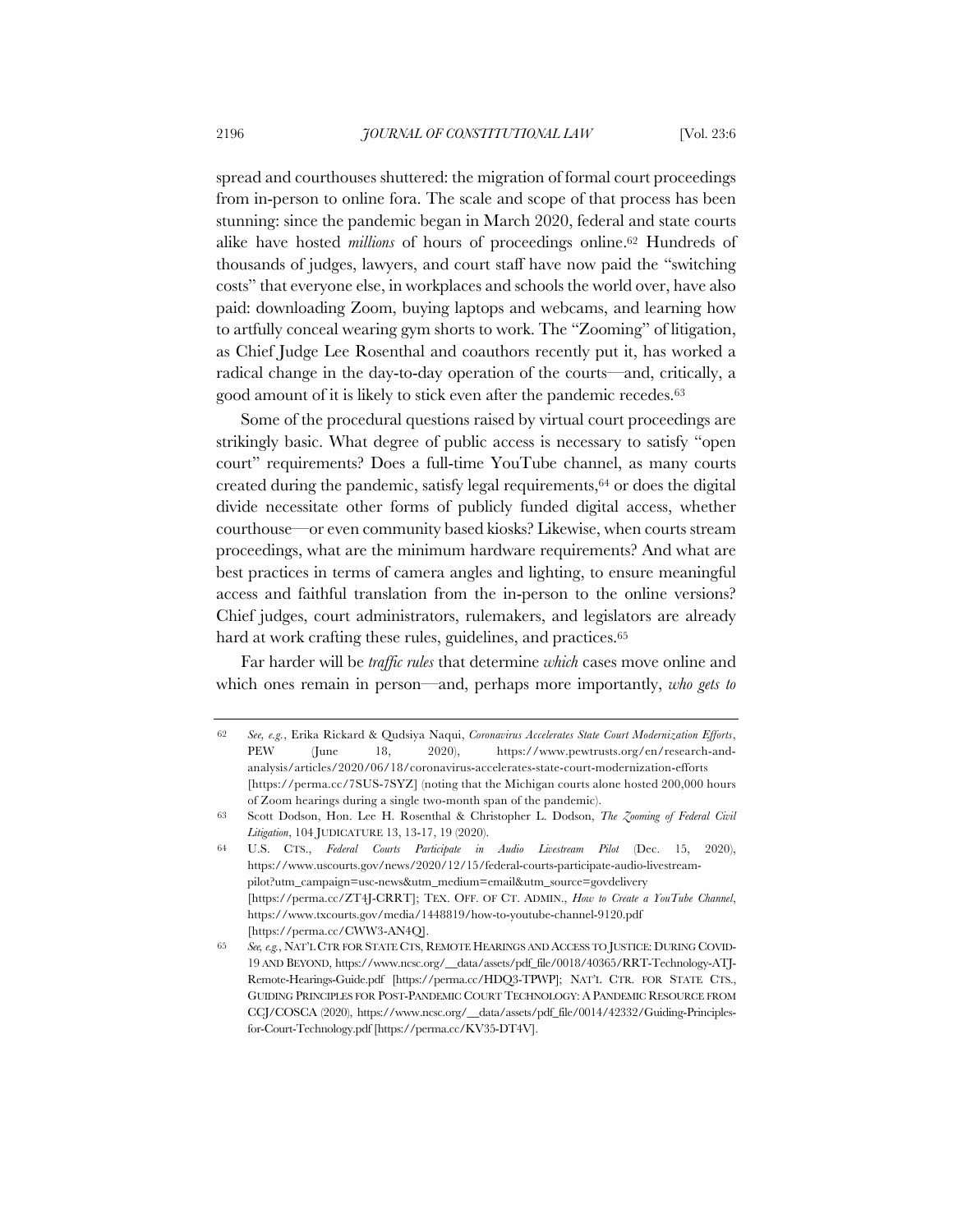*decide*. Part of what will make these traffic rules difficult is that it is unclear what, precisely, is gained and lost online. On one hand, remote proceedings can increase access to justice by lowering the cost of legal representation and shrinking the ranks of those with justice needs who cannot afford competent counsel. Lawyers bill for the time it takes to travel to and from courthouses and to wait one's turn once there. Transaction costs are especially high in the parade of smaller-scale proceedings—status conferences, arguments on motions trained on a specific piece of discovery or claim, and pretrial hearings—that make up civil litigation.<sup>66</sup> The amount of representation available in any market-based legal system is endogenous to its cost. If the cost of legal services declines, more people can afford those services.

Less clear is what gets lost—the cost–benefit ledger's other side—in the virtual migration. A commonly voiced concern is that online proceedings will compromise crucial judgments about witness credibility. But the net effects are not obvious. After all, there's both more and less on screen. Facial tics are enhanced, bodily tics invisible.67 More fundamentally, social science suggests we should not be overly concerned about the impairment of a judge or jury's capacity for deception detection during witness testimony. Our ability to gauge truthfulness was already perilously close to a coin flip, leaving little room for further erosion.68 Nor is there an obvious hit to truth telling itself. Conventionally understood, "open court" provisions and confrontation rights curtail perjury by lending a sense of conscience to the proceedings and keeping "triers keenly alive," as the Supreme Court has put it, "to a sense of their responsibility and to the importance of their functions."69 But online, livestreamed proceedings might be *more* publicly available, not less, increasing the shaming power of watchful eyes.

<sup>66</sup> The same is true of depositions taken in distant cities or towns.

<sup>67</sup> *See, e.g.*, Molly Treadway Johnson & Elizabeth C. Wiggins, *Videoconferencing in Criminal Proceedings: Legal and Empirical Issues and Directions for Research*, 28 LAW & POL'Y 211, 215–16 (2006).

<sup>68</sup> *See* Charles F. Bond Jr. & Bella M. DePaulo, *Accuracy of Deception Judgements*, 10 PERSONALITY & SOC. PSYCH. REV. 214, 214 (2006) (concluding, after an extensive meta-analysis, that "people achieve an average of 54% correct lie–truth judgments, correctly classifying 47% of lies as deceptive and 61% of truths as nondeceptive"). *See generally* Renee Danser, D. James Greiner, Elizabeth Guo & Erik Koltun, *Remote Testimonial Fact-Finding*, *in* LEGAL TECH AND THE FUTURE OF CIVIL JUSTICE (David Freeman Engstrom ed., forthcoming 2022) (on file with author) (reviewing the large body of research on detection deception, including the relative importance of verbal and paraverbal cues, the relative competence of individuals and groups, and the possibility that deception attribution might be biased against certain groups). For a recent exploration in the popular press, see Jessica Seigel & Knowable Mag., *You've Been Lied to About Lying*, THE ATLANTIC (Mar. 27, 2021), https://www.theatlantic.com/science/archive/2021/03/how-to-spot-a-liar/618425 [https://perma.cc/G7D6-JG4L].

<sup>69</sup> Waller v. Georgia, 467 U.S. 39, 46 (1984) (internal citations omitted).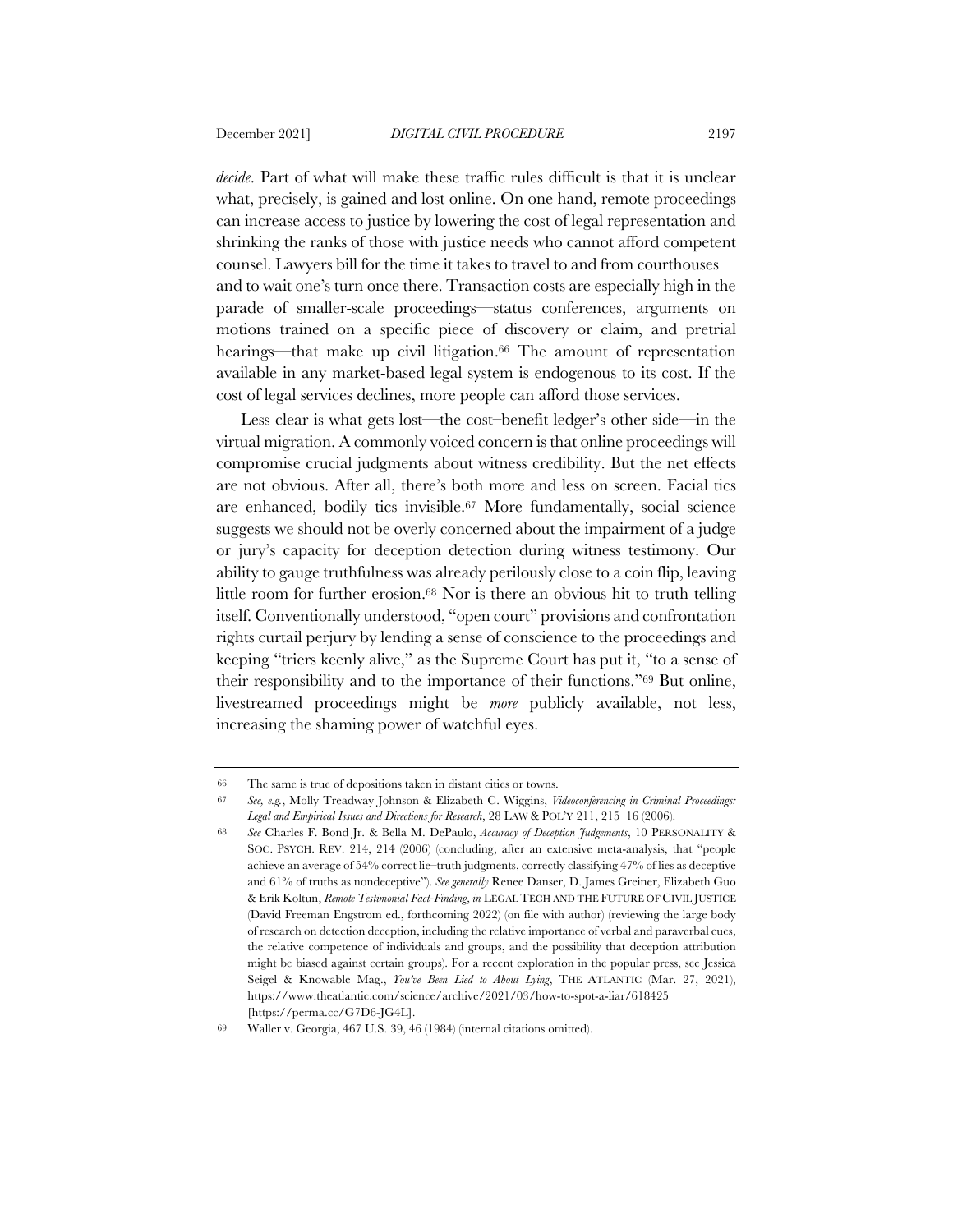The graver concern is likely to be distributive, and it will come not just at trial or other proceedings featuring live testimony, but also in the ceaseless stream of smaller-scale hearings and motions practice that do not. Two types of concerns predominate: efficacy and empathy. Efficacy concerns are perhaps easiest to see. The most pointed version comes where only one side can afford to appear in person, and so one side physically stands before judge or jury and the other side is piped in. Yet even in a litigation system where both sides of the "v." are remote, one might worry about the effects of a digital divide.70 If litigation's haves enjoy access to stable Wi-Fi or highproduction-value digital demonstratives and its have-nots don't, then the move online could exacerbate the distributive effects—already pronounced in the analog, in-person context—within the legal system.71

Empathy effects are subtler and not easily disentangled from efficacy. A small but flawed empirical literature—mostly observational studies from the first time the system made a substantial move online in the 2000s—finds worrying evidence that parties participating virtually do systematically worse than counterparts participating in person across a range of contexts, from bail hearings to immigration proceedings.72 While the precise mechanism remains unclear, it seems likely that disparate outcomes occur because virtual participants are less relatable on a two-dimensional screen than their flesh-and-blood equivalents.73 Relatability might not matter

<sup>70</sup> The digital divide is both "first-order" (that is, access to digital devices or broadband) and "secondorder" (that is, proficiency in using available technologies). *See* Victor D. Quintanilla, Kurt Hugenberg, Margaret Hagan & Amy Gonzales, *Digital Inequalities and Access to Justice*, *in* LEGAL TECH AND THE FUTURE OF CIVIL JUSTICE, *supra* note 68. That said, the digital divide may be decreasing, including among racial and ethnic minorities. COUNCIL OF ECON. ADVISERS, EXEC. OFF. OF THE PRESIDENT, MAPPING THE DIGITAL DIVIDE 1, 3 (2015), https:// obamawhitehouse.archives.gov/sites/default/files/wh\_digital\_divide\_issue\_brief.pdf [https:// perma.cc/4KA8-A9ZL].

<sup>71</sup> *See* Marc Galanter, *Why the "Haves" Come Out Ahead: Speculations on the Limits of Legal Change*, 9 LAW & SOC'Y REV. 95, 125 fig.3, 149 (1974); Albert Yoon, *The Importance of Litigant Wealth*, 59 DEPAUL L. REV. 649, 652 (2010).

<sup>72</sup> *See* Shari Seidman Diamond, Locke E. Bowman, Manyee Wong & Matthew M. Patton, *Efficiency and Cost: The Impact of Videoconferenced Hearings on Bail Decisions*, 100 J. CRIM. L. & CRIMINOLOGY 869-70 (2010); Frank M. Walsh & Edward M. Walsh, *Effective Processing or Assembly-Line Justice? The Use of Teleconferencing in Asylum Removal Hearings*, 22 GEO. IMMIGR. L.J., 259, 259-71 (2008); Dane Thorley & Joshua Mitts, *Trial by Skype: A Causality-Oriented Replication Exploring the Use of Remote Video Adjudication in Immigration Removal Proceedings*, 59 INT'L REV. L. & ECON. 82, 82–83 (2019). That said, no randomized field studies study the effect of video conferencing, as against face-to-face communication, on case outcomes. *See* Danser et al., *supra* note 68, manuscript at 8.

<sup>73</sup> This, in any event, is the theorized mechanism of studies performed in other contexts, including telemedicine and job interviews. *See, e.g.*, Greg J. Sears, Haiyan Zhang, Willi H. Wiesner, Rick D. Hackett & Yufei Yuan, *A Comparative Assessment of Videoconference and Face-to-Face Employment Interviews*, 51 MGMT. DECISION 1733, 1742 (2013) (noting lower ratings for likability, though not competence,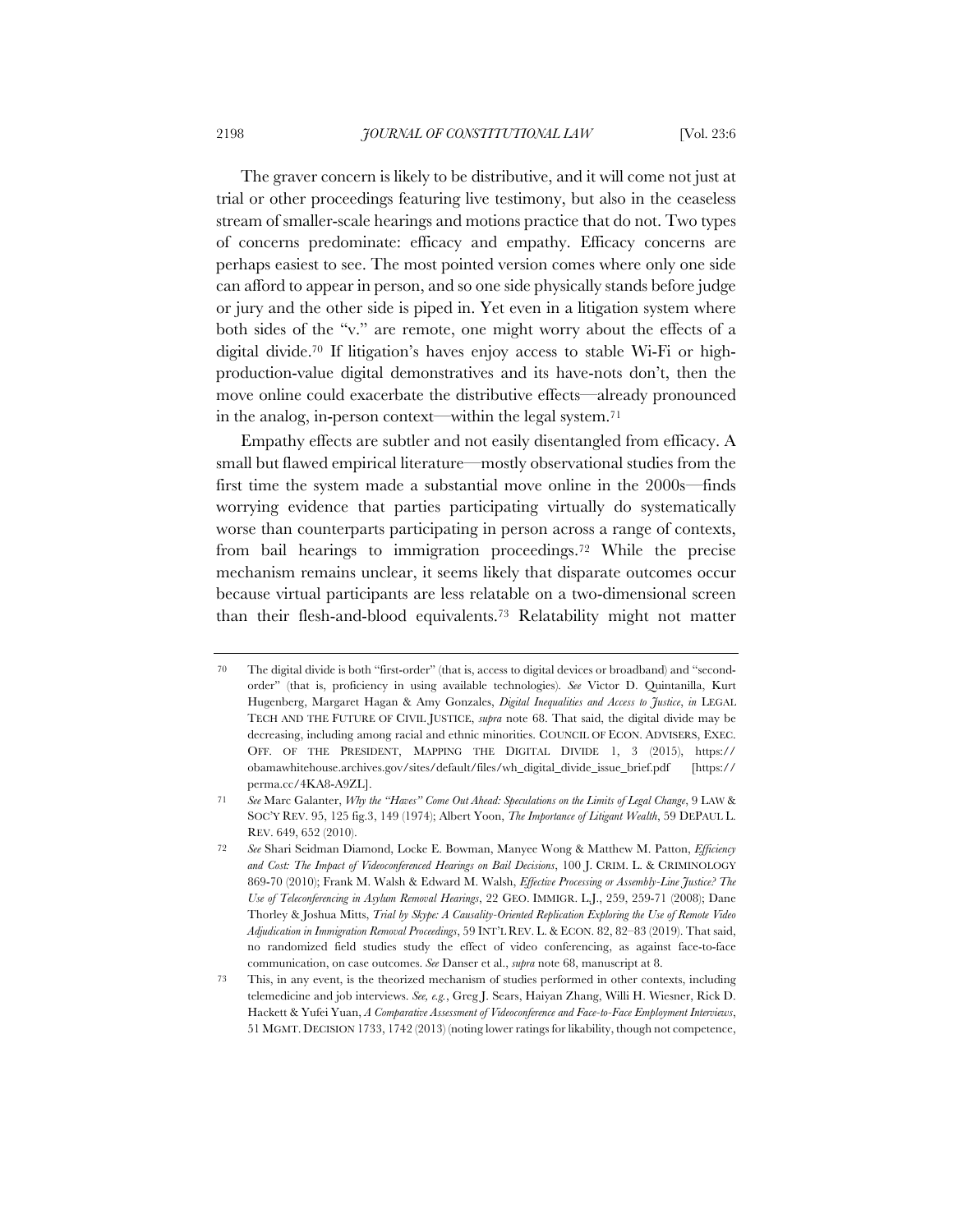where two human parties appear virtually. Empathy (and also efficacy, for that matter) are relative—positional goods, economists would say. But moving litigation online could matter very much where one party is a person and the other a disembodied corporation, systematically skewing outcomes in favor of the latter.

Plainly more empirical work needs to be done on these and other questions.74 Above all, our last round of empirical study came at a very different time, with high-latency, low-resolution systems that look nothing like today's Zoom, let alone the immersive telepresence systems that provide a rich sense of colocation and are fast becoming the norm in corporate America. As discussed further below, the migration online will present a new frontier for empirically minded procedural research and new troves of data to power it.75

For now, however, it is not hard to see the critically important implications for the system's adversarial architecture and the procedural rules that structure it. First, the migration online brings complex trade-offs from an access-to-justice perspective. An all-online system might increase litigant access by bringing legal representation, or an ability to appear pro se, within the realm of possibility for low- or middle-income litigants who have been priced out of the market for legal services. Digitization can thus dent the access to justice concerns that have arisen as American social policy has been steadily judicialized and as litigation's growing complexity has sunk PeopleLaw.76 But efficacy or empathy effects could skew case outcomes once there. Armed with better technology, litigation's haves might welcome the online migration as one more way to come out ahead. We might open the doors of the courthouse wider only to relegate some to its digital basement. And new and easier online access to small claims can be regressive reforms

in a job interview setting). That said, randomized field studies in both of these non-legal contexts find that videoconferencing either has no effect or can even *benefit* remote participants. *See* Carlos De Las Cuevas, M. Teresa Arredondo, M. Fernanda Cabrera, Hubert Sulzenbacher & Ulrich Meise, *Randomized Clinical Trial of Telepsychiatry Through Videoconference Versus Face-to-Face Conventional Psychiatric Treatment*, 12 TELEMEDICINE & E-HEALTH, 341, 347 (2006) (finding no effect on medical decisions); Derek S. Chapman & Patricia M. Rowe, *The Impact of Videoconference Technology, Interview Structure, and Interviewer Gender on Interviewer Evaluations in the Employment Interview: A Field Experiment*, 74 J. OCCUPATIONAL & ORGANIZATIONAL PSYCH., 279, 291 (2001) (finding that job interviewees were rated higher than their in-person counterparts).

<sup>74</sup> For an initial effort to understand some of the lessons from the pandemic-based migration online, see Elizabeth Thornburg, *Observing Online Courts: Lessons from the Pandemic*, 54 FAM. L.Q. 181 (2021).

<sup>75</sup> *See infra* Part III.

<sup>76</sup> *See supra* note 34 and accompanying text.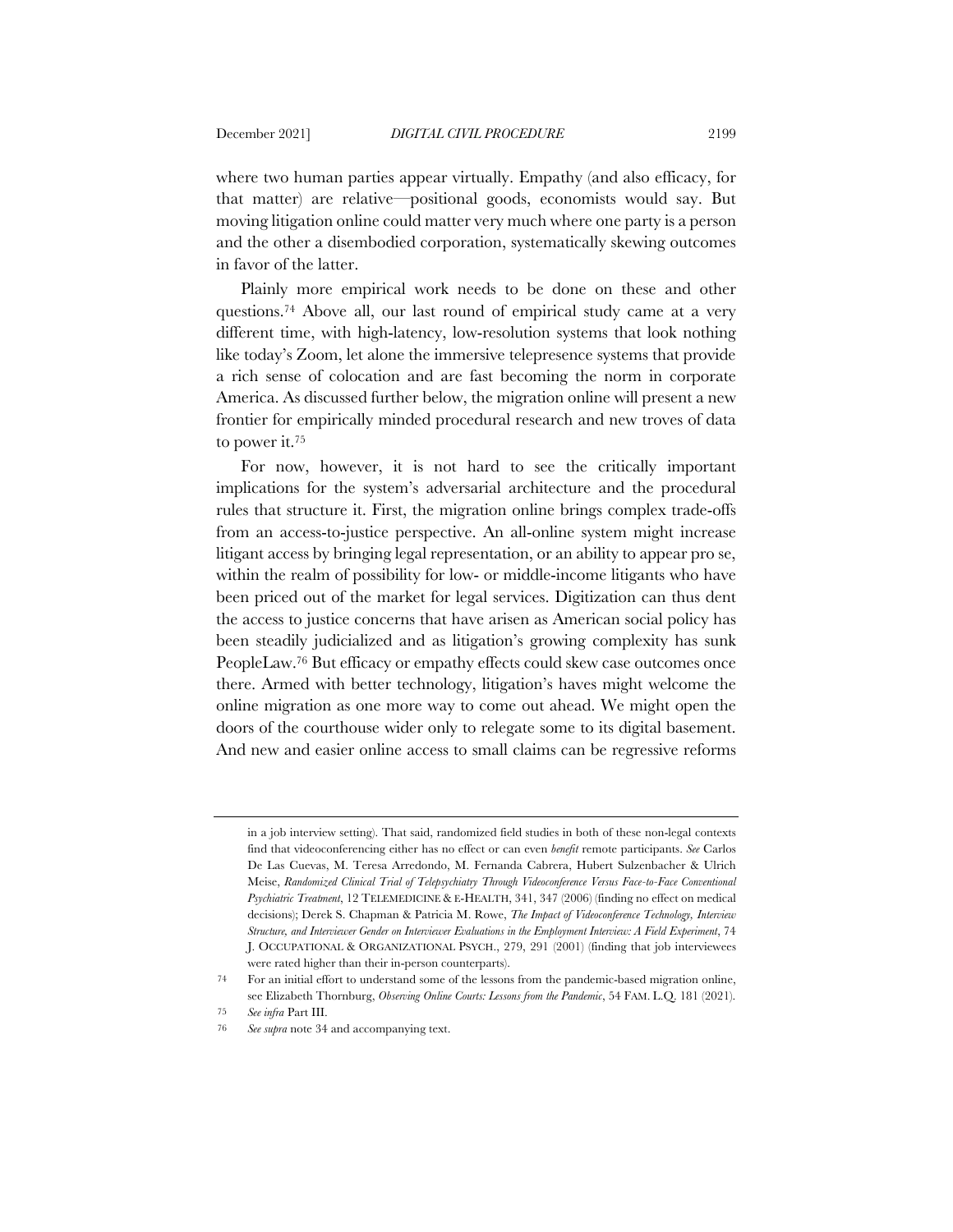that do far more to benefit the middle class.77 Importantly, these various tradeoffs may play out differently across different substantive litigation contexts. The net effect of the online migration may prove different in eviction cases than in consumer debt or prisoner cases, and different still in antitrust or other "complex" litigation areas.

If these trade-offs are complex and variable, then the question of who decides makes management of those trade-offs even more so. In particular, what mix of judicial discretion, party consent, and no-flex rules makes sense as a way to capture the efficiencies and access-to-justice benefits of moving online while blunting distributive impacts? The first approach, and the one embodied in existing federal rules, is to leave the move online to judicial discretion. Rule 43 gives judges full discretion to "permit" remote testimony "[f]or good cause in compelling circumstances and with appropriate safeguards."78 A second possible approach comes by analogy to forum selection—one of the few places in American procedure where judicial discretion has been curtailed and something closer to ironclad party control prevails. On this model, judicial discretion would yield to party consent by making party agreements to move online presumptively valid.79 A third approach is formalist per se rules, whether issued from rulemakers or legislators, automatically moving certain types of cases—evictions, consumer debt cases, prisoner cases—to a remote forum or making it a strong default. One could even opt for a system that mixes and matches these approaches. Rule 30(b)(4), as an example, sprinkles authority among parties and judge in stating that "parties may stipulate—or the court may on motion order—that

<sup>77</sup> Omri Ben-Shahar, *The Paradox of Access Justice, and Its Application to Mandatory Arbitration*, 83 UNIV. CHI. L. REV. 1755, 1755 (2016) ("Paradoxically, access justice often benefits various elites while paid for directly by taxpayers and indirectly by weaker groups." The result is a "regressive crosssubsidy" "because groups that are *not* the intended targets of the intervention deploy access and its benefits disproportionately."); Anthony Niblett & Albert H. Yoon, *Unintended Consequences: The Regressive Effects of Increased Access to Courts*, 14 J. EMPIRICAL LEGAL STUD. 5, 27–28 (2017) (concluding, based on empirical evidence, that raising jurisdictional limits in a small claims court disproportionately increased better-heeled plaintiffs).

<sup>78</sup> FED. R. CIV. P. 43.

<sup>79</sup> Note that the adoption of this approach could emerge even under the current rules. The typical way to determine whether procedural defaults can be altered is by asking whether a procedure is sufficiently central to the mission of the courts and then denoting some procedures as falling within a "core," where party-stipulated deviations are not permitted, and others as falling outside the "core," where party-stipulated deviations are presumptively enforced save evidence of grossly unfair bargaining leverage or other pathology. *See generally* Ronen Avraham & William H.J. Hubbard, *The Spectrum of Procedural Flexibility*, 87 U. CHI. L. REV. 883 (2020). If online proceedings were found to fall outside the core, then perhaps party consent would trump even Rule 43's seeming vesting of discretion in trial judges.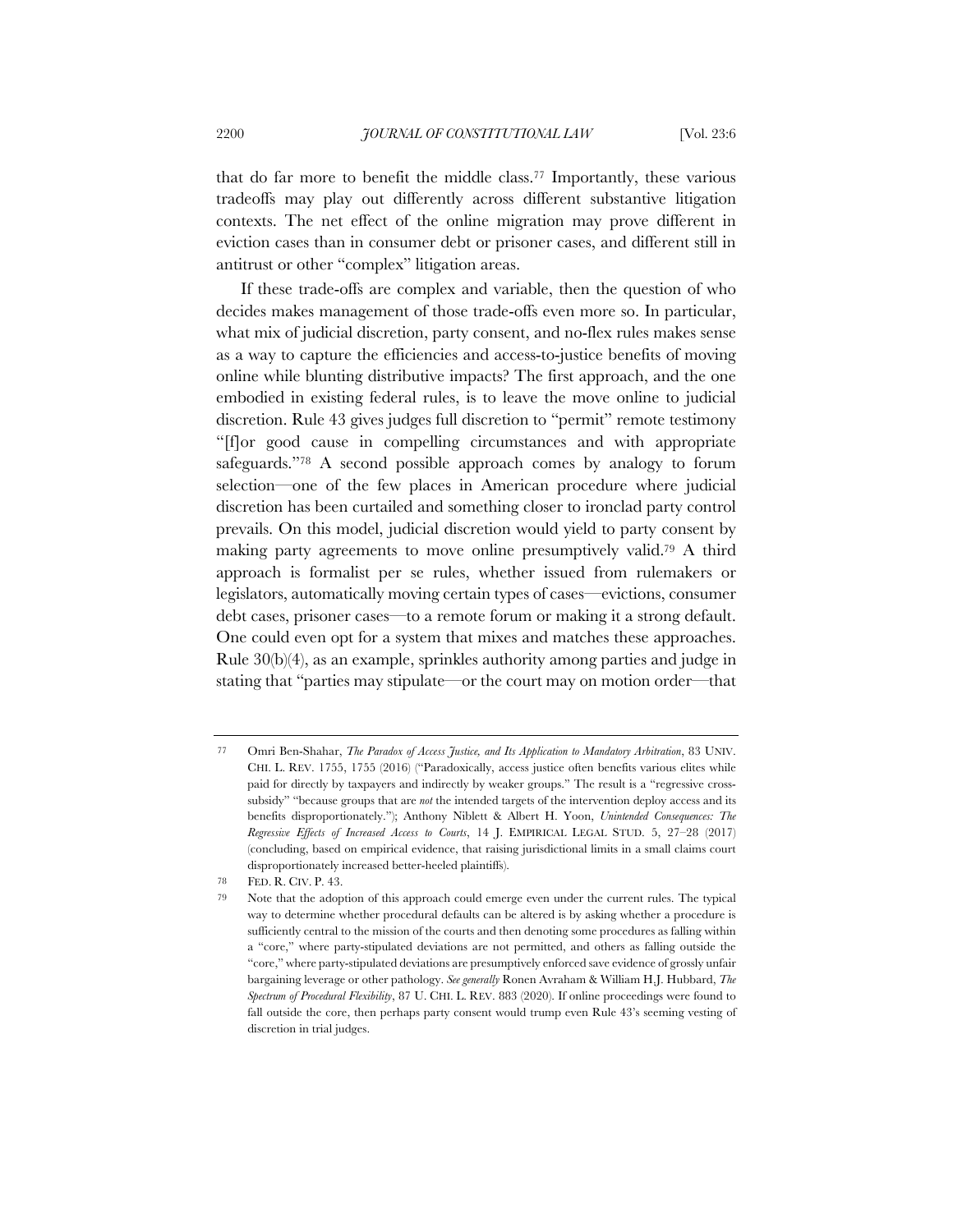a deposition be taken by telephone or other remote means."80 As William Hubbard and Ronen Avraham point out, party consent and judicial discretion exist along an often murky continuum.81

Each of these approaches has its virtues and vices, and it is not hard to see some of the more salient tradeoffs. If remote proceedings are left up to party consent, we might worry that consent could become a litigation tactic—a bargaining chip that litigation's haves could use to delay adjudication or perhaps even extract concessions on discovery or other procedural rights from have-nots.82 More concretely, a pro se litigant or a party with pro bono or "low-bono" counsel might bargain away valuable discovery or other procedural or substantive rights in order to secure a lower cost, virtual forum, or that repeat players, unmoved by available concessions, might instead compel in-person proceedings to maximize the costs incurred by the one shotters on the other side. Judicial discretion to parse these situations could mitigate these concerns, but it could just as easily exacerbate them.

Here we can begin to glimpse the full extent of the procedural challenges as large chunks of the system move (or stay) online. The trade-offs between efficiency, access, and equity are hard, and the empirical knowledge that can guide the choice of rule architecture, or the exercise of judicial discretion within a given architecture, is thin to nonexistent. The future of litigation will turn on how well our rules of procedure, and our ways of procedure-making, rise to meet these twin challenges.

That process is likely to look different at the federal and state levels, but there is reason for concern in both contexts. At the state level, a wider set of options is available, including substance-specific rules and procedural tracking, because of a weaker, more defeasible commitment to a "one size

<sup>80</sup> FED. R. CIV. P. 34(b)(4). *See also* FED. R. CIV. P. 29 (noting that the parties may stipulate, in addition to the taking of depositions, that "other procedures governing or limiting discovery be modified").

<sup>81</sup> Hubbard & Avraham, *supra* note 79.

<sup>82</sup> This may be one reason why some courts have made clear that trial judges have discretion to compel a virtual move. *See, e.g.,* Tex. Sup. Ct., Thirty-Sixth Emergency Order Regarding the COVID-19 State of Disaster, Misc. Docket No. 21-9026 (2021), https://www.txcourts.gov/media/ 1451833/219026.pdf [https://perma.cc/L6RQ-GXRL] ("Subject only to constitutional limitations, all courts in Texas may in any case, civil or criminal—and must to avoid risk to court staff, parties, attorneys, jurors, and the public—without a participant's consent . . . allow or require anyone involved in any hearing, deposition, or other proceeding of any kind—including but not limited to a party, attorney, witness, court reporter, grand juror, or petit juror—to participate remotely, such as by teleconferencing, videoconferencing, or other means. . . . .").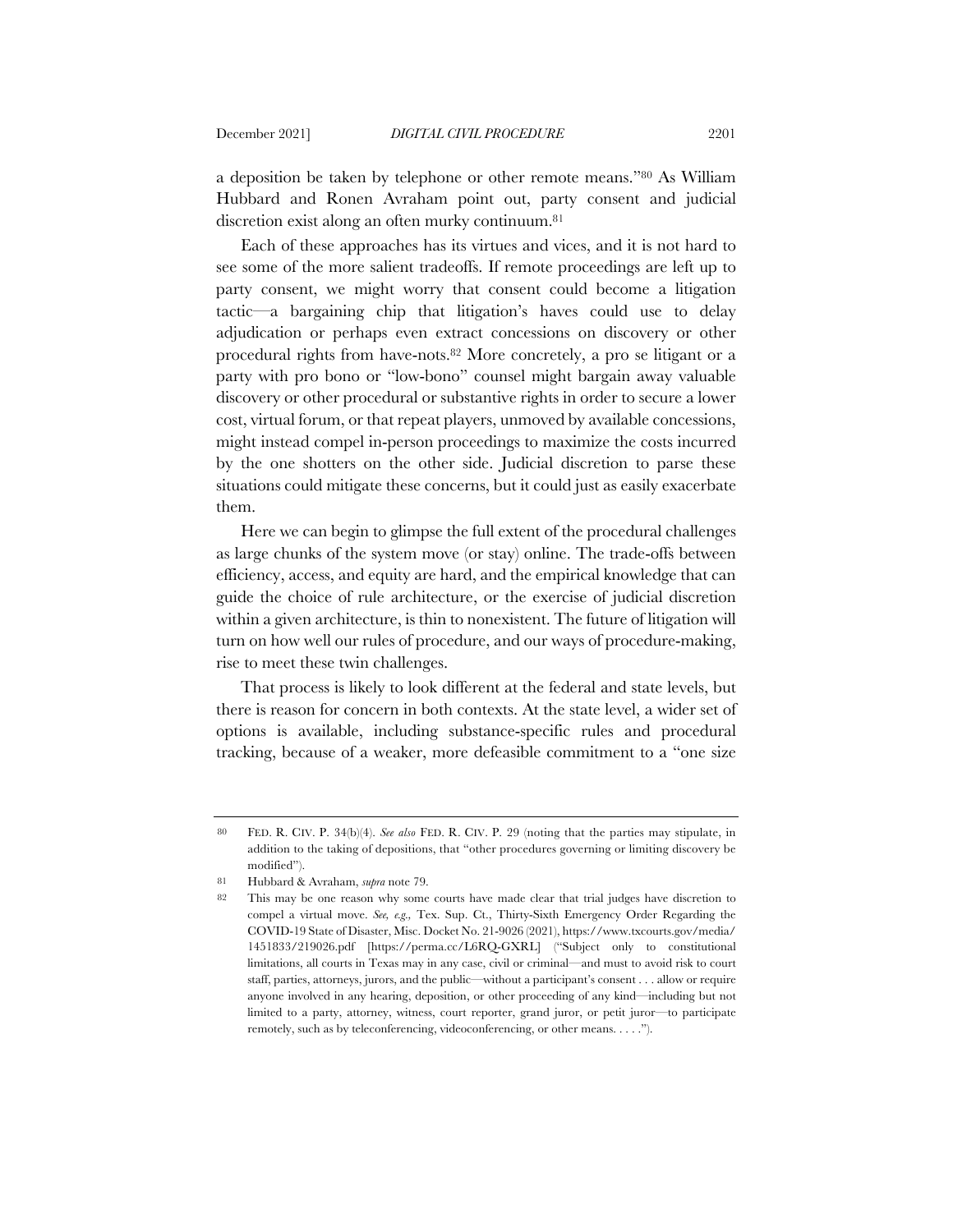fits all" approach.83 This is important, for some of the most obvious implementations—separate rules for specific types of cases or proceedings where distributive concerns are thought especially acute—will require a relaxation of transsubstantivity. But there are risks in such an approach. Any proposed rule that is specific to, say, consumer debt cases will draw the attention, and perhaps the ire, of a billion-dollar credit card industry. There is a reason why, in the social welfare context, universalist programs like social security are more politically robust and generous than residualist ones like TANF or SNAP (food stamps).84 The question will be whether a rulemaking process can produce rules that take account of the full set of procedural values at stake, or whether it will instead yield a system that allows litigation's haves to gain judgments, wage garnishments, and eviction orders with ever more ruthless efficiency.85

At the federal level, available options will, for better or worse, be more limited. For starters, there are fewer discrete classes of high-volume cases that might lend themselves to substance-specific rules.<sup>86</sup> More fundamentally, categorical, substance-specific, and no-flex rules will be a harder sell at the federal level because of the system's transprocedural commitments and its allergy to procedural tracking.87 If recent decades are any guide, federal level procedure is instead likely to double down on judicial control, trusting in judges to manage complex trade-offs on a case-by-case basis and deepening the pools of discretion that have defined the past century of American procedure. This approach may come out well. It may not. The paucity of empirical knowledge to guide judges is worrying, particularly because the near-term decisions judges make will set a trajectory for online proceedings that may prove hard to undo, even if it becomes clear that more thoroughgoing changes to the system's procedural architecture, or a set of substance-specific rules, are best.

<sup>83</sup> Stephen N. Subrin, *The Limitations of Transsubstantive Procedure: An Essay on Adjusting the "One Size Fits All" Assumption*, 87 DENV. U. L. REV. 377, 394 nn.74–75 (2010).

<sup>84</sup> PAUL PIERSON, DISMANTLING THE WELFARE STATE? REAGAN, THATCHER, AND THE POLITICS OF RETRENCHMENT 100–03 (1994).

<sup>85</sup> Procedural debates tend to privilege results over process values. *See* Jane Donoghue, *The Rise of Digital Justice: Courtroom Technology, Public Participation and Access to Justice*, 80 MOD. L. REV. 995, 1003 (2017) ("[L]egal processes are frequently evaluated on the basis of whether they are effective in achieving 'good results', rather than their capacity to serve process values.").

<sup>86</sup> The two types that come to mind are prisoner and social security cases.

<sup>87</sup> *See, e.g.*, Stephen B. Burbank & Stephen N. Subrin, *Litigation and Democracy: Restoring a Realistic Prospect of Trial*, 46 HARV. C.R.-C.L. L. REV. 399, 410 (2011) (discussing failed proposals to impose nonnegotiable limits on interrogatories and depositions in the discovery context).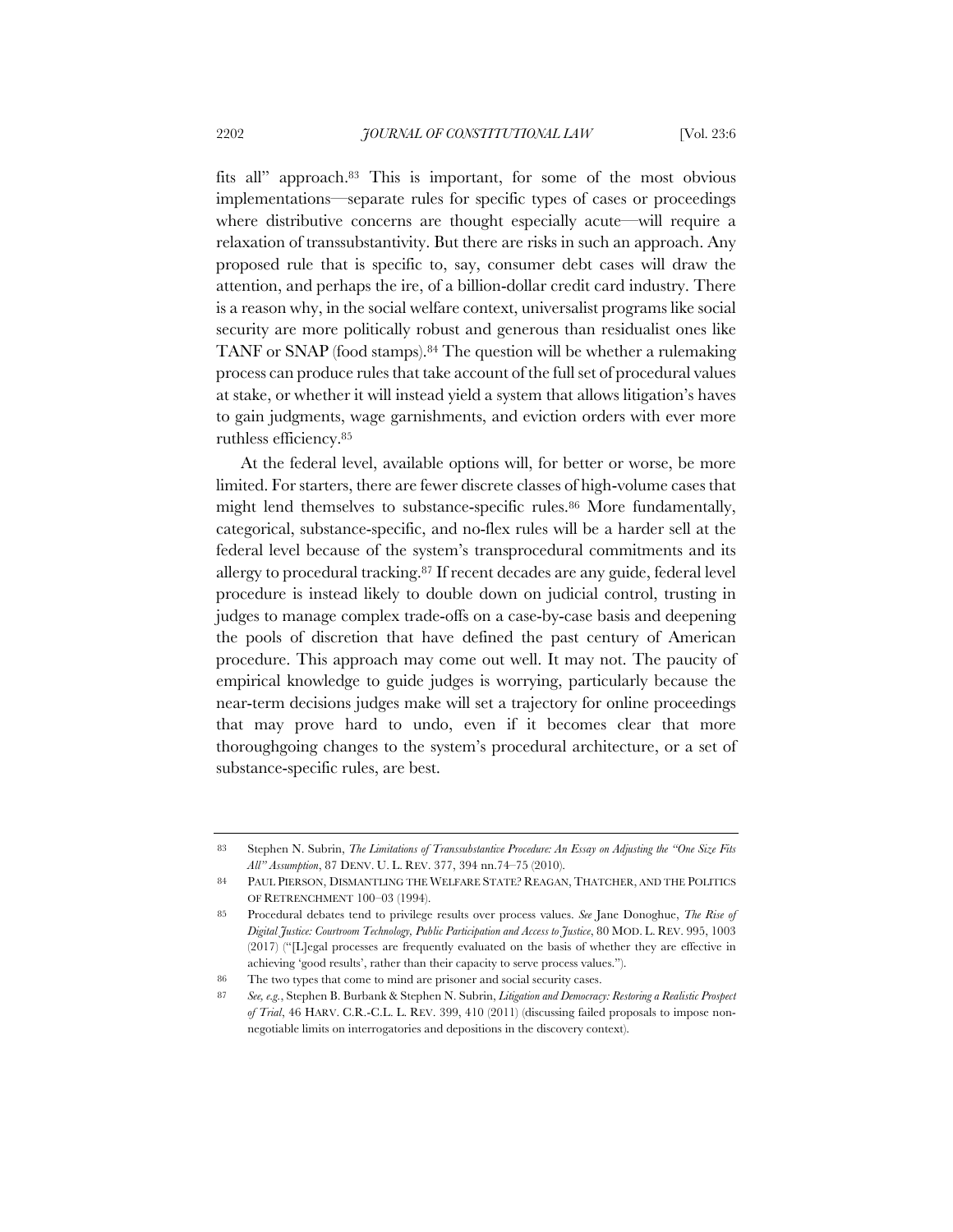### *B. Information Rules: From TAR Wars to Legal Tech's Great Beyond*

A second way to glimpse the rule reckonings that lie ahead in a digitized system is to focus on legal tech in some of its most advanced forms: the suite of lawyer driven tech tools that made their first and most significant inroads in ediscovery but are quickly moving to higher-order legal cognitions, from legal analytics to outcome prediction. If the migration online will require new *traffic* rules, the new digital lawyer's toolkit will require adaptation of existing *information* rules that shape who gets what information, when, and in what form.

As I have written elsewhere, the e-discovery variants of legal tech—often referred to as "technology-assisted review" (TAR) or "predictive coding" are already spilling into deep pools of judicial discretion and pressing on the American legal system's adversarial architecture.<sup>88</sup> For starters, TAR holds the potential to reshape the system by fundamentally shifting the distribution of litigation costs among litigants. TAR requires human lawyers to "label" a subset of a corpus of documents for relevance or privilege that can be used to train a machine learning system to flag the rest. Implemented well—and that is a key caveat—TAR performs better than purely human, eyes-on review, and at a fraction of the cost.89

TAR's potential efficiency gains are profoundly important, for rulemaking in recent decades has been pre-occupied—some would say obsessed—with litigation costs. Rulemakers have tried to mitigate cost concerns with proportionality rules that require a judge to decide whether a discovery request is proportional to case needs. But proportionality judgments are tricky because TAR can yield gains in both efficiency *and* accuracy. For a requesting party, more efficient review justifies more expansive searches, including a wider net of custodians and fewer keyword searches to cull documents prior to automated review. For a producing party,

<sup>88</sup> *See* David Freeman Engstrom & Jonah B. Gelbach, *Legal Tech, Civil Procedure, and the Future of Adversarialism*, 169 U. PA. L. REV. 1001, 1071–86 (2021).

<sup>89</sup> For the two most frequently cited studies, see Maura R. Grossman & Gordon V. Cormack, *Technology-Assisted Review in E-Discovery Can Be More Effective and More Efficient Than Exhaustive Manual Review*, 17 RICH. J.L. & TECH. 1 (2011), and Herbert L. Roitblat, Anne Kershaw & Patrick Oot, *Document Categorization in Legal Electronic Discovery: Computer Classification vs. Manual Review*, 61 J. AM. SOC'Y FOR INFO. SCI. & TECH. 70 (2010). These two studies were the principal authority in *Da Silva Moore v. Publicis Groupe*, 287 F.R.D. 182, 190 (S.D.N.Y. 2012), a leading case vouching for TAR's efficiencies. Others, however, are more skeptical about TAR's current capabilities. *See* Robert Keeling, Rishi Chhatwal, Peter Gronvall & Nathaniel Huber-Fliflet, *Humans Against the Machines: Reaffirming the Superiority of Human Attorneys in Legal Document Review and Examining the Limitations of Algorithmic Approaches to Discovery*, 26 RICH. J. L. & TECH. 1, 9–11 (2020) (deconstructing the TREC evaluation process and showing the limited nature of its findings regarding TAR's advantages over human review).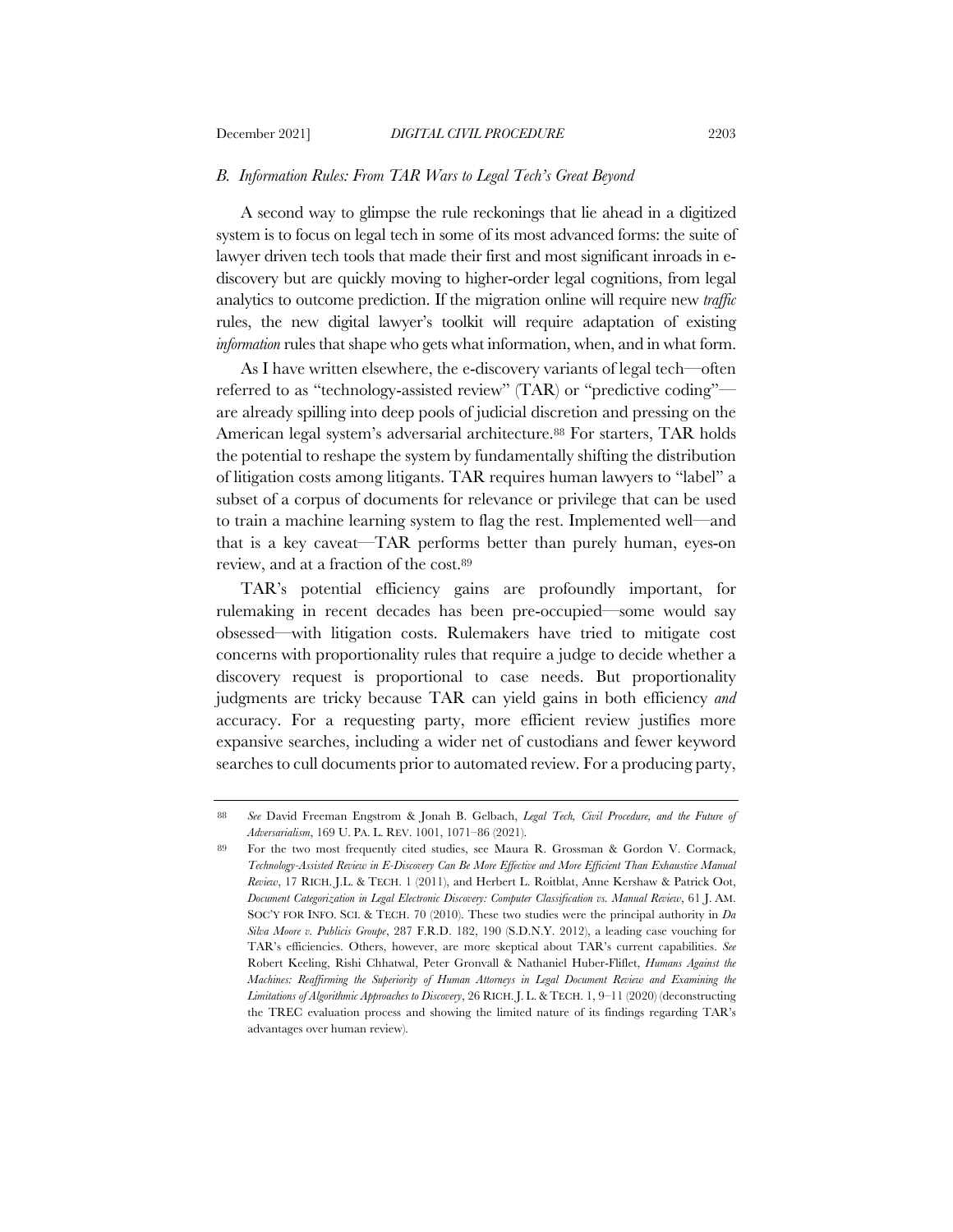however, accuracy gains mean a more generous bounty of documents.<sup>90</sup> Put these dynamics together and TAR has the potential to shift the "unit cost" of discovery—that is, the average cost of each produced document—up, down, or not at all. And it is judges, drawing from an implicit "set point" in terms of tolerable cost, who will decide which it is. If trial judges exercise their considerable discretion in ways that harness TAR's efficiencies and reduce discovery costs, rather than merely greenlighting more expansive discovery, the effect on civil litigation, from the availability of counsel to settlement patterns, could be profound.91 Even *Twombly*'s plausibility pleading standard, founded on concern about litigation cost asymmetries and plaintiffs' ability to externalize those costs onto defendants, might see its theoretical foundation erode.92

If those were the only changes TAR put on the table, its propagation throughout the civil justice system might generate only limited controversy. But TAR is also spurring motions practice with deeper implications for the system's adversarial architecture via disputes over a party's request for the other side's "seed set" or other technical details about its search and review methodology in order to gauge the comprehensiveness of a production. And these "seed set" disputes—an emerging "TAR wars"—are increasingly being argued via the work product rule.

That rule, of course, now resides in Rule 26 and state-level equivalents but was born in 1947 in *Hickman v. Taylor*.93 In an iconic concurrence, Justice Jackson wrote: "A common law trial is and always should be an adversary proceeding. Discovery was hardly intended to enable a learned profession to perform its functions either without wits or on wits borrowed from the adversary."94

<sup>90</sup> *See* Seth Katsuya Endo, *Discovery Hydraulics*, 52 U.C. DAVIS. L. REV. 1317, 1354–55 (2019) (providing a framework for considering proportionality issues in discovery); *see also* Ralph C. Losey, *Predictive Coding and the Proportionality Doctrine: A Marriage Made in Big Data*, 26 REGENT U. L. REV. 7, 15–16 (2013) (arguing that predictive coding is the answer to the proportionality doctrine); Judge Andrew Jay Peck, *Foreword*, 26 REGENT U. L. REV. 1, 3 (2014) (suggesting that technology will resolve the discovery problems it created).

<sup>91</sup> *See* Linda Sandstrom Simard, *Seeking Proportional Discovery: The Beginning of the End of Procedural Uniformity in Civil Rules*, 71 VAND. L. REV. 1919, 1948 (2018) ("Freeing states from the binds of uniformity may, over time, encourage even broader procedural innovations.").

<sup>92</sup> *See* Engstrom & Gelbach, *supra* note 88, at 1059.

<sup>93</sup> 329 U.S. 495, 511–12 (1947) (establishing the work product doctrine).

<sup>94</sup> *Id.* at 516.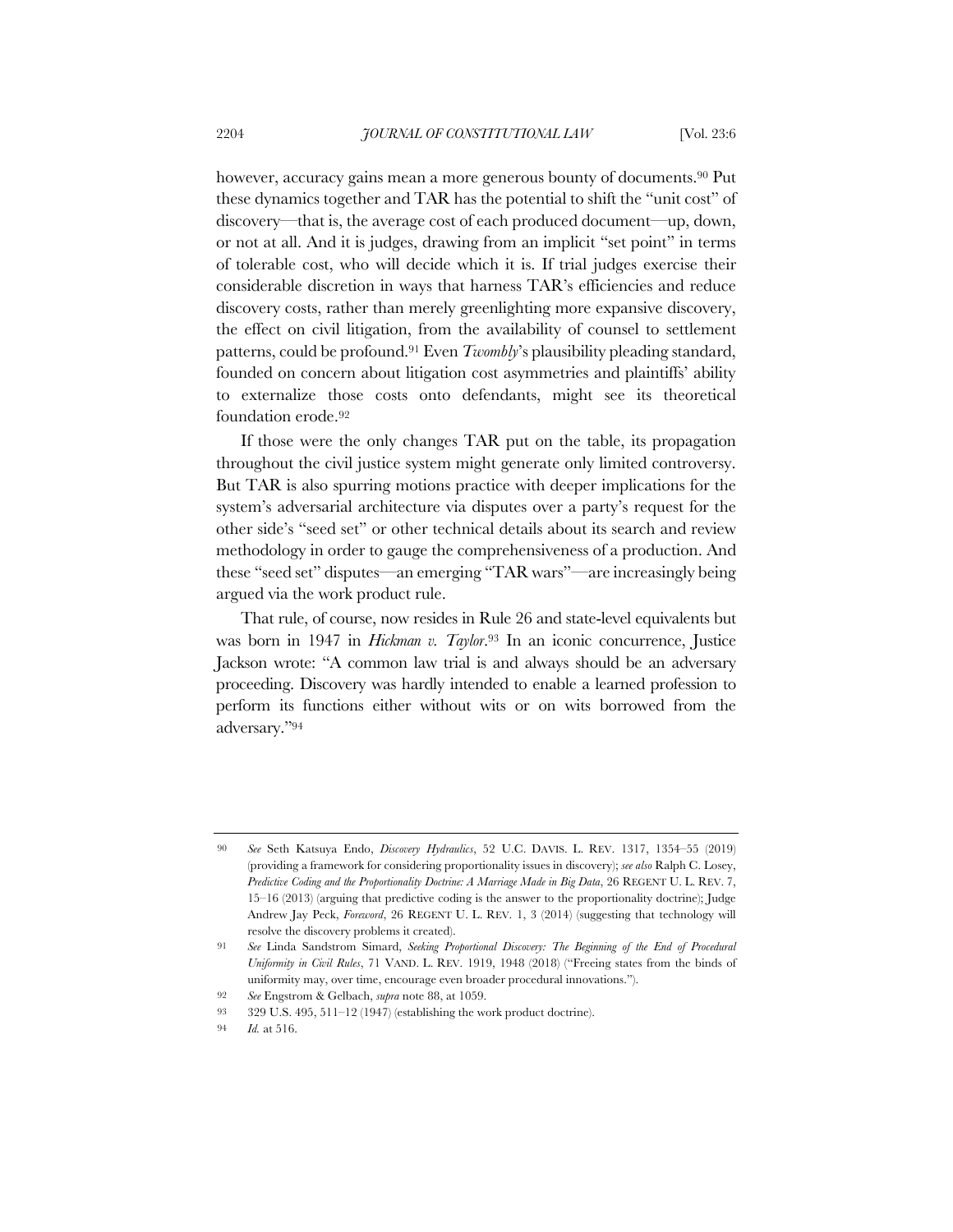Part of what the work product rule does is create a zone of privacy where a lawyer can prepare her case without interference.95 But a deeper purpose is to create the conditions necessary for a well-functioning adversarial system.96 Good lawyering, the thinking goes, will beget good lawyering if parties are willing to pay for it. But parties will pay for it only if we prevent one side from free-riding on the work of the other—in Justice Jackson's terms, if we prevent parties from borrowing the other side's wits. But note as well the deep distributive concern this brackets: some litigants can afford better lawyers than others. Such is the *Hickman* bargain: we tolerate inequalities in the name of good lawyering.

Is a seed set work product? Some courts say no, some yes. Courts in the "yes" camp say the seed set reveals attorney mental impressions the same way as a list of "hot docs" used to prepare a deposition witness, as in the Third Circuit's *Sporck* case.97 That means near-absolute protection as "opinion" work product. But strong or even absolute protection is worrying if you care about a level litigation playing field. TAR systems, like any machine learning system, are "socio-technical assemblages," not turnkey engines.98 An important implication is that TAR is manipulable by humans in the tool's construction and tuning, and this manipulation can run the gamut from outright abuse (*e.g.*, fudging document labels or rigging the selection or finetuning of models), to a more benign but still respondent friendly calibration of the system to favor precision (the proportion of unresponsive documents allowed into a production) over recall (the proportion of responsive documents identified).99 If litigation's haves need

<sup>95</sup> *Id.* at 512 ("[T]he general policy against invading the privacy of an attorney's course of preparation is so well recognized and so essential to an orderly working of our system of legal procedure . . . ."); *see also* Ronald J. Allen, Mark F. Grady, Daniel D. Polsby & Michael S. Yashko, *A Positive Theory of the Attorney-Client Privilege and the Work Product Doctrine*, 19 J. LEGAL STUD. 359, 362 (1990) (describing how the work product doctrine "provides the level of confidentiality needed to induce the attorney to perform the optimal amount of legal investigation"); Jeff A. Anderson, Gena E. Cadieux, George E. Hays, Michael B. Hingerty & Richard J. Kaplan, *The Work Product Doctrine*, 68 CORNELL L. REV. 760, 785 (1983) (describing how *Hickman* "preserv[ed] a zone of privacy within which attorneys could work").

<sup>96</sup> Engstrom & Gelbach, *supra* note 88, at 1078 ("The work product doctrine creates the conditions necessary for a well-functioning adversarial system by safeguarding returns on, and thus investment in, legal talent.").

<sup>97</sup> Sporck v. Peil, 759 F.2d 312, 318 (3d Cir. 1985).

<sup>98</sup> Mike Ananny & Kate Crawford, *Seeing Without Knowing: Limitations of the Transparency Ideal and Its Application to Algorithmic Accountability*, 20 NEW MEDIA & SOC'Y 973, 985 (2016).

<sup>99</sup> Compare Maura R. Grossman & Gordon V. Cormack, *Continuous Active Learning for TAR*, PRACTICAL L.J., April–May 2016, at 32, 37 (2016) (describing how machine-learning algorithms can minimize discovery disputes between parties), *with* Neel Guha, Peter Henderson & Diego A. Zambrano, How to Sabotage Legal Tech (May 7, 2021) (unpublished manuscript) (on file with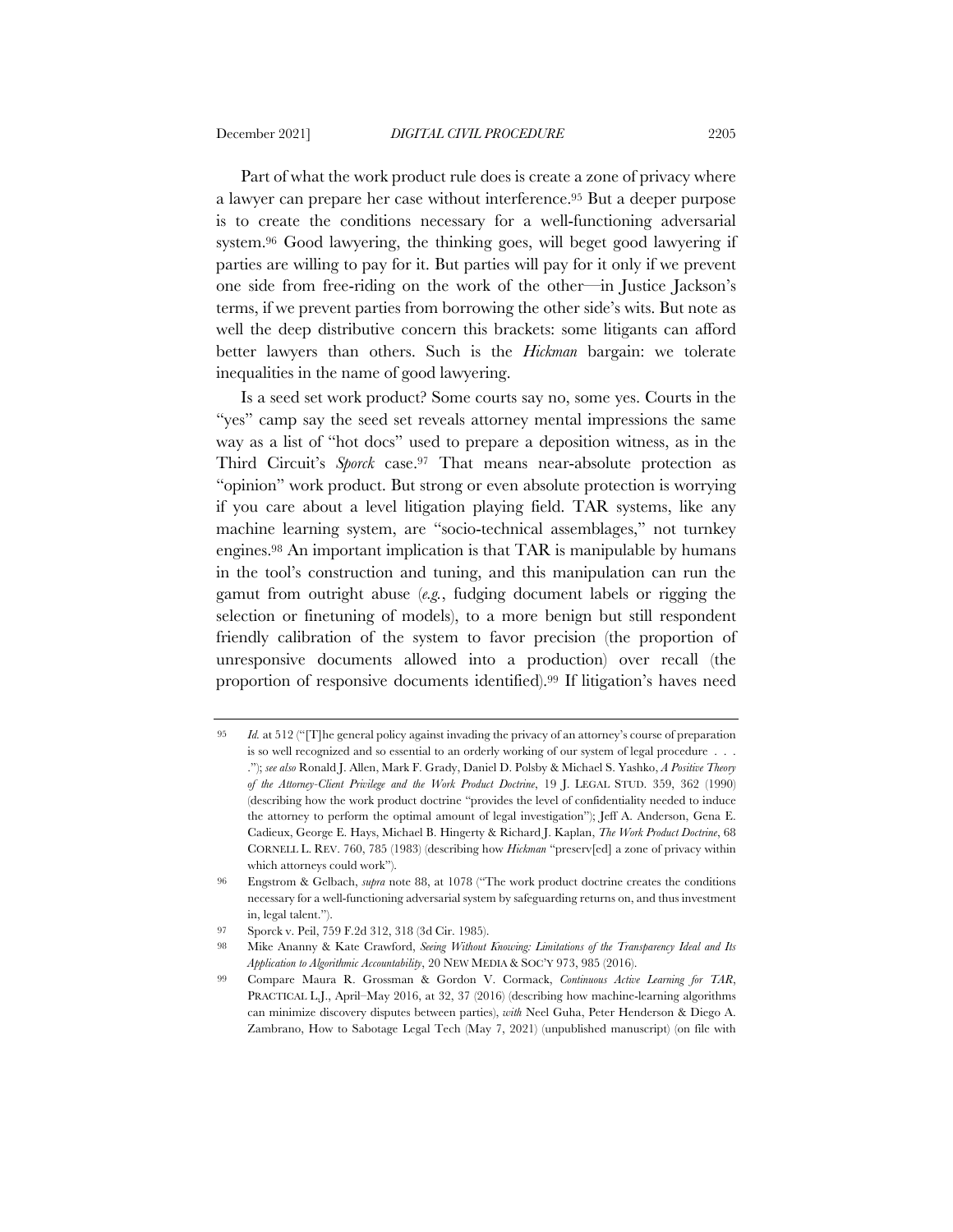not show their work to the other side, then they can shade discovery to their advantage and use their better technology and technologists (if the other side can afford technologists at all) to make sure it sticks.100

TAR is already attracting a rich law review literature exploring these issues, including bracing proposals that would have courts adopt top-down, rule-like protocols for collaborative use of TAR or even task the requesting party, not the responding one, with formulating and conducting searches and reviews.101 Each of these would shift, or even reset, the system's traditional commitment of discovery means and methods to parties with only sporadic judicial involvement to referee disputes.102 The pay-offs could be significant. As with other areas of algorithmic accountability, we could, despite pervasive concern about AI's "black box" opacity, end up with a discovery system that is *more* transparent than at present about its costs and less prone to abuse.<sup>103</sup> But compelled cooperation in discovery could just as easily erode litigant autonomy and the system's foundational commitment to adversarialism in favor of something more judicially supervised and technologist empowering.104 A collaborative approach could redirect the professional

author) (cataloging the ways that TAR is gameable, particularly by litigants with greater technical capacity and sophistication).

<sup>100</sup> *See* Seth Katsuya Endo, *Technological Opacity & Procedural Injustice*, 59 B.C. L. REV. 821, 863 (2018) (detailing how the "black-box" quality of predictive coding makes it harder for less sophisticated litigants to challenge the predictive coding process).

<sup>101</sup> *See* Bruce H. Kobayashi, *Law's Information Revolution as Procedural Reform: Predictive Search as a Solution to the* In Terrorem *Effect of Externalized Discovery Costs*, 2014 U.ILL. L. REV. 1473, 1477 (2014) ("[T]he idea that allocating costs to the requesting party can be used to usefully limit the scope and cost of discovery by improving litigant incentives is gaining acceptance."). For an example of a courtimposed protocol that has drawn criticism by providing for party–opponent validation, see *In re Broiler Chicken Antitrust Litigation*, No. 1:16-cv-08637, 2018 WL 1146371, at \*2–4 (N.D. Ill. Jan. 3, 2018) (setting forth a detailed protocol for search methodology and validation using TAR). *See also* Christine Payne & Michelle Six, *A Proposed Technology-Assisted Framework*, LAW360 (Apr. 27, 2020, 5:22 PM), https://www.law360.com/articles/1267032/a-proposed-technology-assisted-reviewframework [https://perma.cc/ZY36-WCQN] (arguing that TAR has become "weaponized" via court-imposed protocols that impose a higher standard and greater obligations on producing parties than the analog discovery system does).

<sup>102</sup> For a defense of the current "self-executing" system of discovery in which parties choose their own means absent clear evidence of abuse, see Paul Weiner & Denise Backhouse, *"Transparency," "Discovery-on-Discovery" Type Disclosures, and Party-Opponent Validation in eDiscovery*, 70 LABOR L.J. 212, 213 (2019) (describing how the Federal Rules do not require parties to be transparent in discovery).

<sup>103</sup> For an example of the argument in the antidiscrimination context, see Jon Kleinberg, Jens Ludwig, Sendhil Mullainathan & Cass R. Sunstein, *Discrimination in the Age of Algorithms*, 10 J. LEGAL ANALYSIS 113, 114 (2018) (describing how regulated algorithm designs will make proving discrimination claims easier not harder).

<sup>104</sup> *See* Dana A. Remus, *The Uncertain Promise of Predictive Coding*, 99 IOWA L. REV. 1691, 1711 (2014) (discussing how judges and lawyers are "ceding control" of litigation procedure to experts who prioritize "technological use and development above all else").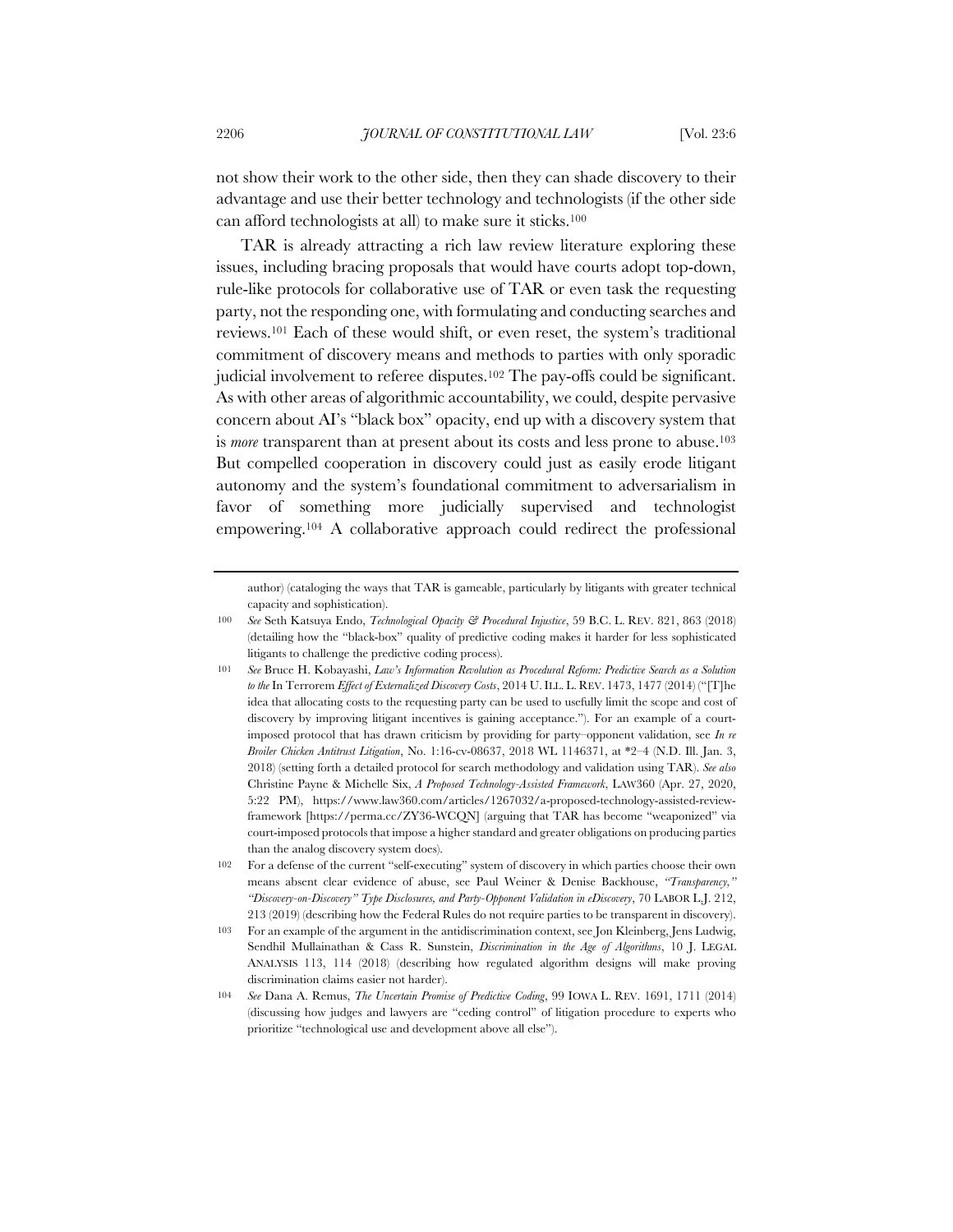standards and ethical obligations of lawyers away from clients and toward a more diffuse fealty to the court and public. In *Hickman* terms, the market for good lawyering could erode, however subtly.

The potential for a convulsive shift in American procedure is already great, but TAR may also just be the canary in the coalmine. Reports reveal that Walmart and other large companies facing recurring types of litigation—including slip-and-falls and employment disputes—are actively working with large law firms and technology companies to develop a new and potent legal tech tools.105 These tools remain proprietary, but they appear to do two things and confer two types of litigation advantages. First, they perform outcome predictions, including the likely result of a case and the likely expense incurred in litigating it given key case characteristics, including the identity of plaintiffs' counsel. The tools thus bring a heightened ability to do what repeat players and litigation's haves do to win out over one shotters and litigation's have-nots: settle out the cases with strong claims, litigate the winners, and play the long game by playing for rules at the appellate level.106 Second, the new tools can reportedly generate pleadings and papers—an answer, or an initial set of discovery requests—thus reducing litigation costs.

Much has been made of tools of this sort, and some commentators paint a rosy portrait. Continued proliferation of such tools might level the litigation playing field by allowing smaller law firms to do battle with larger, corporatefacing, BigLaw ones.107 PeopleLaw, as just noted, might rebound. But it is just as easy to paint a darker portrait. Indeed, over the near to medium term, a convergence of factors may ensure that only litigation's haves will be able to develop potent legal tech applications and gain their advantages. After all, large entities like Walmart may uniquely have the resources and capital access necessary to build technical capacity.108 More importantly, it is large repeat players who enjoy privileged access to data, particularly the holy grail

<sup>105</sup> *See* Engstrom & Gelbach, supra note 88, at 1039–40 n.142.

<sup>106</sup> *See* Galanter, *supra* note 71, at 125 (describing how favorable rules, favorable priorities, and a party's ability to structure transactions and "play for rules" as "repeat players" collectively contribute to "haves" coming out ahead in litigation).

<sup>107</sup> *See, e.g.*, Albert H. Yoon, *The Post-Modern Lawyer: Technology and the Democratization of Legal Representation*, 66 U. TORONTO L.J. 456, 457 (2016) ("[T]hese technologies increase accessibility to legal services in a way that can benefit lawyer and litigants alike.").

<sup>108</sup> Engstrom & Gelbach, *supra* note 88, at 1021–30 (cataloging the technical limits of NLP and its requirements of significant technical capacity and significant manual lawyer inputs).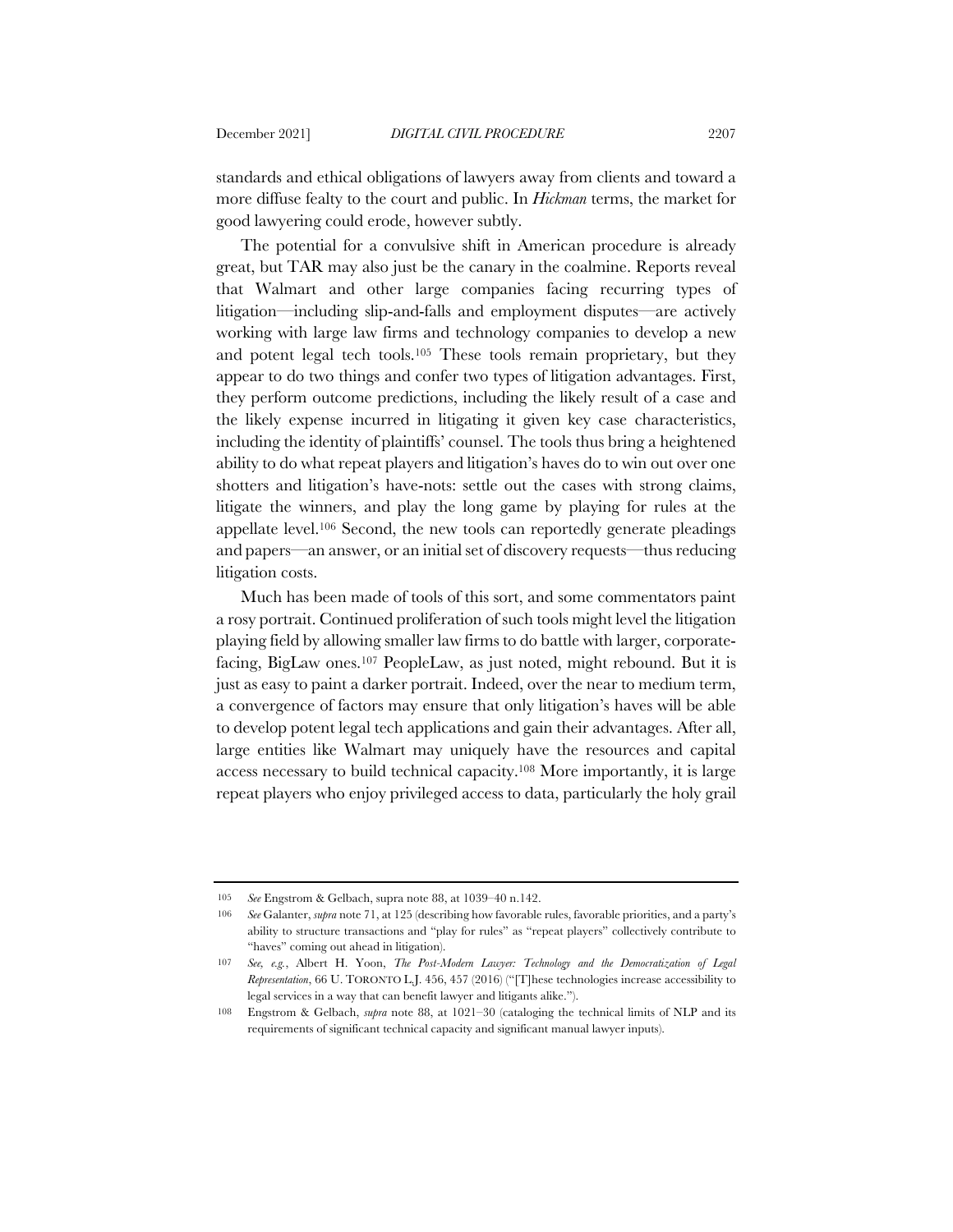of case *outcome* data that is otherwise unavailable within a system where secret settlements predominate.109

If legal tech continues its advance and the haves have it and the havenots don't, then it is not hard to see that litigation will increasingly feature requests for production of the other side's digital outputs. That might be a plaintiff seeking access to Walmart's outcome prediction. It might be litigants, or even a judge, demanding a party's case-outcome predictions to see through its motion to transfer venue on purely "convenience" grounds. And it might involve a request for the outputs of a contract-analysis tool as a kind of parol evidence about the drafter's intent. Whatever the context, judges will increasingly be asked whether machine outputs enjoy protection—that is, whether borrowed *bits* should be treated the same as borrowed *wits*, even where one side's sharper wits reflect nothing more than its ability to pay for the best software or its privileged access to data.

The rule reckonings for legal tech tools, particularly beyond TAR, are hard to glimpse and necessarily speculative because they will depend on the arc of technological development. But consider two broad observations that may help structure future thinking.

First, the application of analog work product rules to new digital litigation tools is not obvious. As just one example, advanced legal tech tools that perform outcome predictions tend to be created far upstream, by teams of lawyers and technologists long before any particular case arises; use of the tool in a particular case, by contrast, may entail little more than a keystroke. Machine outputs may thus qualify only for qualified protection under Rule 26(b)(3) as "fact" work product, not the near-absolute protection afforded "opinion" work product.110 Upstream development also implicates Rule 26(b)'s "in anticipation of litigation" requirement: many outcome-prediction tools will have been created and finetuned neither during nor in anticipation of any particular litigation; rather, they are created for *all* litigations.111 Past case law, of course, says that case predictions, at least as to a specific case

<sup>109</sup> The result is that most civil-side cases exit dockets with an uninformative voluntary dismissal under Rule 41 or state equivalents.

<sup>110</sup> *See* FED. R. CIV. P. 26(b)(3)(A)–(B) (prescribing qualified protection for some materials, commonly referred to as "fact" work product, absent a showing of need and hardship, but near-absolute protection for materials, commonly referred to as "opinion" work product, that reflect attorney "mental impressions").

<sup>111</sup> *Id.* (protecting from disclosure "documents and tangible things that are prepared in anticipation of litigation or for trial").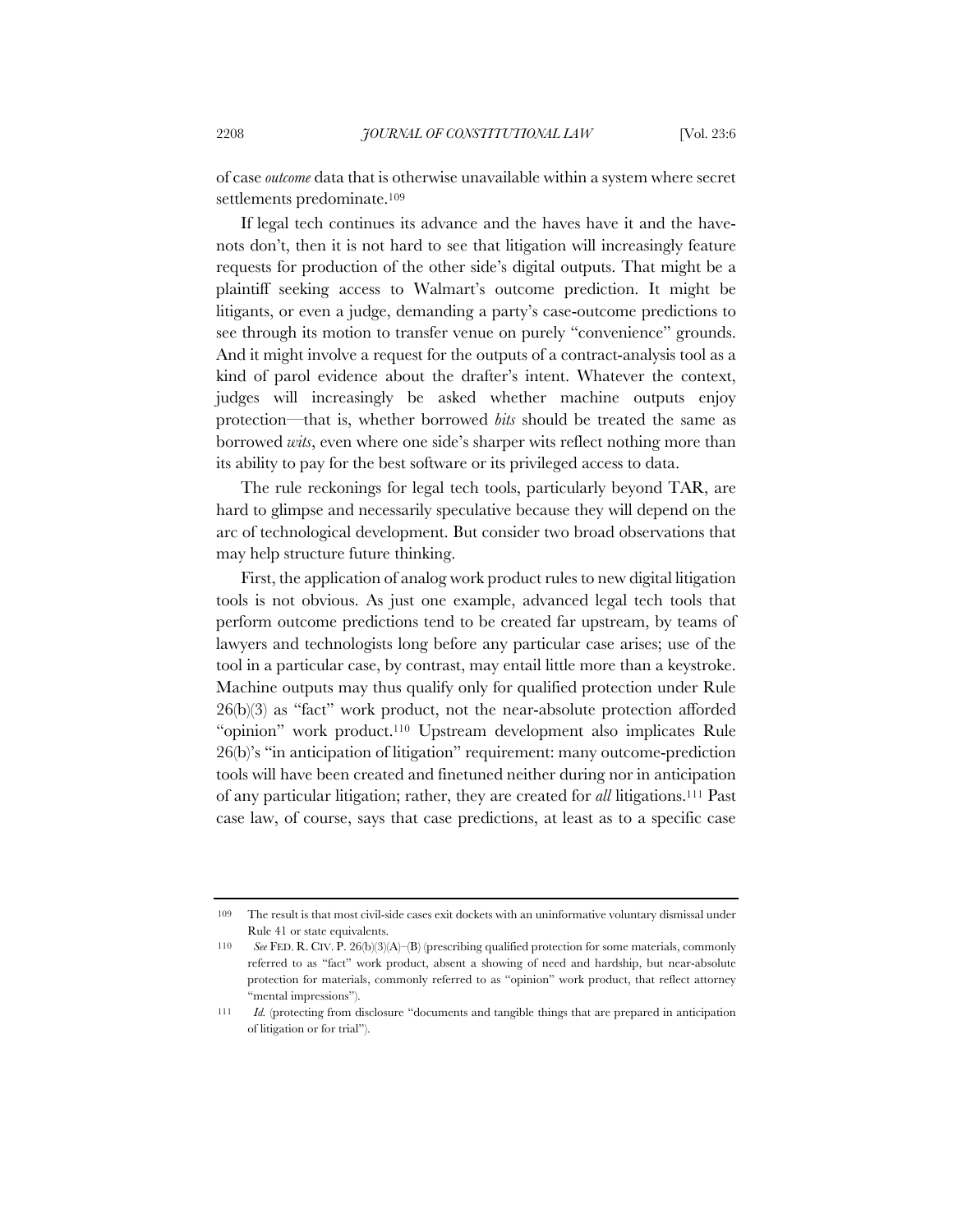rather than a cluster of cases, enjoy protection.112 But those decisions came in an analog world, with human lawyers, not machine learning models, poring over case files to arrive at liability estimates.

Second, thinking through these options raises significant questions about whether procedure is the right vehicle to manage new digital information flows in the first place. As with the traffic rules that will usher American litigation online, the efficiency and distributive trade-offs are complex, and reliable empiricism on the effects of one or another approach surprisingly thin. Worse, compelled sharing of digital outputs in the name of blunting legal tech's distributive impacts will make those tools less valuable, reducing party incentives to use them or the legal tech industry to produce them. After all, the value of tools that provide information derives from their exclusivity—that is, one side has them but the other does not.113 A procedural regime that aims to level the playing field might end up chilling legal tech's production and use in ways that make all worse off.

But if not trial judges operating within wide pools of discretion in our equity-based system of procedure, then who? The current state of rulemaking, and of our politics, makes it hard to imagine rulemakers or legislators becoming involved, at least over the near to medium term. To that extent, it seems likely that judges will be the front-line regulators of legal tech's uptake at a critical moment in its life. Still, the best long-term solutions may well lie elsewhere, in the legislative creation and funding of "public option" legal tech or, in the TAR context, the construction of courthouse ediscovery arms to facilitate active judicial management of the discovery process.114 These possibilities may seem far-fetched and futuristic—only a notch down from pervasive predictions of robojudges and robolawyers. But if digitally driven outcome disparities become too great and expose the dirty underbelly of the *Hickman* bargain, momentum could steadily build, and it is not impossible to imagine either or both approaches winning out. The result would be a seismic change in American justice—a tech-based rethinking of some of our adversarial system's procedural cornerstones.

<sup>112</sup> A good example is *Simon v. G.D. Searle & Co*., 816 F.2d 397, 403 (8th Cir. 1987), which held that a defendant's calculation of its aggregate damages exposure across cases was not protected work product, but individual case calculations were.

<sup>113</sup> *See* Engstrom & Gelbach, *supra* note 88, at 1089 ("[L]egal tools derive much of their value from their exclusivity—i.e. the fact that one litigant has them and the other does not . . . .").

<sup>114</sup> It could also mean a legislative refashioning of liability standards to account for a newly unlevel playing field.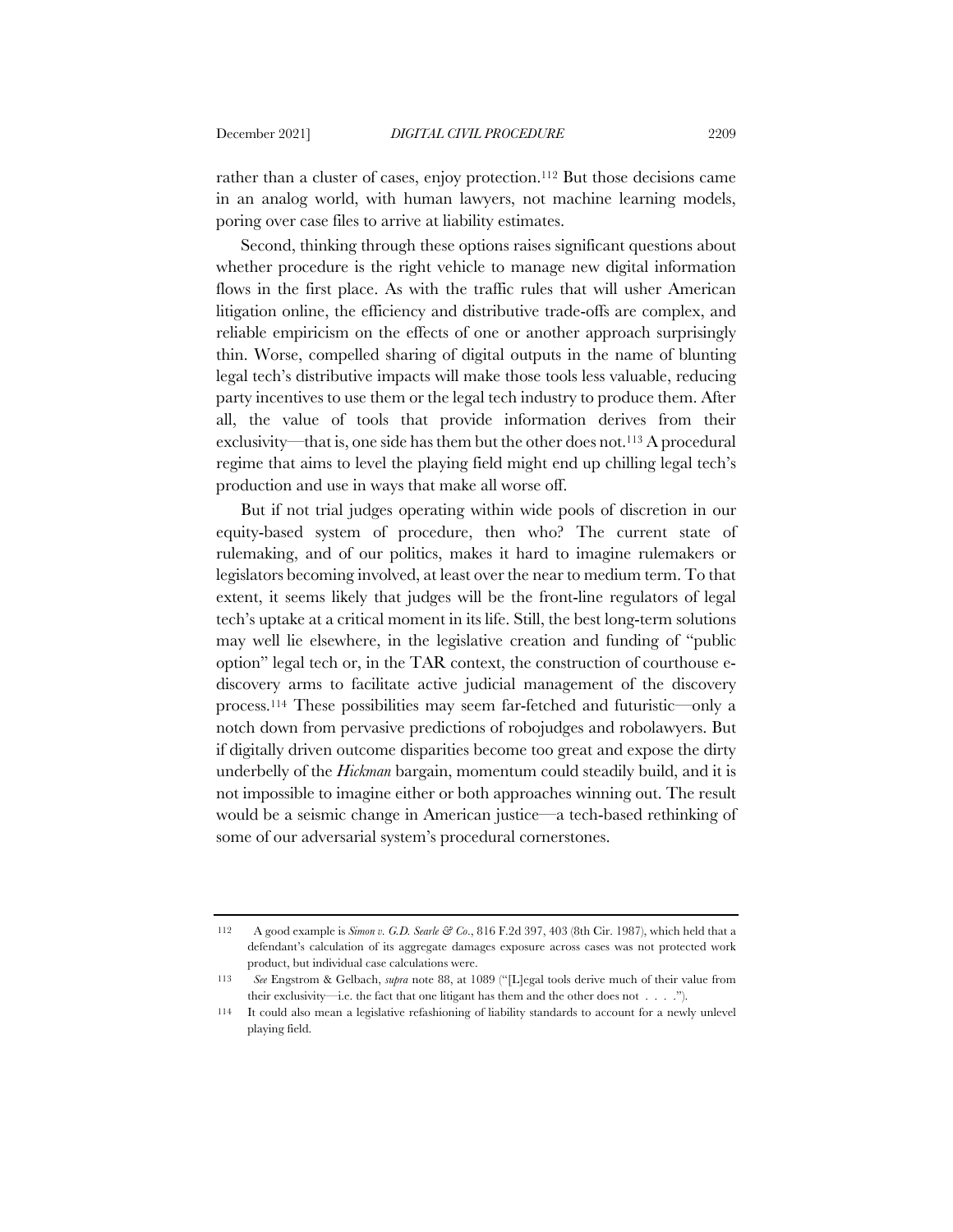### *C. Traffic + Information Rules: From ODR 1.0 to ODR 2.0*

A third set of rule reckonings comes with the online dispute resolution (ODR) platforms—asynchronous online fora where parties can attempt to bargain their way to settlement—that increasingly dot the civil justice landscape, both in the United States and elsewhere.115 ODR's current technological frontier combines the two technologies already discussed, coupling an online forum with a range of algorithmic techniques, from bidding systems to outcome-prediction engines, that provide key information to disputants as they negotiate their way to settlement. New ODR platforms thus sit out at more of a medium-term horizon than the simple online migration of court proceedings or lawyer-driven legal tech tools. In time, however, ODR may prove the most significant of current legal tech applications because it is likely to be the first place that courts *themselves*, rather than lawyers and litigants, deploy legal tech tools that perform higher-order legal cognitions.116 Indeed, ODR will be the bridge, if there is to be one, to fully automated adjudication. Most important of all—and this is a key point—the new ODR platforms will, perhaps unique among the current menu of legal tech innovations, require a mix of traffic *and* information rules to run well.

ODR is not new. The private sector has used it for years. Companies such as eBay, Amazon, and Modria adjudicate tens of millions of mostly commercial disputes per year, easily dwarfing the case flows in all American courts combined.117 In fact, the advent of private ODR was a prerequisite for the emergence of the current e-commerce empire—a way to manage conflict and create trust amidst rapid innovation in online markets that would

<sup>115</sup> For overviews of ODR technology, see SUSSKIND, *supra* note 60, and ETHAN KATSH & ORNA RABINOVICH-EINY, DIGITAL JUSTICE: TECHNOLOGY AND THE INTERNET OF DISPUTES (2017).

<sup>116</sup> The "advanced" here is important. Many state courts are already providing online form completion services. *See, e.g.*, J.J. Prescott, *Improving Access to Justice in State Courts with Platform Technology*, 70 VAND. L. REV. 1993, 1999 (2017); Amy J. Schmitz, *Expanding Access to Remedies through E-Court Initiatives*, 67 BUFF. L. REV. 89, 92–93 (2019) (discussing how courts in Michigan, Ohio, and New York are innovating and developing online dispute resolution pilot projects to resolve certain types of disputes).

<sup>117</sup> *See* KATSH & RABINOVICH-EINY, *supra* note 115, at 10–11 (describing how eBay's SquareTrade software provided "some structure to the communication and to the flow of information between the parties," allowing it to facilitate and "handle millions of disputes" over time); Rory Van Loo, *Federal Rules of Platform Procedure*, 88 U. CHI. L. REV. 829, 837–50 (2021) (discussing the different dispute resolution strategies employed by online marketplace, social, sharing, and search platforms).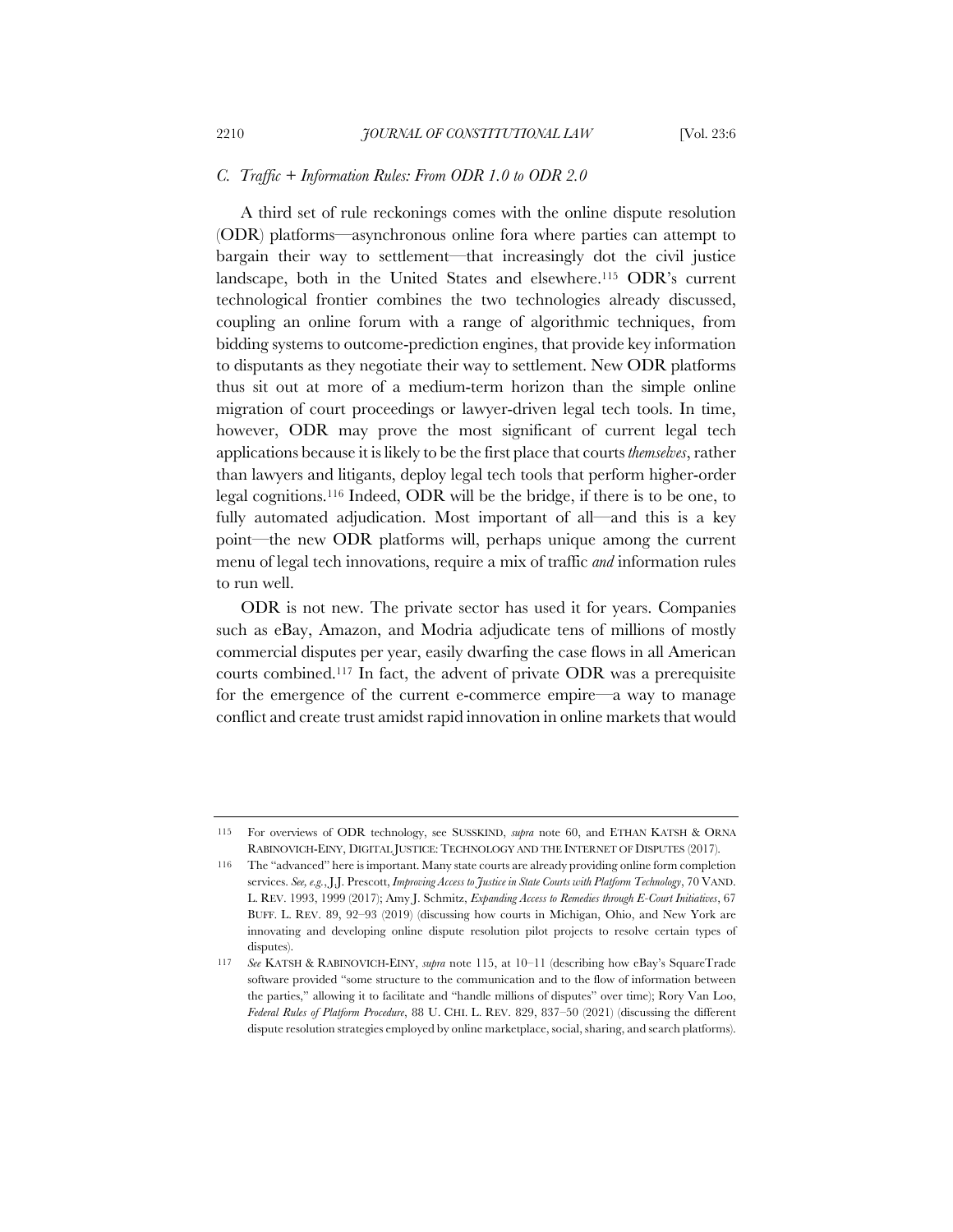have quickly overwhelmed the relatively inelastic capacities of public courts.118

Court adoption of ODR, by contrast, is of more recent vintage. Indeed, the first major wave of court adoptions—that is, formally court-linked ODR platforms119—came as recently as 2016.120 Since then, however, ODR has steadily gained momentum, fueled by the emergence of multiple software vendors vying for market share and a growing portfolio of pilots in Michigan,<sup>121</sup> Ohio,<sup>122</sup> and Utah,<sup>123</sup> among other states, and globally, from Canada<sup>124</sup> to the U.K.<sup>125</sup> to Singapore.<sup>126</sup> More recently, a pandemicinduced torrent of civil filings has also spurred innovation, causing many state courts to implement prehearing "diversion programs" to resolve rising eviction, consumer debt, and other low-value but systemically important cases.127 By late 2019, just before the COVID-19 pandemic began, some

<sup>118</sup> KATSH & RABINOVICH-EINY, *supra* note 115, at 14 ("No one—neither the courts, nor alternative processes—is prepared to handle the volume, variety, and character of disputes that are a byproduct of the levels of creative and commercial activity happening online today.").

<sup>119</sup> This distinguishes ODR platforms that operate outside the court system (e.g*.*, GetAid, SplitUp, AssetDivider) from platforms that are linked to the court system (e.g., Matterhorn).

<sup>120</sup> For discussion on court adoption of ODR before 2016 and first major court adoptions, see Michael J. Wolf, *Collaborative Technology Improves Access to Justice*, 15 N.Y.U. J. LEGIS. & PUB. POL'Y 759, 773– 75 (2012). Earlier efforts, such as a court annexed ODR project in Michigan called "Cyber Court," quickly folded. *See* Brian A. Pappas, *Online Court: Online Dispute Resolution and the Future of Small Claims*, 12 UCLA J.L. & TECH. 1, 10–11 (2008) (noting reasons for the Michigan Cyber Court's abandonment, including lack of funding and litigant privacy concerns); *see also* Lucille M. Ponte, *The Michigan Cyber Court: A Bold Experiment in the Development of the First Public Virtual Courthouse*, 4 N.C. J.L. & TECH. 51, 58–61 (2002) (discussing Michigan's "Cyber Court" in detail, including the composition of judges and the court's subject matter jurisdiction).

<sup>121</sup> *See* Off. of Disp. Resol., *Resolve a Dispute Online with MI-Resolve*, MICH. CTS., https:// courts.michigan.gov/administration/scao/officesprograms/odr/pages/mi-resolve.aspx [https://perma.cc/SZ2Y-4ERG].

<sup>122</sup> *See generally* J.J. Prescott & Alexander Sanchez, *Platform Procedure: Using Technology to Facilitate (Efficient) Civil Settlement*, *in* SELECTION AND DECISION IN JUDICIAL PROCESS AROUND THE WORLD: EMPIRICAL INQUIRIES (Yun-chien Chang ed., 2020).

<sup>123</sup> PAULA HANNAFORD-AGOR, KATHRYN J. GENTHON, SUSANNE MITCHELL & DIVYA MATHEW, IMPACT OF THE UTAH ONLINE DISPUTE RESOLUTION (ODR) PILOT PROGRAM: FINAL REPORT (2020), https://ncsc.contentdm.oclc.org/digital/collection/adr/id/66 [https://perma.cc/NF5R-B7FE].

<sup>124</sup> KATSH & RABINOVICH-EINY, *supra* note 115, at 151 (describing a system in British Columbia that hosts consumer disputes).

<sup>125</sup> *See* SUSSKIND, *supra* note 60 at 166–68 (discussing the use of ODR platforms in England and Wales).

<sup>126</sup> *Id.* at 172–73.

<sup>127</sup> *See* JOINT TECH. COMM., CONF. OF STATE CT. ADM'RS, NAT'L ASS'N FOR CT. MGMT., NAT'L CTR. FOR STATE CTS., JUDICIAL PERSPECTIVES ON ODR AND OTHER VIRTUAL COURT PROCESSES 1,5 (2020) (suggesting that the number of these types of disputes will likely rise during the pandemic while U.S. courts have adopted ODR to handle their caseloads in the same period).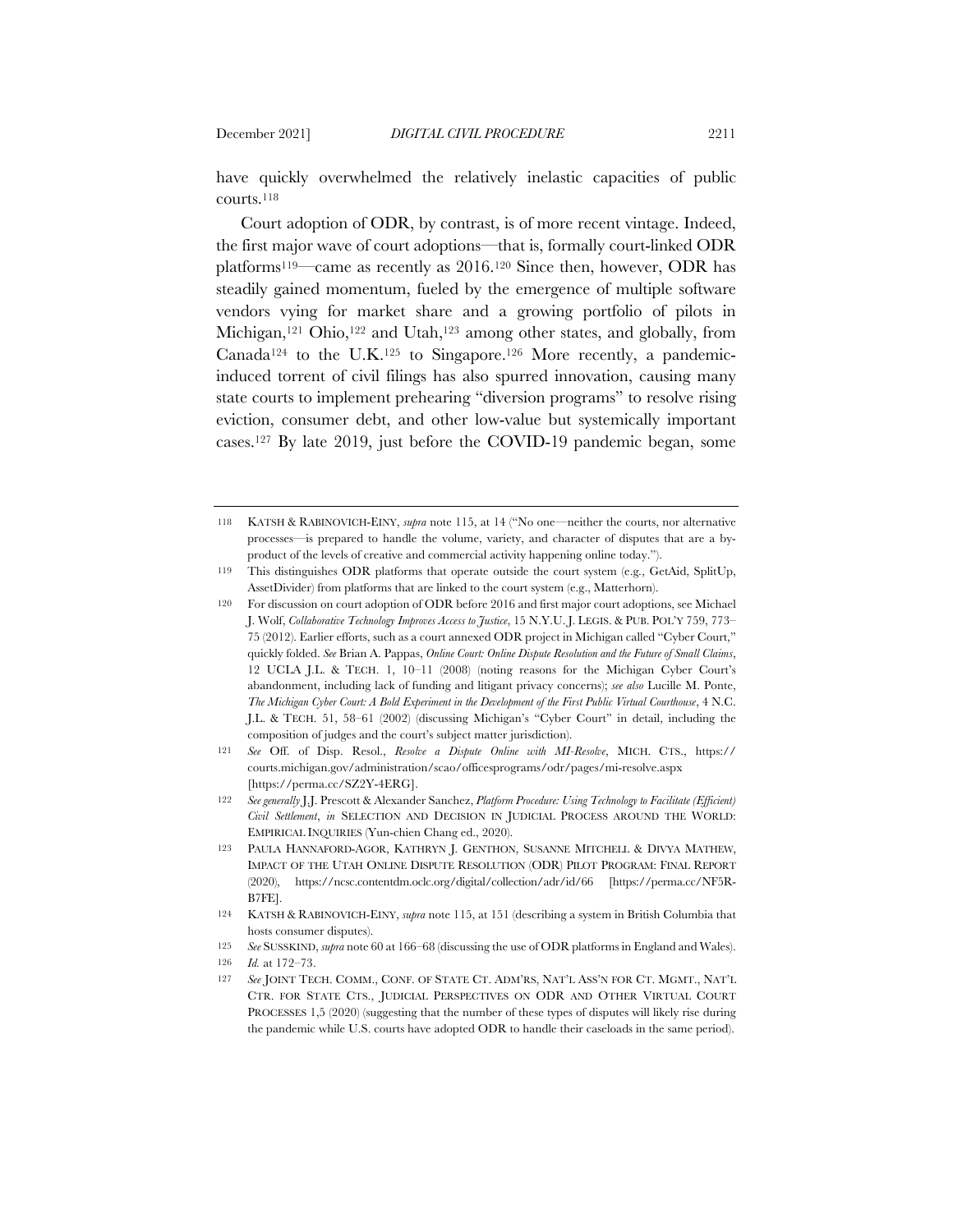sixty-six state and local courts had already piloted one or another ODR system.128 By the time the pandemic ends, ODR may well be the new normal.

Currently, most of these court linked ODR platforms are just virtual gathering places where disputants can engage, typically asynchronously, and bargain their way to settlement without costly trips to court. They are "pajama justice," as some call them.129 And, while ODR platforms are not merely remote proceedings of the sort described in Section II.A,130 most current court-linked ODR systems remain relatively straightforward technologically, providing an asynchronous, 24/7 forum and, in some instances, access to human facilitators who help disputants organize and classify their problems and help inform them about their prospects and options.131

But there is a new type of ODR technology—call it ODR 2.0—that provides disputants more than just a convenient gathering place or easy access to human facilitators. ODR 2.0 incorporates algorithmic tools in order to prime the parties with needed information without the need for a fleshand-blood, human dispute handler.132 The most basic versions, long

<sup>128</sup> For an overview of adoption in the U.S. as of 2019, see CTR. FOR INNOVATION, A.B.A, ONLINE DISPUTE RESOLUTION IN THE UNITED STATES (2020), https:// www.americanbar.org/groups/centers\_commissions/center-for-innovation/online-disputeresolution-in-us [https://perma.cc/H3WG-TS23].

<sup>129</sup> Claire Osborn & Taylor Goldenstein, *Area Judges Make Plans to Try Out "Pajama" Court*, STATESMAN NEWS NETWORK, https://www.statesman.com/news/20180618/area-judges-make-plans-to-tryout-pajama-court [https://perma.cc/K5LR-PJ5Z] (Sept. 25, 2018, 9:06 AM); Ali Linan, *Williamson County Commissioners Approve Pilot Program to Speed Up Small Claims Lawsuits*, CMTY IMPACT NEWSPAPER (June 5, 2018, 7:51 PM), https://communityimpact.com/georgetown/citycounty/2018/06/05/williamson-county-commissioners-approve-pilot-program-to-speed-upsmall-claims-lawsuits [https://perma.cc/9B3J-YA86].

<sup>130</sup> *See* Anjanette H. Raymond & Scott J. Shackelford, *Technology, Ethics, and Access to Justice: Should an Algorithm be Deciding Your Case*?, 35 MICH. J. INT'L L. 485, 500 (2014) ("We argue that a true ODR system is one that allows the parties to do more than merely complain—the platform must involve the resolution of a dispute and use a neutral facilitator (mediation) or a neutral decision maker (arbitration).").

<sup>131</sup> *See* SUSSKIND, *supra* note 60, at 153 (noting "tools and methods to help lay people organize and classify their cases (turning a grievance into a justiciable problem) and to analyse and reason (coming to a legal view)").

<sup>132</sup> *See* SUSSKIND, *supra* note 60, at 6 (suggesting technology alone can provide tools to court users, such as helping them understand relevant law); KATSH & RABINOVICH-EINY, *supra* note 115, at 47 (noting ODR's shift from "a process that simply facilitates communication of information to one that processes it"); *see also* John Zeleznikow, *Can Artificial Intelligence and Online Dispute Resolution Enhance Efficiency and Effectiveness in Courts*, 8 INT'L J. FOR CT. ADMIN. 30, 35–36 (2017) (discussing the integration of artificial intelligence into ODR systems, which enhances the user's experience with the platform); Darin Thompson, *Creating New Pathways to Justice Using Simple Artificial Intelligence and Online Dispute Resolution*, 2 INT'L J. ONLINE DISP. RES. 4, 12–13 (2015) (positing that "widespread adoption of [artificial intelligence] in the legal realm" can enhance ODR platforms).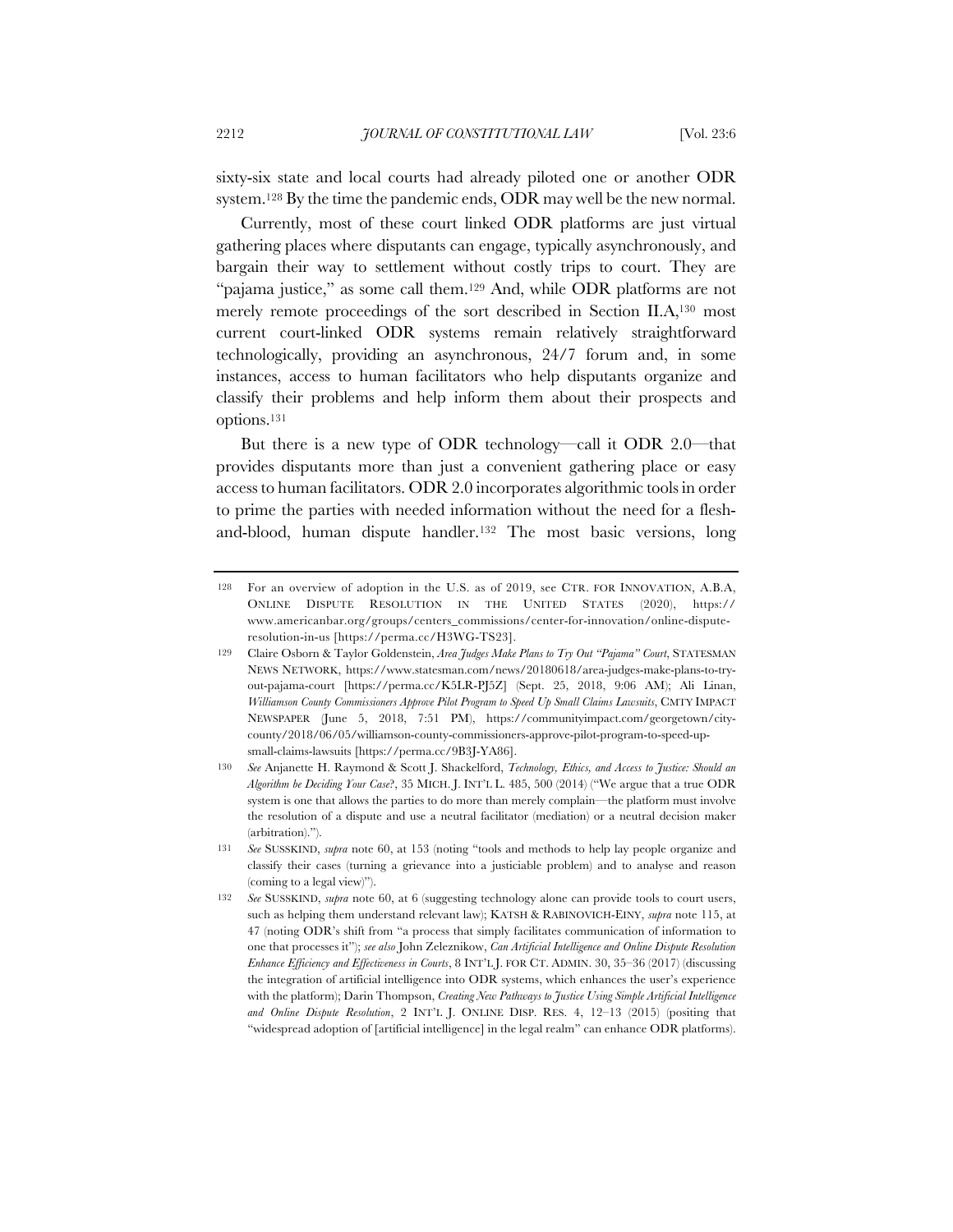deployed in private ODR systems, include double-blind bidding to find overlap in the parties' reservation prices.133 Slightly more complex versions draw on the parties' confidentially inputted preferences or even similar past disputes within the system in order to present the disputants with settlement "packages" on issues in controversy.134 A still more sophisticated version incorporates an outcome prediction engine that uses predictive analytics to arm the parties with a BATNA—the best alternative to a negotiated agreement—or a set of probabilities over multiple potential outcomes so they can bargain in the shadow of what a court is likely to decide.135 One way of thinking about this is that an AI-based ODR system replaces a human mediator who, in the analog mediation context, would engage in a kind of shuttle diplomacy, moving back and forth between the parties and "fogging their glasses," as one mediator put it, to nudge them toward settlement.136 Whatever the algorithmic method or the best analogy for describing it, ODR's clear future is to provide an automated, non-human, informational bridge from legal claim to remedy.137

From a procedural perspective, ODR brings all the complexities of when and how to migrate formal legal proceedings online—the *traffic rules* noted previously. Indeed, ODR platforms raise the same complex trade-offs among

<sup>133</sup> This approach, launched by ODR pioneer Cybersettle in 1998 and now a pervasive one, has claimant and defendant submit their highest and lowest settlement numbers in search of overlap. *See* Diane J. Levin, *Cybersettle Makes the Case for Resolving Disputes Online*, MEDIATION CHANNEL (Feb. 20, 2008), https://mediationchannel.com/2008/02/20/cybersettle-makes-the-casefor-resolvingdisputes-online [https://perma.cc/9GVV-UH2K] (explaining that Cybersettle provides disputants three opportunities to submit settlement offers or demands and settles disputes when an offer is equal to or exceeds the opposing disputant's demand).

<sup>134</sup> Ernest Thiessen, Paul Miniato & Bruce Hiebert, *ODR and eNegotiation*, *in* ONLINE DISPUTE RESOLUTION: THEORY AND PRACTICE, A TREATISE ON TECHNOLOGY AND DISPUTE RESOLUTION 345 (Mohamed S. Abdel Wahab, Ethan Katsh & Daniel Rainey eds., 2012); KATSH & RABINOVICH-EINY, *supra* note 115, at 35–36, 49 (describing multiple systems and noting, with reference to Smartsettle, that the "software examines the way in which the parties ranked their interests and analyzes whether at least one of the parties' interests can be better met without making the other party worse off. If there is an alternative solution, the parties are presented with it; they can then either choose the proposed agreement offered by the software or remain with the resolution they originally negotiated.").

<sup>135</sup> *See* Zeleznikow, *supra* note 132, at 39–40.

<sup>136</sup> *See* SUSSKIND, *supra* note 60, at 6, 298 (referring to ODR as "extended courts" and suggesting that it can help disputants "understand relevant law and the options available to them" and thus "giv[e] the self-represented some of the heft of a client with a lawyer"). For the "fogging" notion, from former federal judge Vaughn Walker, see American Law Institute, *Coping with COVID: Administering Jury Trials, Mediations, and Complex Litigation*, at 03:55–04:02, https://www.ali.org/news/podcast/ episode/coping-covid-jury-trials-mediations-complex-litigation [https://perma.cc/72KB-84UY].

<sup>137</sup> *See* SUSSKIND, *supra* note 60, at 298 (noting that ODR can provide "a bridge, a connection, between legal understanding and remedy").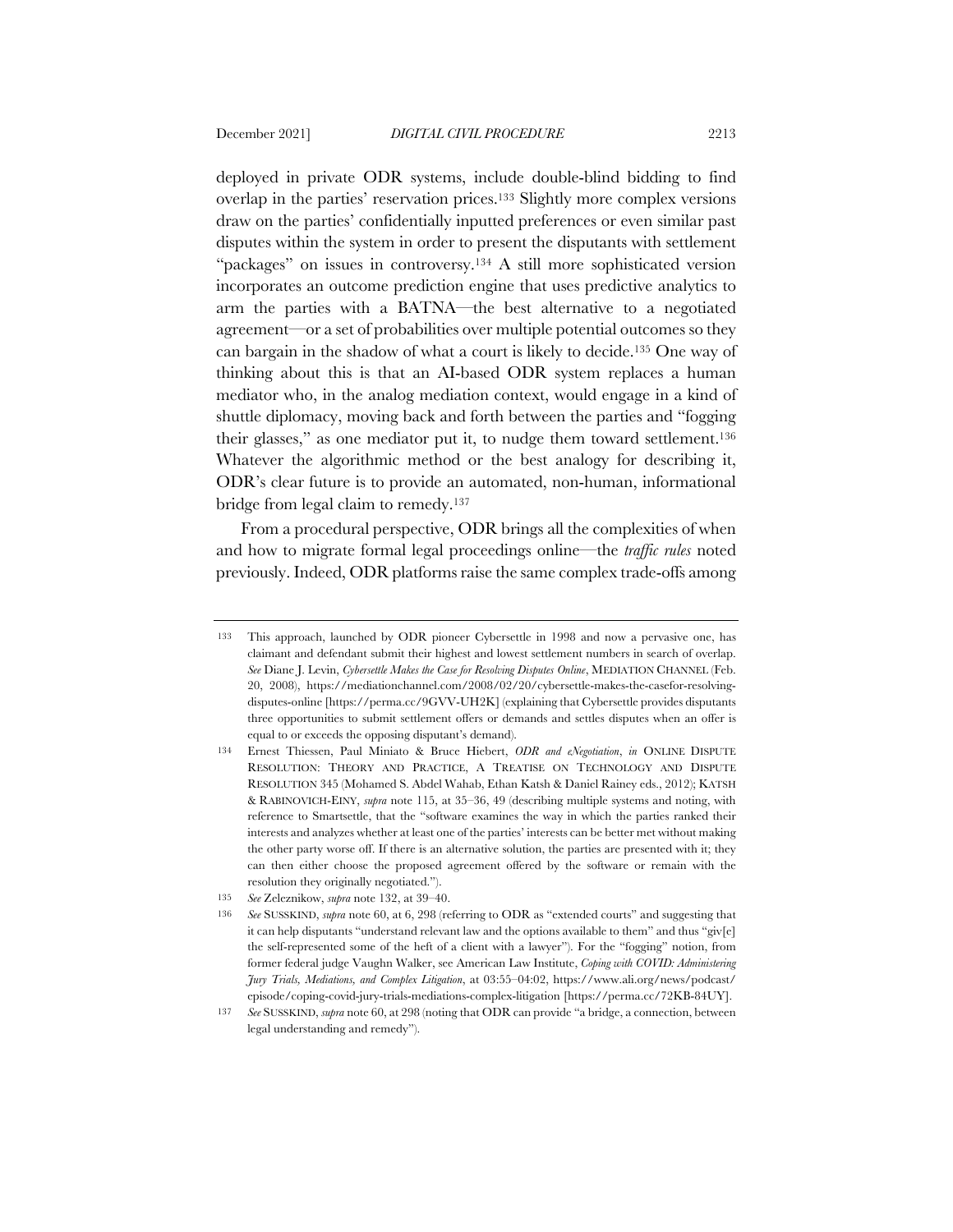efficiency and access values as online courts. On one hand, ODR's asynchronous and 24/7 nature means it can capture even more efficiencies than remote proceedings, by making dispute resolution available despite the work and childcare barriers that can impair the ability of those without financial wherewithal to participate in online but synchronous proceedings.138 ODR is also highly scalable, unlike remote formal proceedings. It overcomes the inelasticity of conventional, court-centered process that renders much of the American system disproportionate and unaffordable for many parties with small-dollar claims. On the other hand, ODR raises "equality of arms" concerns, analogous to traditional court proceedings where one side has better technology. Some courts have already set into place basic technological requirements for ODR systems. For instance, there is consensus that ODR platforms must be compatible with mobile technologies, which are the sole source of online access for a nontrivial portion of the population.139 Some courts have gone further, providing public kiosks clustered in communities with wide digital divides where disputants can confidentially engage.<sup>140</sup>

Debate over ODR traffic rules, however, will extend well beyond such concerns, reigniting deeper, decades-old debates about mandatory, court-

<sup>138</sup> *See* Prescott, *supra* note 116, at 1999-2000 (suggesting ODR enhances access to justice by allowing disputants to participate in negotiations at any time of day they choose regardless of whether the other disputant participates at that time); *see also* Maximilian A. Bulinski & J.J. Prescott, *Online Case Resolution Systems: Enhancing Access, Fairness, Accuracy, and Efficiency*, 21 MICH. J. RACE & L. 205, 224, 227 (2016) (reporting suggestive data indicating "that a large fraction of the population would find it more convenient to address their legal issues at times when courts are closed" and further describing how business hours–type availability can hamper attempts at "accessing justice"). ODR also mitigates "system avoidance"—the notion that disputants might avoid courthouses because of fear of criminal justice contact and the potential to be apprehended for outstanding violations or of a more diffuse perception that interactions with police and courts are dangerous. Sarah Brayne, *Surveillance and System Avoidance: Criminal Justice Contact and Institutional Attachment*, 79 AM. SOC. REV. 367, 371–72 (2014); Alexandra Natapoff, *Misdemeanors*, 85 S. CAL. L. REV. 1313, 1317 (2012) (suggesting that for petty crimes, convictions are primarily a function of being arrested for the offense). Online participation may mitigate other psychological barriers: fear of speaking in public, and shame (a particular concern in debt collection disputes). *See* Prescott, *supra* note 116, at 2007- 08 (suggesting that court appearances create anxieties for pro se litigants, especially when the dispute concerns failure-to-pay warrants). There are also social savings: bringing together the full panoply of justice system actors—judges, parties, counsel, and others—for in-person proceedings is costly. *See* Bulinski & Prescott, *supra* note 138, at 208–09 (noting this fact).

<sup>139</sup> James E. Cabral, Abhijeet Chavan, Thomas M. Clarke, John Greacen, Bonnie Rose Hough, Linda Rexer, Jane Ribadeneyra & Richard Zorza, *Using Technology to Enhance Access to Justice*, 26 HARV. J.L. & TECH. 241, 268–69 (2012).

<sup>140</sup> *Id.* at 269–70.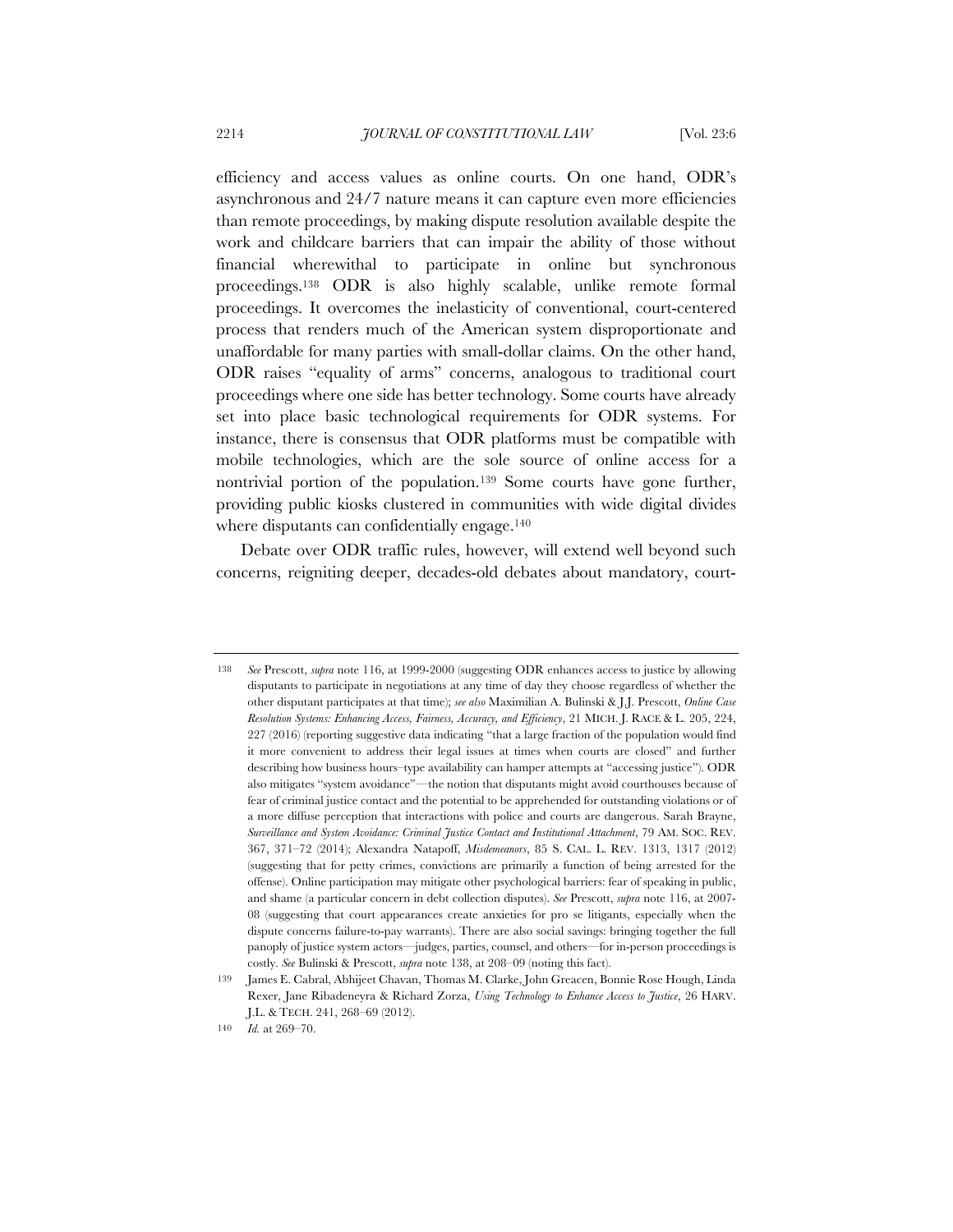annexed ADR.141 A common concern as ADR proliferated in the 1980s and 1990s was its effect on disadvantaged groups, who often do worse in informal, less rulebound contexts.142 Co-optation of the system by lawyers—a concern in adjudicatory systems designed to be accessible to lay litigants143—can exacerbate these effects.144 So might judges. The last time ADR swept into court systems, some argued judges were using it to discard undesirable cases, thus establishing different tiers of justice that operated to restrict, rather than expand, access to justice among the worst off.145 As with the migration of formal court proceedings online, one might worry that ODR platforms, sold as a way to empower those who tend to lose out in the analog litigation system, will instead slide into a highly efficient, Fordist system for creditors and landlords to garnish wages and perfect evictions.

But to stop at *traffic* rules would be to dramatically understate the rule reckonings that lie ahead as ODR proliferates. For ODR's more advanced versions also implicate *information rules* governing how information is distributed, exchanged, and utilized. The easiest to see is in the choice of technique ODR 2.0 uses to prime disputants with information as they bargain toward settlement. As already noted, some current court-linked ODR platforms rely on human facilitators to prime disputants with information, making ODR an asynchronous version of the mediation-based

<sup>141</sup> Yishai Boyarin, *Court-Connected ADR—A Time of Crisis, A Time of Change*, 95 MARQ. L. REV. 993, 1007–10 (2012).

<sup>142</sup> *See* Richard Delgado, Chris Dunn, Pamela Brown, Helena Lee, David Hubbert, *Fairness and Formality: Minimizing the Risk of Prejudice in Alternative Dispute Resolution*, 1985 WIS. L. REV. 1359, 1360 (1985) (suggesting that informal ADR may lead to more "class-based prejudice"); Trina Grillo, *The Mediation Alternative: Process Dangers for Women*, 100 YALE L.J. 1545, 1549–50 (1991) (concluding that mandatory mediation for custody disputes can be harmful to disputants because of its implicit normative standards concerning speaking style and conduct).

<sup>143</sup> *See, e.g.*, Nora Freeman Engstrom, *A Dose of Reality for Specialized Courts: Lessons from the VICP*, 163 U. PA. L. REV. 1631, 1713–15 (2015); *see also* Walters v. Nat'l Ass'n of Radiation Survivors, 473 U.S. 305, 324–26 (1985) (observing that "[t]he regular introduction of lawyers" into proceedings can erode informality and expedience).

<sup>144</sup> Bobbi McAdoo & Nancy A. Welsh, *Look Before You Leap and Keep on Looking: Lessons from the Institutionalization of Court-Connected Mediation*, 5 NEV. L.J. 399, 420 (2005). Carrie Menkel-Meadow, *Pursuing Settlement in an Adversary Culture: A Tale of Innovation Co-opted or "The Law of ADR"*, 19 FLA. ST. U. L. REV. 1, 42–44 (1991) (suggesting various reforms to ADR to ensure that it develops while enhancing trust in the legal system).

<sup>145</sup> *See* Burbank & Silberman, *supra* note 24, at 697–98 (noting concerns about creating "different classes of justice, with disfavored cases shunted to mandatory ADR"). Such concerns persist: a recent study found an invisible layer of procedures applied by judges that functionally barred many litigants from getting any kind of a live hearing in court. *See* Colleen F. Shanahan, *The Keys to the Kingdom: Judges, Pre-Hearing Procedure, and Access to Justice*, 2018 WIS. L. REV. 215, 235–36 (2018) (providing data indicating the proportion of pre-hearing requests granted by judges and suggesting such requests may serve to inhibit pro se litigants from accessing civil justice).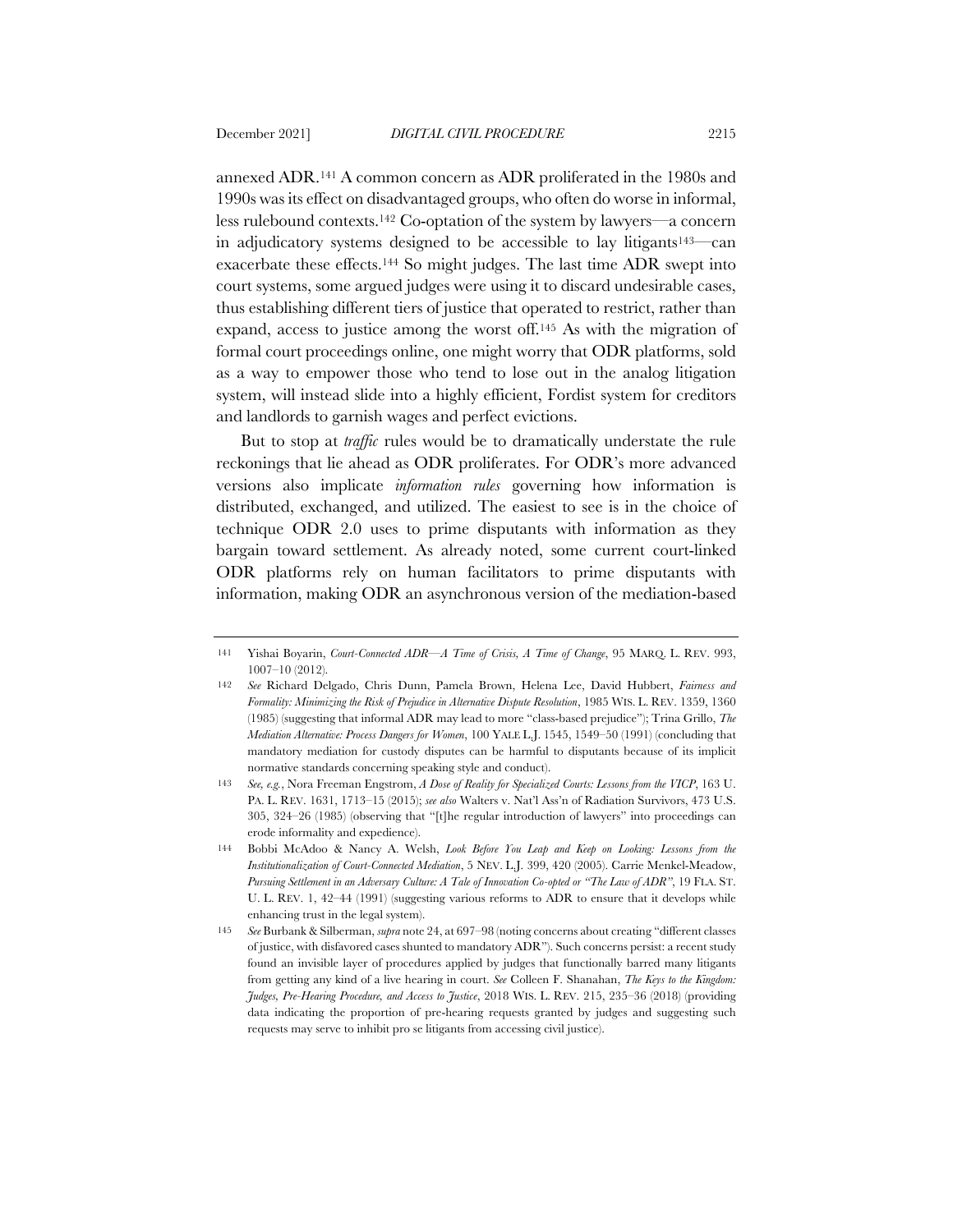ADR systems that have been around since the 1980s. ODR 2.0 alters this picture by instead using algorithmic add-ons that run the gamut from relatively simple bidding systems to more advanced outcome-prediction engines that arm parties with information about their prospects using data from past disputes within the system.146 Importantly, the choice of algorithmic technique—and also the more granular, technical choices made in its construction and finetuning—are plainly procedural in the sense that they shape the information available to the parties and provide the framework within which substantive outcomes are pursued. But they also, as with procedure more generally, can shape substance. ODR 2.0 thus offers a concrete, procedural illustration of Larry Lessig's much cited notion that code is law.147

This core fact about ODR 2.0 drastically complicates procedural debates about its optimal design and implementation. To begin, ODR 2.0 will raise the usual debate about the relative capacities of clinical and actuarial judgment to mitigate and exacerbate human biases that arises in many algorithmic decision-making contexts. Algorithmic tools, as a long literature establishes, can be biased or inaccurate compared to human decisionmakers, but they can also perform *better* on both counts by reducing the cognitive biases that can afflict human decisions.148 Focusing on this latter, bias-reducing possibility, ODR's champions claim it is a panacea, cutting the Gordion knot that has forever afflicted adjudication by achieving better efficiency *and* justice, rather than pursuing one at the expense of the other.<sup>149</sup> However, those with technical command of machine learning's possibilities and limits know that this will not always be the case.

A second family of concerns raised by ODR 2.0, particularly those that provide disputants with outcome predictions, echoes another part of the decades-old debate about mandatory, court-annexed ADR: how directive should alternative adjudication systems be, and at what cost to procedural

<sup>146</sup> SUSSKIND, *supra* note 60, at 159–63; KATSH & RABINOVICH-EINY, *supra* note 115, at 46–49, 162– 63.

<sup>147</sup> LAWRENCE LESSIG, CODE AND OTHER LAWS OF CYBERSPACE (1999). Some ODR evangelists suggest otherwise and reassure us that ODR 2.0 systems can be "rule-implementing" rather than "rule-creating." *See* SUSSKIND, *supra* note 60, at 162–63 (asserting that ODR "should be a ruleimplementing and not a rule-creating process" and concluding that "[w]e cannot allow coding to become law-making"). However, the porousness of the substance-procedure distinction means that ODR's more advanced forms most likely will always, to at least some extent, create rather than merely implement rules.

<sup>148</sup> *See* Kleinberg et al., *supra* note 103, at 115 (noting that algorithmic tools can mitigate or exacerbate bias); KATSH & RABINOVICH-EINY, *supra* note 115, at 48–51 (same).

<sup>149</sup> KATSH & RABINOVICH-EINY, *supra* note 115, at 165.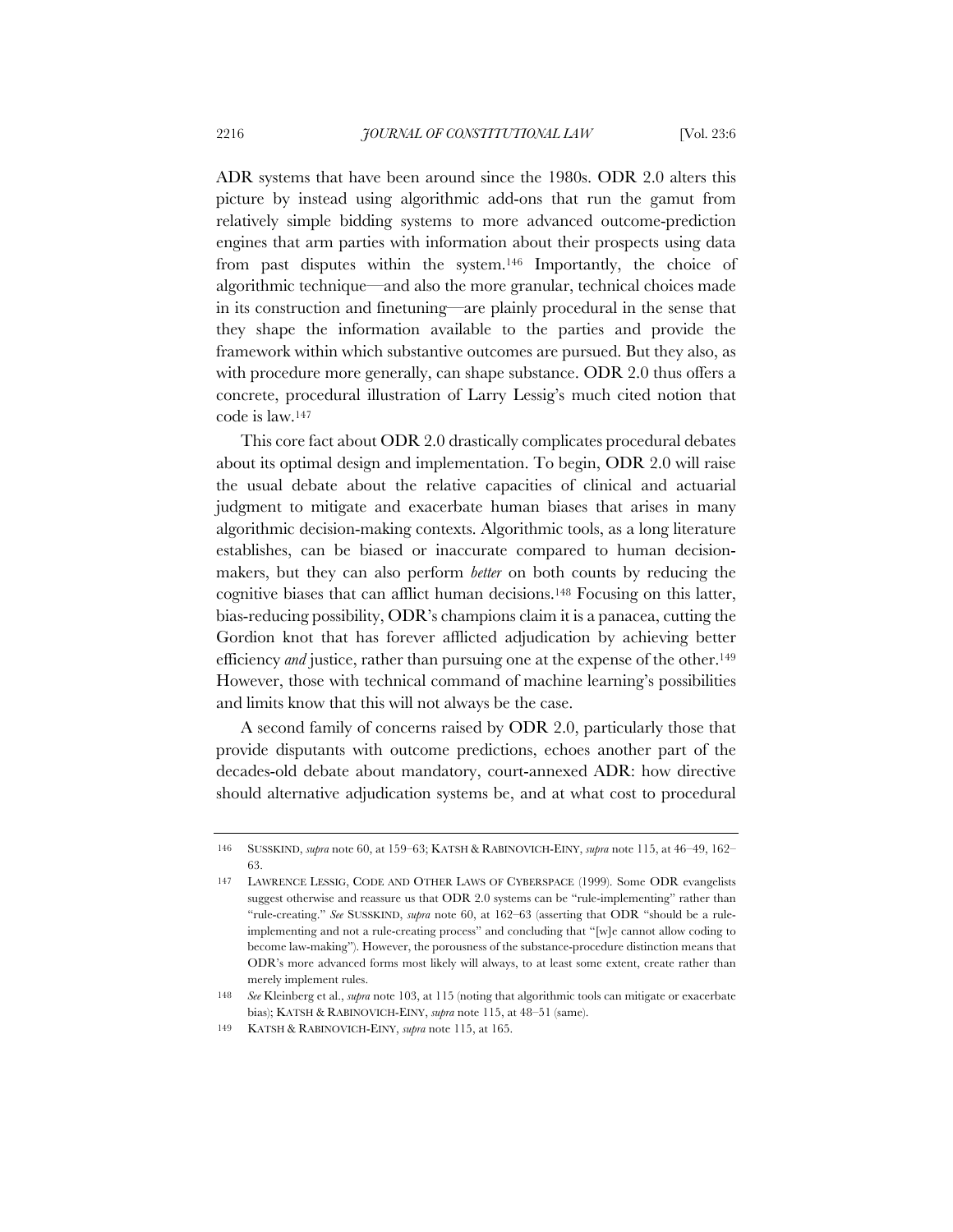justice, litigant autonomy and self-determination, and the legitimacy and remedial flexibility they bring?150

A final concern that is likely to rise to the top of the list as ODR 2.0 proliferates is transparency, for ODR 2.0's automated outcome predictions will be deeply embedded in code that is opaque compared to the public deliberative exercises and written down decisions of the analog court system. It is, of course, easy to overstate transparency concerns. Judges are black boxes, too, with reasoning left implicit or ambiguous—not to mention opinion-less rulings from the bench.151 And yet, the inability of many advanced algorithmic systems to provide any reasons at all is troubling. One plausible defense of opacity, though hardly a complete one, begins by noting that ODR 2.0 collects, uses, and makes available system-level data far beyond what is generated in analog systems. Data can, in turn, be used to inform continuous process improvement and even wider reforms, whether in courts or other branches of government, aimed at preventing disputes from arising in the first place.152 As Richard Susskind puts it, conventional courts have always had a high level of "real-time transparency," but a low level of "information transparency."153 ODR 2.0 could flip this state of affairs and leave us better off than before, so long as the scrutability lost when rules are embedded in code are offset by gains in more actionable, system-level information.154

<sup>150</sup> Boyarin, *supra* note 141, at 1007–10. Closely related are anxieties about ODR 2.0's potential to shrink available sources of information and counsel within the system. As noted previously, legal tech is hatching numerous other non-state sources of information and guidance: websites, chatbots and other QA (or "question and answer") systems, livechats, webcasts, document construction services, text message reminders, and more. *See* SUSSKIND, *supra* note 60, at 107 (describing "systems and services" under the "heading of 'public legal education' or 'legal empowerment . . .'"). But ODR 2.0 threatens to crowd out these more pluralistic sources of counsel and raises a concern, sounding in political theory, about any one source of case-critical information, particularly a statecreated one, coming to dominate.

<sup>151</sup> *See* Rebecca Crootof, *"Cyborg Justice" and the Risk of Technological-Legal Lock-in*, 119 COLUM. L. REV. F. 233, 238 (2019) (noting that "both human and AI judges may be black boxes"); Eugene Volokh, *Chief Justice Robots*, 68 DUKE L.J. 1135, 1187 n.154 (2019) ("[I]t is hard to see why we should prefer the inscrutable silicon-based AI judge black box to the equally inscrutable carbon-based human judge black box.").

<sup>152</sup> *See* SUSSKIND, *supra* note 60, at 194 (calling for "visibility over . . . data about the throughput and volumes of cases, their subject matter and value . . ."); *see also* Rebecca A. Johnson & Tanina Rostain, *Tool for Surveillance or Spotlight on Inequality? Big Data and the Law*, 16 ANN. REV. L. & SOC. SCI. 453, 466 (2020) (noting use of big data and computational harms to predict harms, potentially obviating the need for legal process).

<sup>153</sup> SUSSKIND, *supra* note 60, at 194.

<sup>154</sup> *Id*. at 199 (suggesting that increases in "information transparency" might offset reductions in "realtime transparency"). For a jurisprudential version of the argument, see Brian Sheppard, *Warming Up to Inscrutability: How Technology Could Challenge Our Concept of Law*, 68 U. TORONTO L.J. 36, 40–43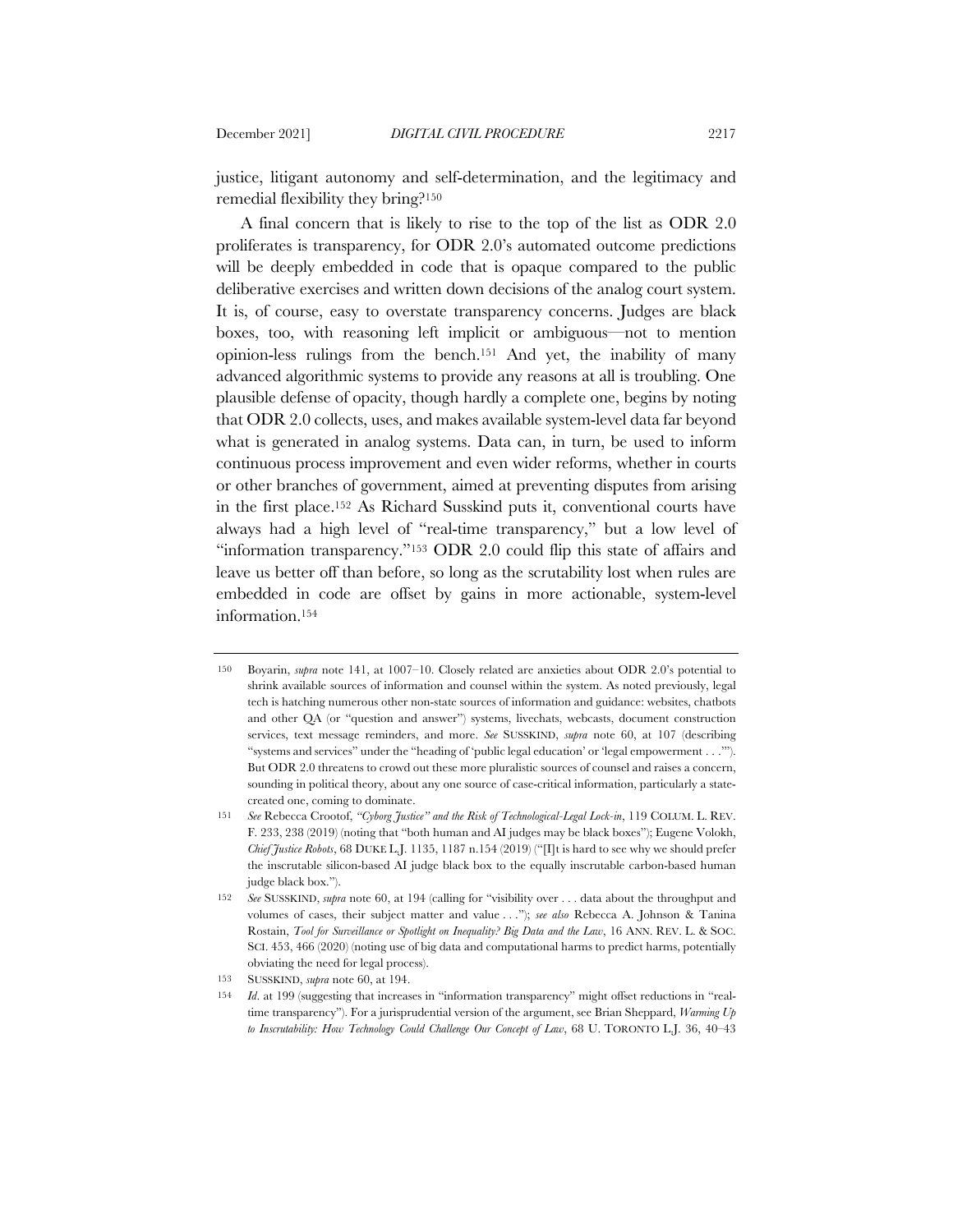The billion dollar question for ODR, as with online courts or lawyerdriven legal tech tools, is once more *who* gets to decide the mix of rules, both traffic and information, that will govern the new systems. Here, the complexity of the efficiency and access trade-offs presented by ODR raises all the same traffic-related questions about the optimal mix of party control, judicial discretion, and per se rules as does the online migration of formal legal proceedings. But the information that ODR systems generate lead to a wrinkle: traffic rules could *themselves* be automated. That is, decisions about which litigants are pushed into ODR, or which among multiple ODR systems they are pushed to, could be given over to machines wielding predictive analytics.155

That is just the beginning of ODR's potentially radical implications for American procedure, for the demands of devising rules for new ODR platforms—particularly their information-priming algorithmic components fit awkwardly with past ways of American procedure-making and strongly suggest the need for entirely new approaches. Judicial discretion might do when it comes to refashioning proportionality or the work product doctrine as new legal tech tools come into the system. But it seems positively unwise to leave ODR 2.0's design and implementation to court-only administration. Nor does the design and oversight of ODR 2.0 fit well with the rulemaking process, at least in its typical ex ante and drawn out forms. Instead, ODR 2.0 will require something closer to ongoing, multistakeholder oversight via a process that brings together judges, lawyers, technologists, and key stakeholders to develop, finetune, monitor, amend, and, where necessary, decommission ODR systems. Continuous oversight, not case-level judicial exercise of discretion or ex ante specification of rules by rulemakers, would seem to be the order of the day.

<sup>(2018).</sup> A nice way to capture all of this is to note that ODR is a *system* rather than a mere *tool*. KATSH & RABINOVICH-EINY, *supra* note 115, at 35, 52 (noting how ODR "lift[s] the onus" of obtaining justice from individual to entity); *id.* at 163 ("As courts increasingly rely on digital technology and ODR systems, they will learn to view data as a central feature in dispute resolution.").

<sup>155</sup> SUSSKIND, *supra* note 60, at 239 (noting the possibility that an algorithmic system "could allocate hard cases to the traditional court without any human analysis and intervention and could do so to a higher standard than case officers and judges . . ."). Mass adjudicatory agencies like the Social Security Administration have already experimented with triage tools to push certain disability benefits cases—for instance, "easy grants"—into an alternative, staff-overseen process rather than a full-dress proceeding before an administrative judge. *See* DAVID FREEMAN ENGSTROM, DANIEL E. HO, CATHERINE M. SHARKEY & MARIANO-FLORENTINO CUÉLLAR, GOVERNMENT BY ALGORITHM: ARTIFICIAL INTELLIGENCE IN FEDERAL ADMINISTRATIVE AGENCIES 83 (2020) ("The SSA's tool for clustering like cases, for instance, potentially enables adjudicators to work through cases more quickly *and* more equitably, improving the consistency of decision making.").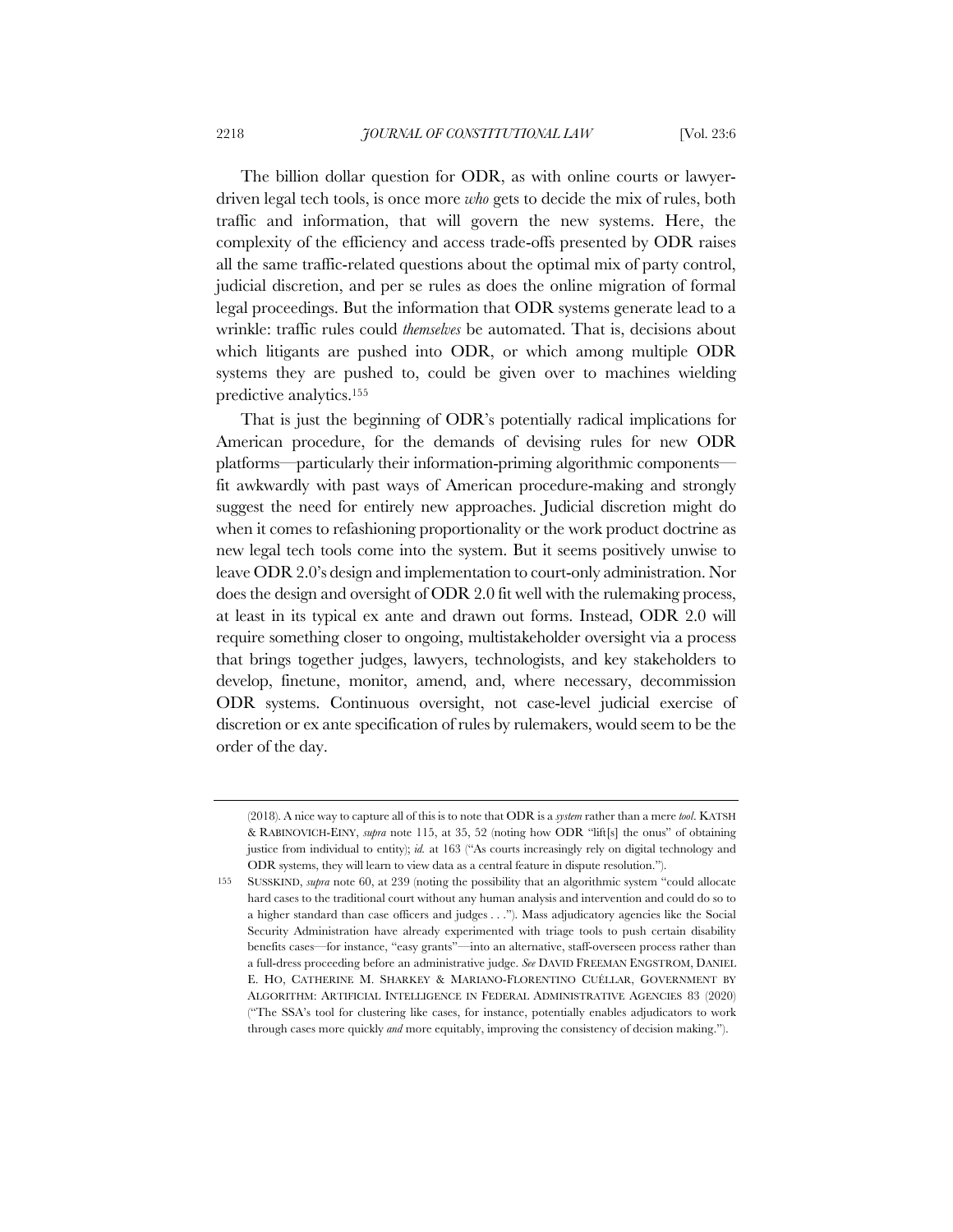Much work remains to be done to specify what a new multistakeholder design and governance scheme could or should look like. One might start by examining the various bodies, among them state access to justice commissions, that have pioneered new approaches to adjudication and access to justice in recent decades, from pro se court forms and self-help centers to court navigator programs and limited scope lawyer and nonlawyer assistance programs.156 More recent examples can be found in the rapid construction of online "diversion programs" by many state courts during the COVID-19 pandemic to handle a crush of eviction and consumer debt cases.157 And a few states are experimenting with or exploring a "regulatory sandbox" approach to welcome new legal services providers into the system, including software.158 Each of these approaches will require careful study to understand which holds the most promise for the governance and oversight of ODR systems. Only then can smart "who decides" decisions be made.

What is clear is that even the best-designed governance scheme will raise many of the same anxieties that plagued the past several decades of rulemaking. Questions will arise about the system's capacity to make empirically informed judgments about the effects of design choices. The process of system design and governance will also surely reflect the doubleedged sword of public ventilation of the rulemaking process. Perhaps a modified, multistakeholder rulemaking process will be up to the task of setting into place sensibly designed ODR systems that balance competing values. After all, court innovation in response to the pandemic has, by most accounts, gone smoothly. However, not nearly enough time has passed, or

<sup>156</sup> This was also true of the various state-level access to justice commissions that various state supreme courts created and charged with crafting responses to the pro se crisis. For more on state access to justice commissions, see *Access to Justice Commissions*, A.B.A., https://www.americanbar.org/ groups/legal\_aid\_indigent\_defense/resource\_center\_for\_access\_to\_justice/atj-commissions [https://perma.cc/8H2K-UP7P]; *Justice for All*, NAT'L CTR. FOR STATE CTS., https:/ /www.ncsc.org/jfa [https://perma.cc/9YWQ-8TD5].

<sup>157</sup> For an example of a state-level program, see Mich. Sup. Ct., Priority Treatment and New Procedure for Landlord/Tenant Cases, Administrative Order No. 2020-17 (2020), https://courts.michigan.gov/Courts/ MichiganSupremeCourt/rules/court-rules-admin-matters/Administrative%20Orders/2020-08\_2020-06- 09\_FormattedOrder\_AO2020-17.pdf [https://perma.cc/53GN-FC4Q]. For a local-level example, see PINELLAS EVICTION DIVERSION PROGRAM, https://pinellasevictiondiversion.org/[https://perma.cc/ XCX4-7Y3C].

<sup>158</sup> *See, e.g.*, *What We Do*, OFF. OF LEGAL SERVS. INNOVATION, https://utahinnovationoffice.org/about/ what-we-do [https://perma.cc/34DW-LSAA] (providing details on Utah's sandbox pilot, including what amounts to a regulatory agency as a gatekeeper for entry into the new, experimental system under relaxed legal practice rules); *see also Closing the Justice Gap Working Group*, STATE BAR OF CAL., http://www.calbar.ca.gov/About-Us/Who-We-Are/Committees/Closing-the-Justice-Gap-Working-Group [https://perma.cc/25Q9-8JGQ] (describing a group appointed to consider a sandbox approach to spur innovation in legal services delivery).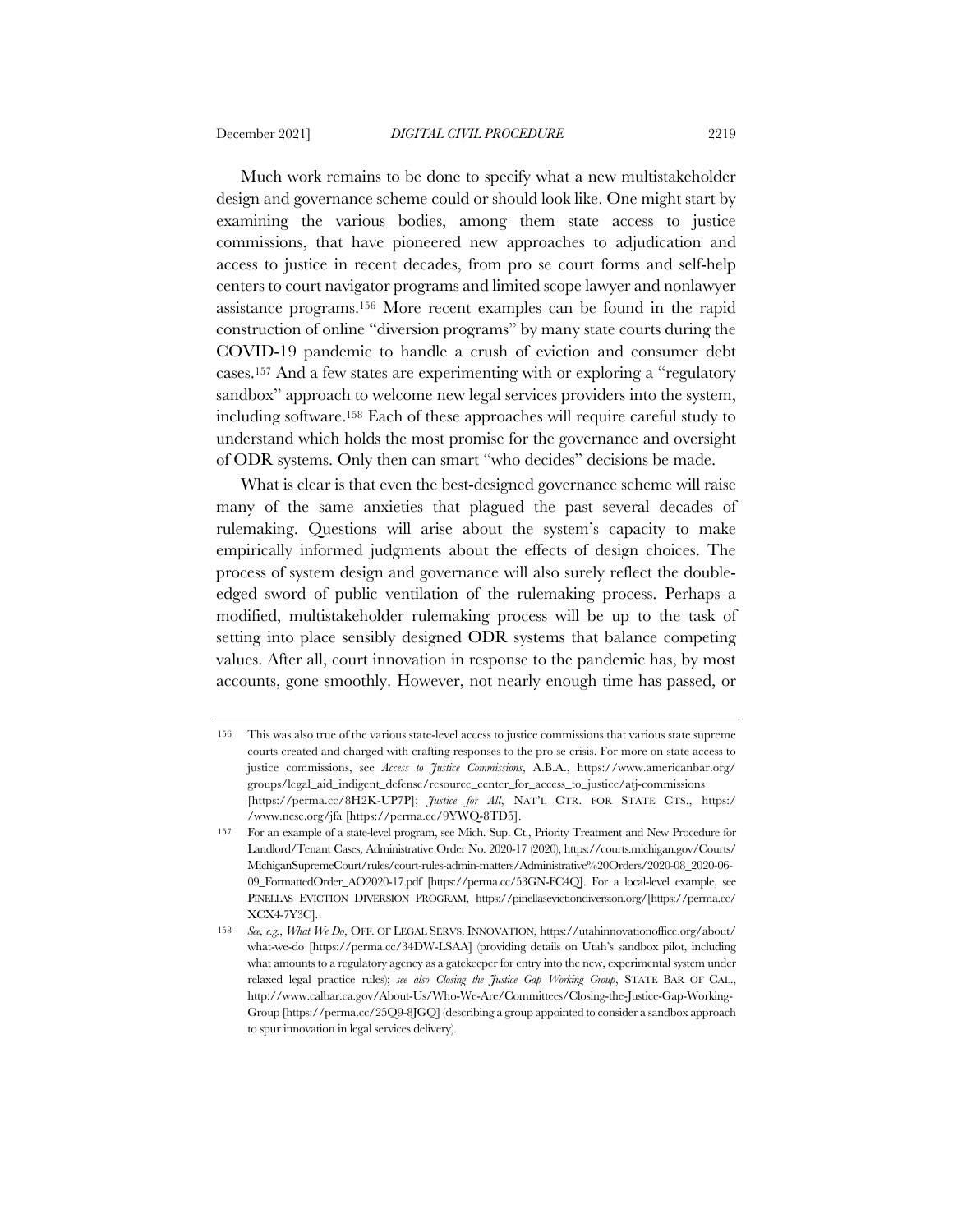studies done, to understand its contours, and nor can we be confident that postpandemic political realities will be the same. Instead, it is not hard to imagine that ODR's post-pandemic career will fuel a further politicization of procedure beyond even what we have seen in recent decades, with ODR platforms designed to resolve consumer debt or eviction cases quickly devolving into a politically charged extension of an often dysfunctional social welfare politics. The ability of American procedure-making to manage that kind of conflict in the past does not inspire confidence. But the ability of the American legal system to modulate legal tech's coming will depend on it, and we should hope that it can.

## III. THE WAY FORWARD: A DIGITAL RESEARCH AGENDA

Part II sketched a set of rule reckonings that lie ahead as new digital technologies make their way to the center of the civil justice system. Some questions remain: what role might civil procedure scholars play in helping judges and rulemakers navigate that process? And, to return to where we began, what does Professor Burbank's masterful body of scholarship teach us about how to go about that work? There is not time here to lay out a full-scale research agenda. But Professor Burbank's efforts to surface the key tensions that have defined the past century of American procedure can help us to glimpse a range of critically important roles for legal scholars, and for proceduralists in particular, as the American civil justice system moves into the digital future. This concluding Part offers some brief observations about each.

Perhaps the easiest role to see is the one that procedural scholars, including Professor Burbank, have always played: scholars must surface and analyze competing rule choices and deconstruct the efficiency, access, distributive, and other trade-offs raised by each. Some of this work will come in the form of conventional but vitally important scholarship analogizing new digitized procedural challenges to past procedural debates. As just one example, we might seek to understand traffic rules for moving litigants into and out of new virtual fora by reference to past debates over the enforceability of forum selection agreements and concerns about forum shopping.

Yet litigation's digitization will also inaugurate a new era of empirical legal studies by raising crucial questions about the effects of rule choices while simultaneously creating vast new troves of data with which to answer them. More than ever, the onus will be on civil procedure scholars—a Fourth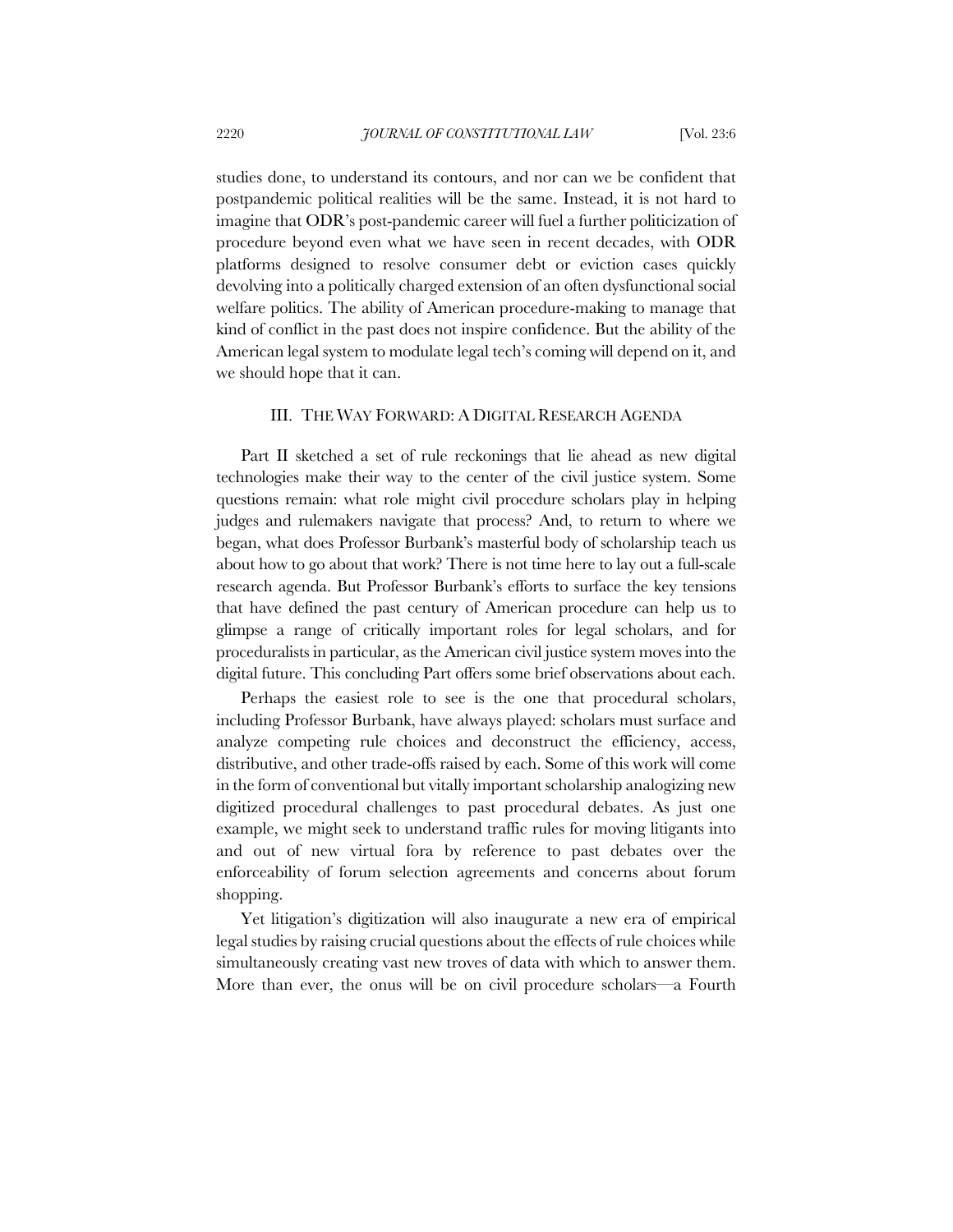Estate of the procedural realm—to help judges exercise their considerable discretion and navigate the shoals of a newly digitized civil justice system.

To perform that role well, proceduralists must, as Professor Burbank once put it, "find out the facts, in particular the facts about discretionary justice."159 But judicial discretion's effects is only one type of empirical question to be answered. What, precisely, is gained and lost in the migration of formal court proceedings online? If the online migration is left up to party consent, how much will strategic bargaining, with litigation's haves using migration as a bargaining chip against cost-conscious adversaries, shape access and outcomes? And when might per se rules be the better choice? Turning to lawyer-driven legal tech tools, just how great are the litigation advantages conferred by potent new applications, from e-discovery to legal analytics to outcome prediction, whether in choosing a forum, battling over discovery, or negotiating toward settlement? Might the systemic gains from better information, however unevenly distributed, exceed the distributive costs? Finally, there's ODR: how do different modes of ODR, from ODR 1.0's virtual gathering places to ODR 2.0's BATNA-generating outcome engines, shape settlement outcomes? Is ODR 2.0 worth the candle? Might cost, not information, be the sticking point in the run of minor but systemically significant cases that ODR currently targets? And how to keep the problems that have afflicted ADR from afflicting ODR?

Exploiting new streams of data to answer these and other questions, however, will not be easy. Selection bias, the bane of procedure empiricism, will once more loom large when connecting traffic rules to case outcomes. Without controlled and randomized experiments, true causal inference will be elusive. In addition to these standard methodological challenges, the online migration will yield a vast trove of new data, including digitized courtroom footage, that will provide a ground-level look at litigation that could previously be achieved only by amassing written transcripts or doing resource-intensive observational work in local courthouses. The difficulty of these latter tasks may explain why we know so little about state and local courts,160 and why the few procedure scholars who bother to do resourceand time-intensive observational work generate such eye-popping insights.161

<sup>159</sup> Burbank, *The Transformation of American Civil Procedure*, *supra* note 4, at 1940.

<sup>160</sup> *See, e.g.*, Justin Weinstein-Tull, *The Structures of Local Courts*, 106 VA. L. REV. 1031, 1034 (2020) ("[D]espite the place of local courts at the heart of the justice system . . . , we know very little about them.").

<sup>161</sup> *See, e.g.*, Jessica E. Steinberg, Anna E. Carpenter, Colleen F. Shanahan, & Alyx Mark, *Judges and the Deregulation of Lawyer's Monopoly*, 89 FORDHAM L. REV. 1315, 1316 (2021) (showing how judges have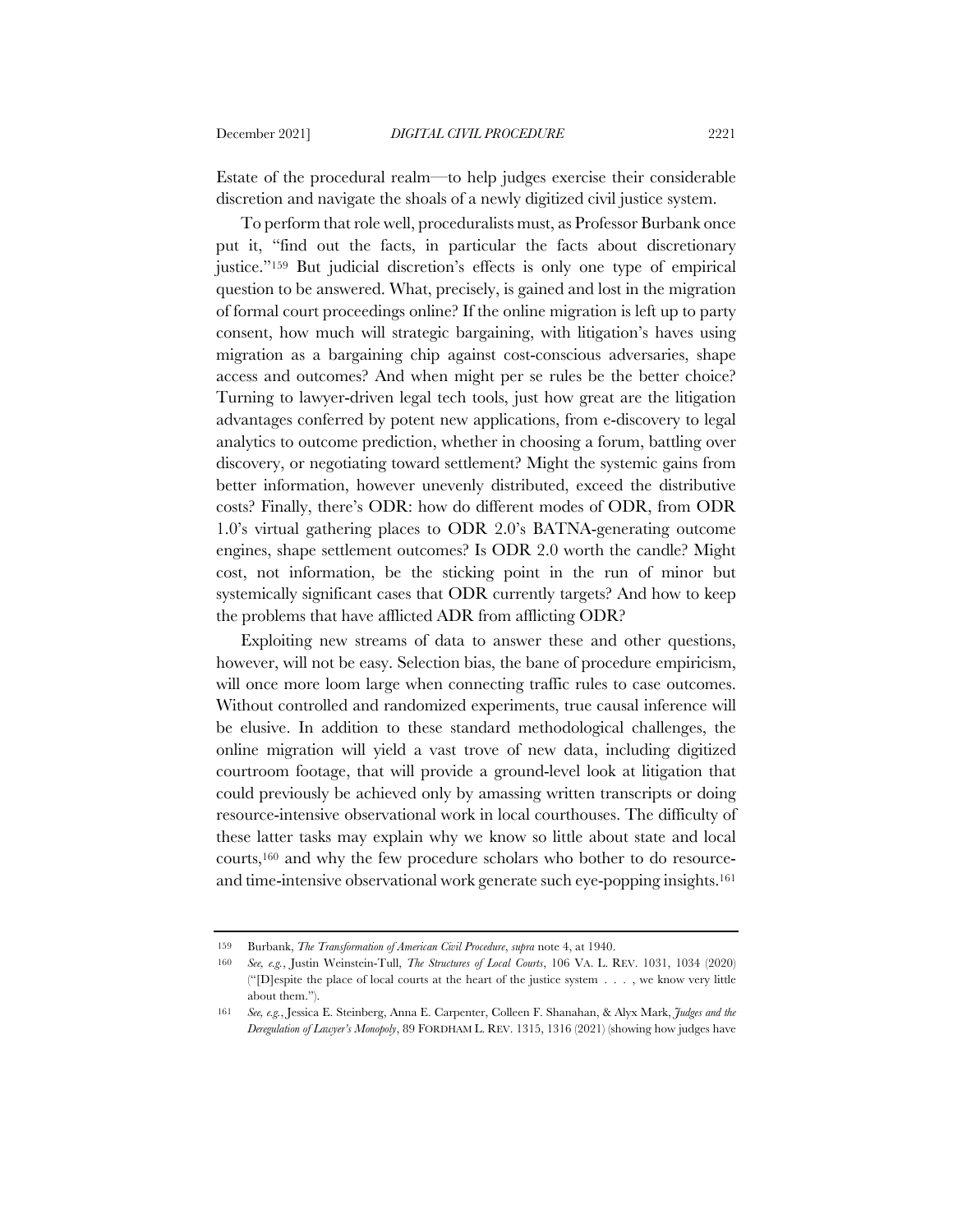But video transcripts will also require new methods, including some of the same machine learning techniques that are powering new legal tech tools, to interrogate the new mass of digitized data with any rigor. Professor Burbank's turn, well into his career, to rigorous, hard-edged empiricism can serve as a model of the methodological innovation that will be necessary to fully exploit the empirical fruits of a digitizing litigation system.

A second broad role for procedure scholars relates to the datafication that digitization will bring: proceduralists can and must advocate for access to data, not merely as fuel for scholarly evaluation and validation of rule choices of the sort that Professor Burbank has long called for, but also as an increasingly central determinant of access to justice. Legal tech tools can only be as good as the data that power them. "Garbage in, garbage out"—a mantra among algorithmic critics of all stripes—is no less applicable to legal tech tools. A key implication, and the subject of an emerging "open court data" movement, is that the decisions that judges, chief judges, and court administrators make about data accessibility and infrastructure will shape the innovation ecosystem and, by extension, help determine whether new legal technologies serve all or only a privileged few. Though our constitutions, statutes, and rules are dotted with "open court" provisions, court data has long been some of the most closely held government data and some of the hardest to dislodge. Charlotte Alexander, who is also one of the leaders of the "open court data" movement just noted, puts it best: court records, from the federal level on down, sit behind a "wall of cash and kludge."162 This combination of clunky user interfaces and paywalls place court records, especially the bulk downloads needed to build potent legal tech applications, beyond the reach of all but the most well-heeled law firms and tech companies.163 There are, to be sure, privacy concerns that must be addressed.164 But finding a way to make court data more accessible is critical.

sought to manage the pro se crisis via a de facto deregulation of the legal services industry by actively facilitating a "shadow network" of nonlawyer legal services providers in local courtrooms).

<sup>162</sup> *See* Charlotte S. Alexander & Mohammad Javad Feizollahi, *On Dragons, Caves, Teeth, and Claws: Legal Analytics and the Problem of Court Data Access*, *in* COMPUTATIONAL LEGAL STUDIES: THE PROMISE AND CHALLENGE OF DATA-DRIVEN LEGAL RESEARCH 95, 97 (Ryan Whalen ed., 2020).

<sup>163</sup> Importantly, paywalls may get worse: state courts have digitized during the pandemic, embracing e-filing like never before. But COVID has also created powerful budgetary pressures that will be felt for decades, particularly at the state and local level. These pressures will in turn provide powerful incentives for courts to monetize their newly digitized records.

<sup>164</sup> Scholars have only just begun to catalog the types of the sensitive information contained in court records, chief among them locational, identity, health, and financial information as well as past involvement in criminal or civil proceedings. David S. Ardia & Anne Klinefelter, *Privacy and Court Records: An Empirical Study*, 30 BERKELEY TECH. L.J. 1807, 1817 (2015). Some are predictable and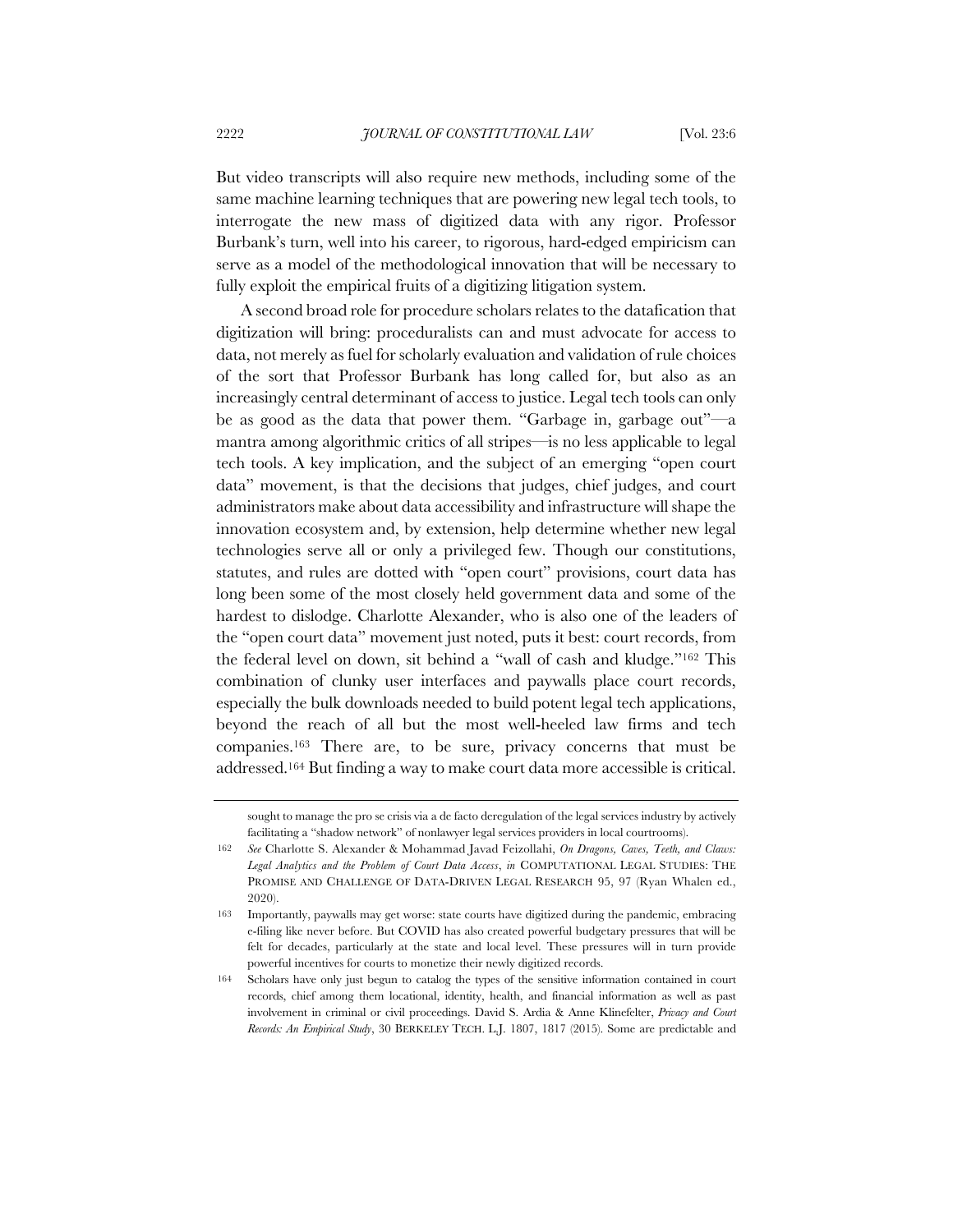As legal tech tools move to the center of American litigation, access to data will increasingly determine access to justice. Procedural scholars must show how and why that is true.

A third and final role for procedure scholars is more diffuse but perhaps most important of all. Just as Professor Burbank's scholarly work has so often done, procedure scholars must strive to be the conscience of the system. The most important way proceduralists can serve in this role is by self-consciously serving as the principal, and a principled, line of defense against both over and underreliance on new legal technologies.

Overreliance is the more commonly voiced concern these days given a growing anti-tech zeitgeist.165 And with good reason. Technological change

perhaps even relatively benign in the grand scheme of surveillance capitalism—for instance, the use of divorce records to market fitness services to newly single women. *See* Karen Gottlieb, *Using Court Record Information for Marketing in the United States: It's Public Information, What's the Problem?*, PRIVACY RIGHTS CLEARINGHOUSE (Feb. 1, 2004), https://privacyrights.org/resources/using-court-recordinformation-marketing-united-states-its-public-information-whats [https://perma.cc/4CZR-ZSYR]. But others skirt or even cross lines. Civil court records are being used in pre-employment screenings and consumer credit determinations, and they could plausibly be used by insurance companies. Michael Klazema, *What is Returned in a Civil History Background Check?*, BACKGROUNDCHECKS.COM (Dec. 28, 2018), https://www.backgroundchecks.com/community/Post/5882/What-is-Returnedin-a-Civil-History-Background-Check [https://perma.cc/KMQ5-4D5A]; *see also* CHECKR https://checkr.com [https://perma.cc/VQ44-5]N8] (aspiring to "build a fairer future by breaking down the stigmas around hiring people with criminal records"). An especially discomfiting example comes from reports that a NYC landlord association scraped housing court records to create a blacklist of renters who had the gall to try to vindicate their rights in housing court and should not be rented to. *See* Emily Myers, *What is the Tenant Blacklist and How Serious Is Being on It?*, BRICK UNDERGROUND (Oct. 19, 2020, 12:30 PM), https://www.brickunderground.com/blog/2014/05/tenant\_blacklist [https:// perma.cc/SG9Y-2JDG] (describing a tenant blacklist that is provided to landlords who are vetting tenants during the rental application process); Kim Barker & Jessica Silver-Greenberg, *On Tenant Blacklist, Errors and Renters With Little Recourse*, N.Y. TIMES (Aug. 16, 2016), https://www.nytimes.com/2016/08/17/nyregion/new-york-housing-tenant-blacklist.html [https://perma.cc/6M7E-FAKB] (outlining how prospective landlords use the tenant blacklist to "weed out risky tenants"); Ronda Kaysen, *How to Escape the Dreaded 'Tenant Blacklist'*, N.Y. TIMES (Apr. 13, 2019), https://www.nytimes.com/2019/04/13/realestate/how-to-escape-the-dreaded-tenantblacklist.html [https://perma.cc/ES58-Y73Y] ("There are hundreds of tenant screening bureaus, collecting names from courthouses around the country and selling the information to landlords.").

<sup>165</sup> FRANK PASQUALE, THE BLACK BOX SOCIETY: THE SECRET ALGORITHMS THAT CONTROL MONEY AND INFORMATION 3 (2016) ("The law, so aggressively protective of secrecy in the world of commerce, is increasingly silent when it comes to the privacy of persons."); VIRGINIA EUBANKS, AUTOMATING INEQUALITY: HOW HIGH-TECH TOOLS PROFILE, POLICE, AND PUNISH THE POOR 11 (2018) ("[P]oor and working-class people are targeted by new tools of digital poverty management and face life-threatening consequences as a result."); CATHY O'NEIL, WEAPONS OF MATH DESTRUCTION: HOW BIG DATA INCREASES INEQUALITY AND THREATENS DEMOCRACY 13 (2016) (exploring harmful examples of mathematical models that "affect people at critical life moments"); SHOSHANA ZUBOFF, THE AGE OF SURVEILLANCE CAPITALISM: THE FIGHT FOR A HUMAN FUTURE AT THE NEW FRONTIER OF POWER 17 (2019) ("Surveillance capitalism is not an accident of overzealous technologists, but rather a rouge capitalism that learned to cunningly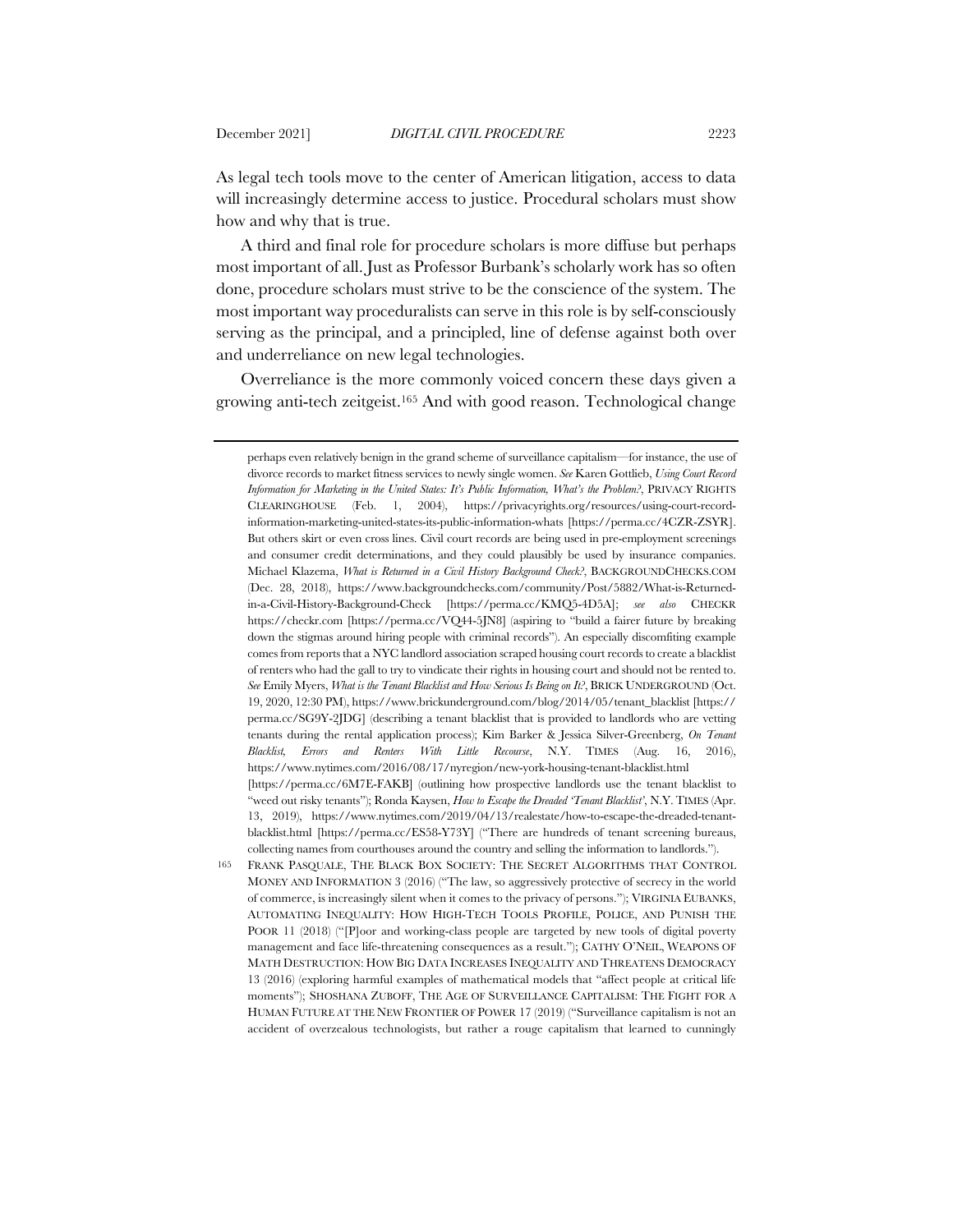can move too quickly and sweep too broadly, bringing efficiencies that are hard to resist while subverting less quantifiable process values or clear-eyed assessments of what else is lost in the process. As Norm Spaulding has pointed out, the downsides of transformative innovations, and even the alternatives that were available at their adoption, are often swept under the rug or lost to history once path dependence and the leverage of market dominance sets in.166 This concern might prove especially acute for legal technologies designed to supplant a litigation system that has drawn such intense criticism, only some of it earned, about excessive cost, delay, and adversarialism. We must continually ask what digitization—whether online migration of court proceedings, automated delivery of legal services, or ODR 2.0—will increase access *to*. We must ask, in other words, what kind of justice, and what kind of legal subject, they will combine to deliver.167 Only by continually asking these questions can proceduralists guard against the risk that digital's scalability will lead to rapid adoption but an impoverished, gutter system of justice in which the business case, with its emphasis on efficiency and cost reduction, wins out over the sociotechnical or moral case for or against a new approach.

While overreliance is likely to be the more commonly voiced concern, the risk of *under*reliance on potentially transformative legal technologies is also real, particularly in a system built upon judicial discretion. Lawyers are cautious Burkeans at heart. We are trained to be hand-wringers, to see around corners, and to come up with reasons *not* to do things. But if lawyers are professionally disposed against automation, then judges are even more so. A striking illustration is France, which recently banned judge-level analytics outright after judges rose up against a law that made court data broadly available to the public.168

exploit its historical conditions to ensure and defend its success."). For a measured rejoinder, see Mariano-Florentino Cuéllar & Aziz Z. Huq, *Economies of Surveillance*, 133 HARV. L. REV. 1280, 1283–85 (2020) (reviewing SHOSHANA ZUBOFF, THE AGE OF SURVEILLANCE CAPITALISM: THE FIGHT FOR A HUMAN FUTURE AT THE NEW FRONTIER OF POWER (2019)).

<sup>166</sup> Norman W. Spaulding, *Online Dispute Resolution and the End of Adversarial Justice?*, *in* LEGAL TECH AND THE FUTURE OF CIVIL JUSTICE, *supra* note 68.

<sup>167</sup> *Id.*

<sup>168</sup> See Michael Livermore & Dan Rockmore, *France Kicks Data Scientists Out of Its Courts*, SLATE (June 21, 2019, 7:30 AM) https://slate.com/technology/2019/06/france-has-banned-judicial-analyticsto-analyze-the-courts.html [https://perma.cc/UW95-FF2K] (making "judicial analytics" illegal); Jason Tashea, *France Bans Publishing of Judicial Analytics and Prompts Criminal Penalty*, A.B.A. J. (June 7, 2019, 12:51 PM) https://www.abajournal.com/news/article/france-bans-and-creates-criminalpenalty-for-judicial-analytics [https://perma.cc/V73R-A5XE] (banning publication of judicial analytics).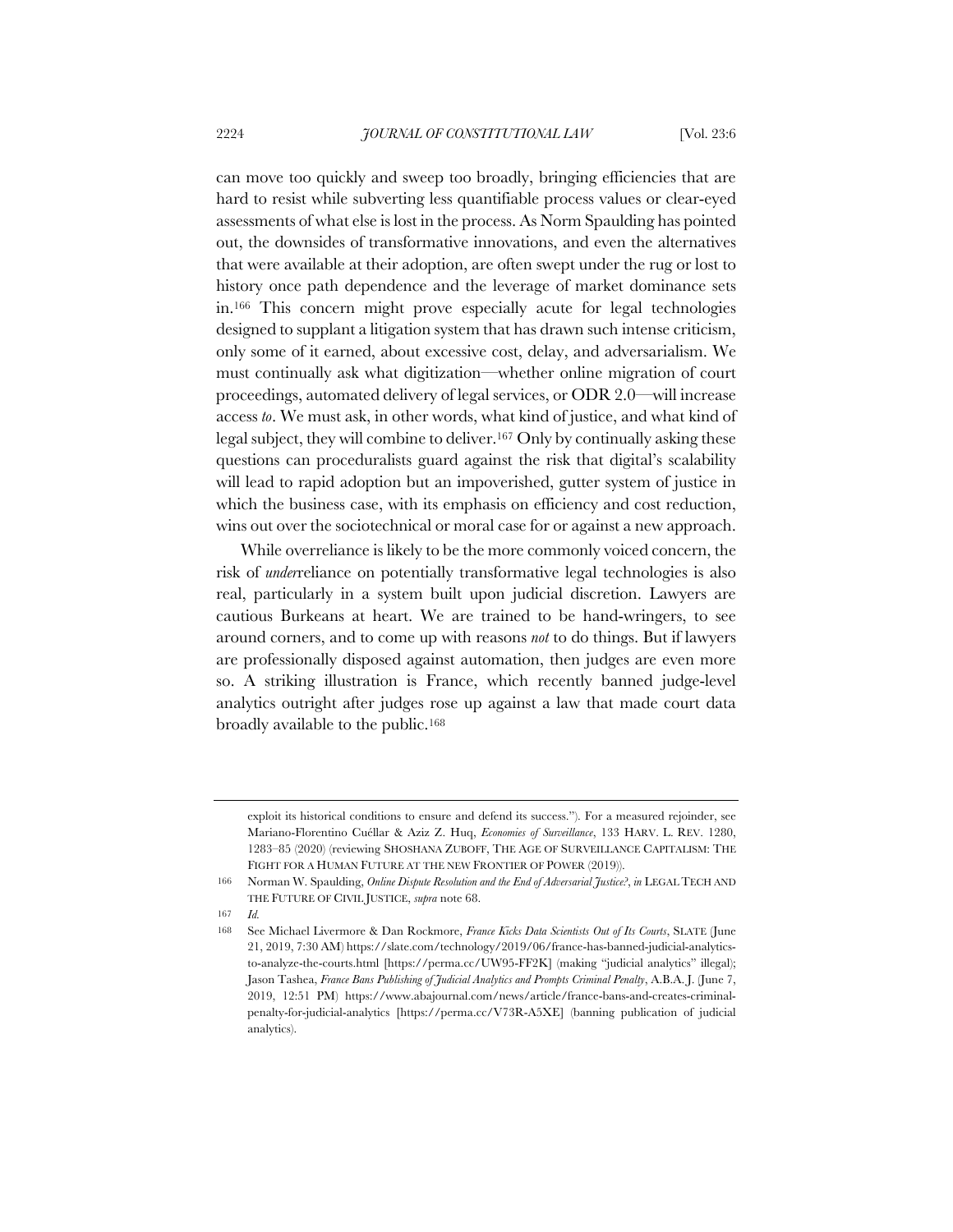There is, of course, little indication that the U.S. system, with its very different common law commitments and comfort with judicial policymaking, will go the way of France. Still, at the highest precincts of our legal system, judge sentiment might be moving in a similar direction. Consider this progression: Justice Holmes, in his iconic *The Path of the Law*, wrote in 1897: "For the rational study of the law, the black-letter man may be the man of the present, but the man of the future is the man of statistics and the master of economics."169 Exactly fifty years later, Justice Douglas sounded a much sourer note: "The law is not a series of calculating machines where definitions and answers come tumbling out when the right levers are pushed."170 Fast forward another seventy years to the present-day and Chief Justice Roberts, who observed in a speech that technology "is putting significant strain on how the judiciary goes about doing things."<sup>171</sup> Soon after, he warned: "Beware the robots . . . . My worry is not that machines will start thinking like us. I worry that we will start thinking like machines."<sup>172</sup>

These are just outtakes. They do not necessarily reflect underlying trends in judicial thinking. But talk to virtually any judge about the coming of legal tech, and you will find at least some reason to worry that reflexive judicial opposition to innovations could stymie salutary legal technologies from ever seeing the light of day. Knee-jerk opposition could exacerbate distributive concerns as TAR disputes mount and as courts, climbing out from the COVID-19 pandemic, face the question of which parts of the system to move—or keep—online, or which pandemic era "diversion" programs should be built out into full-fledged ODR systems. Worse, large companies will continue to develop potent tools to gain a litigation advantage. So will landlords, who already have the help of a growing menu of "proptech" tools to automate evictions.173 But judicial aversion to new innovations, from

<sup>169</sup> Oliver Wendell Holmes, Jr., *The Path of the Law*, 10 HARV. L. REV. 457, 469 (1897).

<sup>170</sup> William O. Douglas, *The Dissent: A Safeguard of Democracy*, 32 J. AM. JUD. SOC'Y 104, 105 (1948).

<sup>171</sup> *See* Adam Liptak, *Sent to Prison by a Software Program's Secret Algorithms*, N.Y. TIMES (May 1, 2017), https://www.nytimes.com/2017/05/01/us/politics/sent-to-prison-by-a-software-programssecret-algorithms.html [https://perma.cc/U29M-KENM].

<sup>172</sup> Debra Cassens Weiss, *'Beware the Robots,' Chief Justice Tells High School Graduates*, ABA J. (June 8, 2018, 4:10 PM), https://www.abajournal.com/news/article/beware\_the\_robots\_ chief\_justice\_tells\_high\_school\_graduates [https://perma.cc/35JL-NE2R]. Chief Justice Roberts also noted in his 2014 Year-End Report: "[T]he courts will often choose to be late to the harvest of American ingenuity. Courts are simply different in important respects when it comes to adopting technology, including information technology." CHIEF JUSTICE JOHN ROBERTS, 2014 YEAR-END REPORT ON THE FEDERAL JUDICIARY 3 (2014), https://www.supremecourt.gov/publicinfo/yearend/2014year-endreport.pdf [https://perma.cc/477H-BXLN].

<sup>173</sup> Erin Mcelroy, Meredith Whittaker & Genevieve Fried, *COVID-19 Crisis Capitalism Comes to Real Estate*, BOSTON REV. (May 7, 2020), https://bostonreview.net/class-inequality-science-